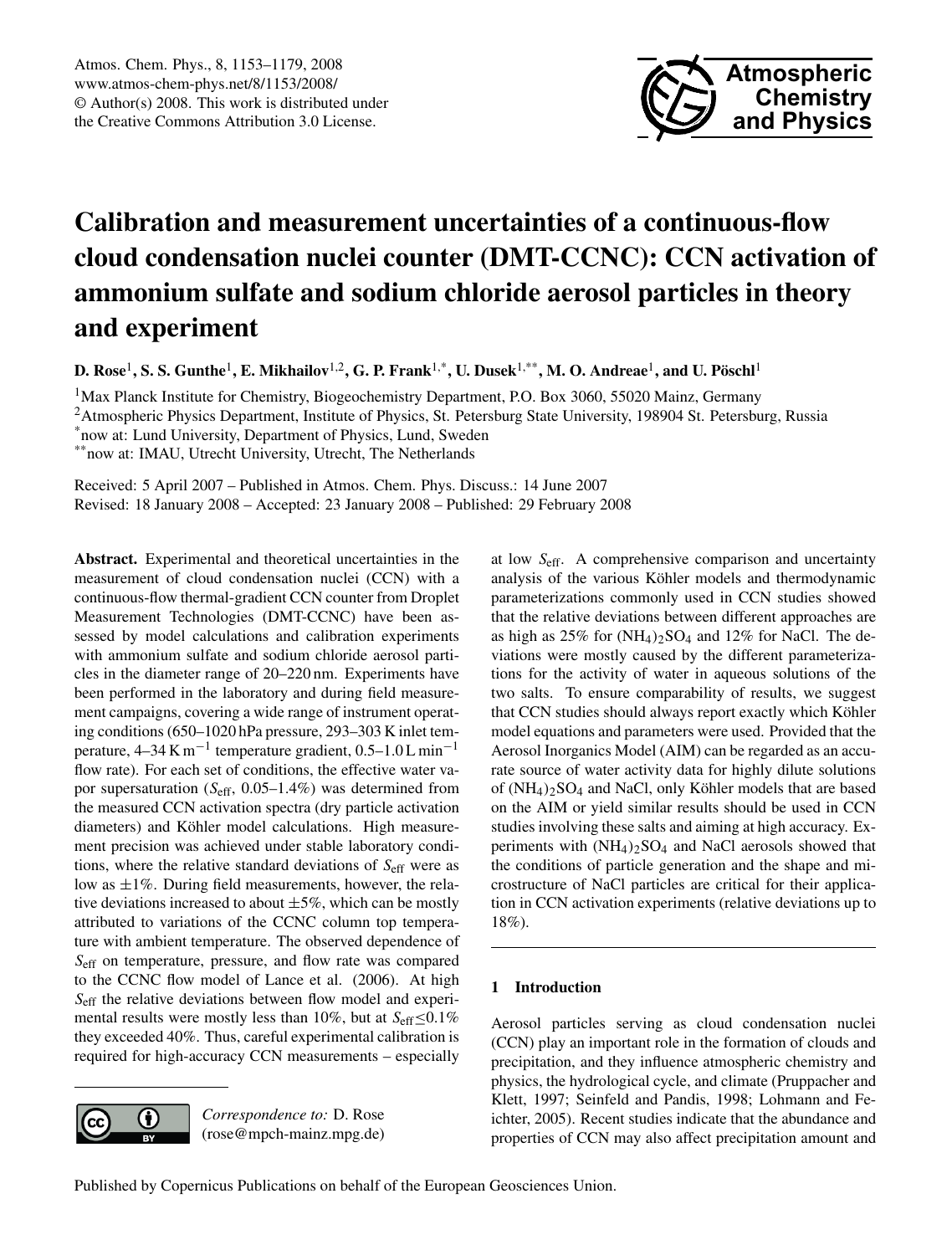intensity, heavy weather events and atmospheric dynamics (Andreae et al., 2004; Khain et al., 2005; Rosenfeld and Givati, 2006; Segal and Khain, 2006). The response of cloud characteristics and precipitation processes to increasing anthropogenic aerosol concentrations represents one of the largest uncertainties in the current understanding of climate change (Andreae et al., 2005; IAPSAG, 2007; IPCC, 2007). One of the crucial underlying challenges is to determine the ability of aerosol particles to act as CCN under relevant atmospheric conditions, an issue that has received increasing attention over the past years (McFiggans et al., 2006; IAPSAG, 2007).

The activation of CCN, i.e., the formation of cloud droplets by the condensation of water vapor on aerosol particles, is determined by particle size and composition as well as water vapor supersaturation (Charlson et al., 2001; Segal et al., 2004; Andreae et al., 2005, 2007; McFiggans et al., 2006).

Reliable measurement data of atmospheric CCN concentration and size distribution as a function of water vapor supersaturation are required for the quantitative description, understanding, and assessment of the effects of natural background aerosols and anthropogenic pollution on the atmosphere and climate. Therefore, CCN measurements have been performed in laboratory and field experiments around the globe, and more are under way (e.g., Gras, 1995; Hudson and Xie, 1999; Delene and Deshler, 2001; Giebl et al., 2002; Hudson and Yum, 2002; Raymond and Pandis, 2003; Bilde and Svenningsson, 2004; Broekhuizen et al., 2004, 2006; Henning et al., 2005; Dusek et al., 2006; Reade et al., 2006; Roberts et al., 2006; Dinar et al., 2006; Wex et al., 2006; Ervens et al., 2007; Rissman et al., 2007).

Instruments that measure CCN concentrations at prescribed water vapor supersaturations have been available and in use for decades, but the reliability of the measurement results has been a subject of continuing debate (e.g., Hudson, 1989, 1993; Chuang et al., 2000; Delene and Deshler, 2000; Snider et al., 2003, 2006; Chan and Chan, 2005; Wex et al., 2005; McFiggans et al., 2006).

Only recently has an instrument promising enhanced robustness and reliability become commercially available: the continuous-flow streamwise thermal-gradient cloud condensation nuclei counter (CCNC) from Droplet Measurement Technologies (DMT). The design and operating principles of the instrument are based on Roberts and Nenes (2005) as detailed below. Numerous atmospheric research groups around the world have recently begun to use instruments of this type for CCN field and laboratory studies (e.g., Kuwata et al., 2007a, b; Padró et al., 2007; Petters et al., 2007; Yum et al., 2007; Shilling et al., 2007; Engelhart et al., 2008).

In this study, we describe how the DMT-CCNC can be efficiently calibrated by experiments using salt aerosol particles of known size and composition, and the corresponding Köhler model calculations (Sect. 2, Appendix A). We investigate and quantify the variability and uncertainty of mea-

surements and data analysis (Sects. 3.1–3.4), and we test the applicability of a CCNC flow model by Lance et al. (2006) for extrapolating DMT-CCNC calibration results to different measurement conditions (temperature, pressure, flow rate; Sects. 3.5 and 3.6). Moreover, we characterize the deviations between different Köhler modeling approaches (Sect. 3.7), and we compare experimental and model results for ammonium sulfate and sodium chloride, addressing the influence of aerosol generation and particle shape (Sect. 3.8).

# **2 Methods**

# 2.1 Cloud condensation nuclei counter (CCNC)

The CCNC used and characterized in this study is a continuous-flow streamwise thermal-gradient CCN counter, commercially available from Droplet Measurement Technologies, Inc. (DMT, model No. CCN-2, serial number 02/05/0011). The design and operating principles of the instrument are based on Roberts and Nenes (2005). The core of the DMT-CCNC is a vertical flow tube of cylindrical shape (inner diameter 2.3 cm, length 50 cm), in which the aerosol sample, surrounded by filtered sheath air (total flow rate  $Q=0.5-1 L min^{-1}$ , sheath-to-aerosol flow ratio 10), flows from top to bottom under laminar conditions and nearambient pressure  $p$ . The porous inner surface of the flow tube is continuously wetted with liquid water from a peristaltic pump. In this study, the pump was generally operated at a water drip rate of  $4 \text{ mL h}^{-1}$  corresponding to the CCNC software setting of "low" liquid flow. In the CCNC, a near-linear positive temperature gradient along the flow direction is established and controlled by thermal electric coolers (TEC) and thermocouples, which are mounted at the beginning, middle, and end of the outer wall of the tube (temperatures  $T_1, T_2$ , and  $T_3$ , respectively). As the laminar flow passes through the column, heat and water vapor are transported from the inner surface towards the center of the tube. Because water molecules diffuse more quickly than heat, a constant water vapor supersaturation is established along the centerline of the column.

The aerosol sample enters the column at the top center of the column, and particles with a critical supersaturation less than the centerline supersaturation are activated as CCN (for definitions of supersaturation and critical supersaturation see Sect. 2.3). The residence time in the column (∼6–12 s, depending on flow rate) enables the activated particles to grow into droplets that are sufficiently large  $(>1 \mu m)$  to be detected separately from unactivated particles (usually  $\ll$ 1 µm). An optical particle counter (OPC) at the exit of the column determines the concentration and size distribution of droplets in the size range of  $0.75-10 \,\mu m$ . Droplets larger than 1  $\mu$ m are considered to be activated CCN.

The effective water vapor supersaturation  $(S_{\text{eff}})$  in the CCNC is determined by flow rate, pressure, sample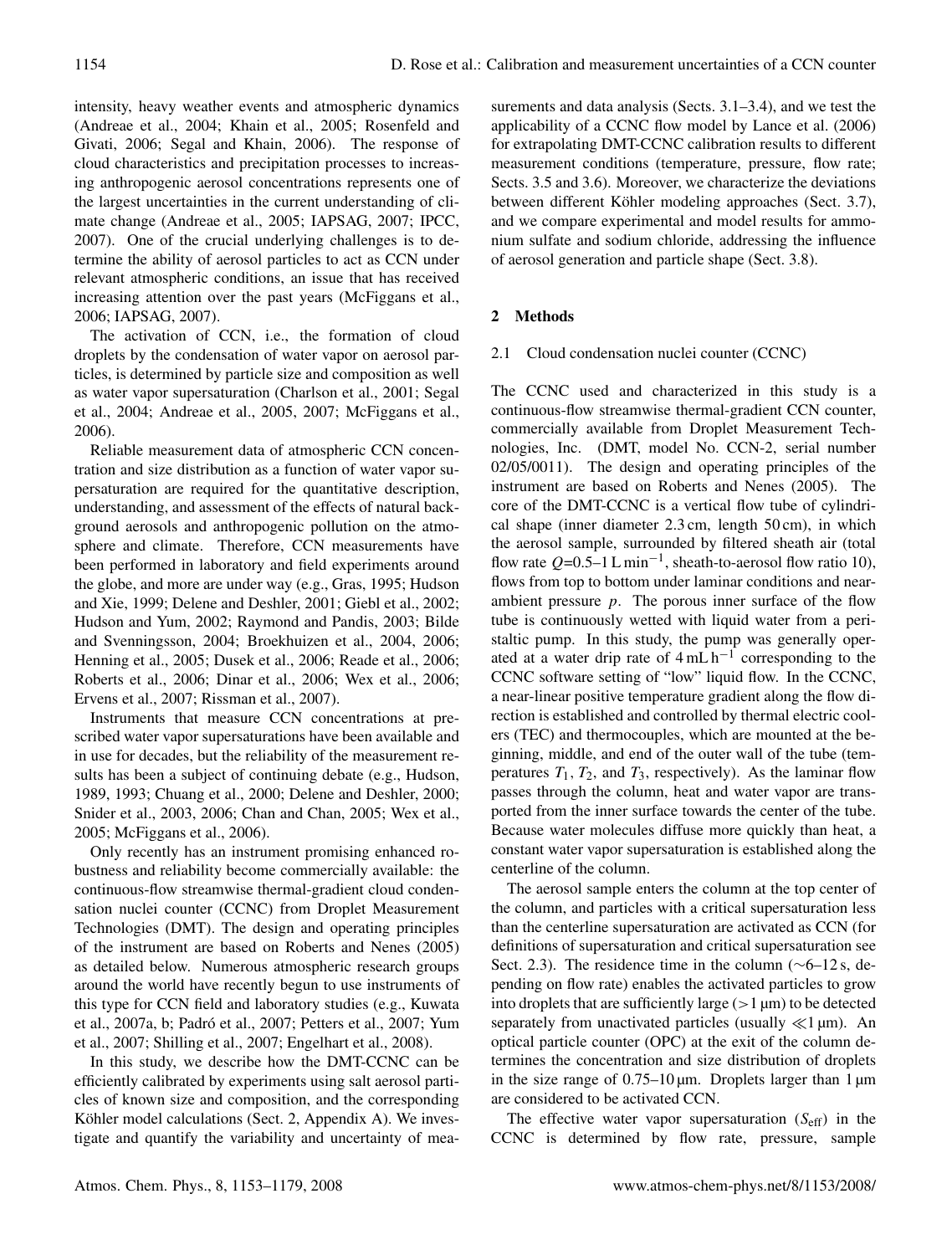temperature and temperature gradient. The temperature gradient is controlled by the temperature difference  $(\Delta T = T_3 -$ T<sub>1</sub>) between the top (T<sub>1</sub>, set ∼3 K higher than the sample temperature) and the heated bottom of the column  $(T_3)$ , maximum ∼325 K, limited by OPC operating conditions). The CCNC operating software automatically keeps  $T_2$  slightly higher than it would have to be for a perfectly linear gradient (∼1%). This results in a slightly higher temperature gradient in the first half and smaller temperature gradient in the second half of the flow column, which helps to restrict the actual CCN activation of aerosol particles to the first half of the column and to ensure sufficient time for droplet growth in the second half of the column. In this study,  $\Delta T$  and  $S_{\text{eff}}$  have been varied in the range of 2–17 K (corresponding to gradients of  $4-34 \text{ K m}^{-1}$ ) and  $0.05-1.3\%$ , respectively. Shifting from one supersaturation level to another requires approximately 0.5–3.5 min, depending on the size of the step, and whether it is from lower to higher supersaturations (shorter time) or vice versa (longer time).

#### 2.2 Experimental setup and aerosol generation

The calibration setup used in this study was similar to the one described by Frank et al. (2007), and is illustrated in Fig. 1. Calibration aerosol was generated by nebulization of an aqueous salt solution (solute mass concentration ∼0.01%) of ammonium sulfate  $((NH_4)_2SO_4,$  purity >99.5%, supplier: E. Merck, Darmstadt) or sodium chloride (NaCl, purity >99.99%, supplier: Alfa Aesar GmbH & Co KG), using a TSI 3076 Constant Output Atomizer operated with particle-free pressurized air  $(2.5 \text{ bar}, 2 \text{ L} \text{ min}^{-1})$ . The polydisperse aerosol was dried to a relative humidity of <15% by dilution with particle-free dry air ( $\sim$ 30 L min<sup>-1</sup>). The excess flow was vented through a filter (HEPA) or into a fume hood/exhaust line, where care was taken to keep overpressure in the system as low as possible (mostly  $\langle 20 \text{ hPa} \rangle$ ). The dry aerosol  $(0.5-2 L \text{ min}^{-1})$  was passed through a bipolar charger/radioactive neutralizer (Ni-63, 555 MBq) to establish charge equilibrium, and a differential mobility analyzer (DMA; TSI 3071 Electrostatic Classifier) with closed loop sheath air flow (10 L min<sup>-1</sup>) was used to select monodisperse particles. To adjust the particle number concentration, the monodisperse aerosol was diluted with particle free air (0–  $1 \text{ L min}^{-1}$ ) in a small mixing chamber (glass, ~10 cm<sup>3</sup>, built in-house) at the DMA outlet. After dilution, the monodisperse aerosol flow was split into two parallel lines and fed into a condensation particle counter (CPC; TSI 3762; 1 L min−<sup>1</sup> ) and into the CCNC (0.5–1 L min−<sup>1</sup> ). For the calibration experiments, the number concentration of monodisperse aerosol particles was kept below  $\sim 3 \times 10^3 \text{ cm}^{-3}$  to avoid counting errors caused by coincidence.



**Fig. 1.** Experimental setup: DMA – differential mobility analyzer, CCNC – cloud condensation nuclei counter, CPC – condensation particle counter.

#### 2.3 Calibration experiments and data analysis

2.3.1 CCN efficiency spectra and activation diameters  $D_a$ 

#### 2.3.1.1 *Measurement and fitting procedure*

In every calibration experiment, the CCNC was operated at five different  $\Delta T$  values in the range of 2–17 K. For each  $\Delta T$ , the diameter of the dry salt aerosol particles selected by the DMA  $(D)$  was set to 15 different values in the range of  $18-220$  nm. At each  $D$ , the number concentration of total aerosol particles (condensation nuclei, CN),  $N_{CN}$ , was measured with the CPC, and the number concentration of CCN,  $N_{\text{CCN}}$ , was measured with the CCNC ( $\sim$ 60 s waiting time to adjust to the new particle concentration plus 20–30 s averaging time). The activated particle fraction, or CCN efficiency  $(N_{\text{CCN}}/N_{\text{CN}})$ , was calculated from the averaged concentrations of CN and CCN, and a CCN efficiency spectrum of  $N_{\text{CCN}}/N_{\text{CN}}$  over D was obtained from every scan of particle diameters at constant  $\Delta T$ . In each calibration experiment, multiple scans over  $\Delta T$  and D were performed, and multiple CCN efficiency spectra (at least 2, up to 20) were recorded for each  $\Delta T$ .

Each CCN efficiency spectrum was fitted with a cumulative Gaussian (normal) distribution function using a nonlinear least-squares fitting routine (Gauss-Newton method, Matlab, MathWorks, Inc.):

$$
f_{N_{\text{CCN}}/N_{\text{CN}}} = a \left( 1 + \text{erf}\left(\frac{D - D_a}{\sigma \sqrt{2}}\right) \right) \tag{1}
$$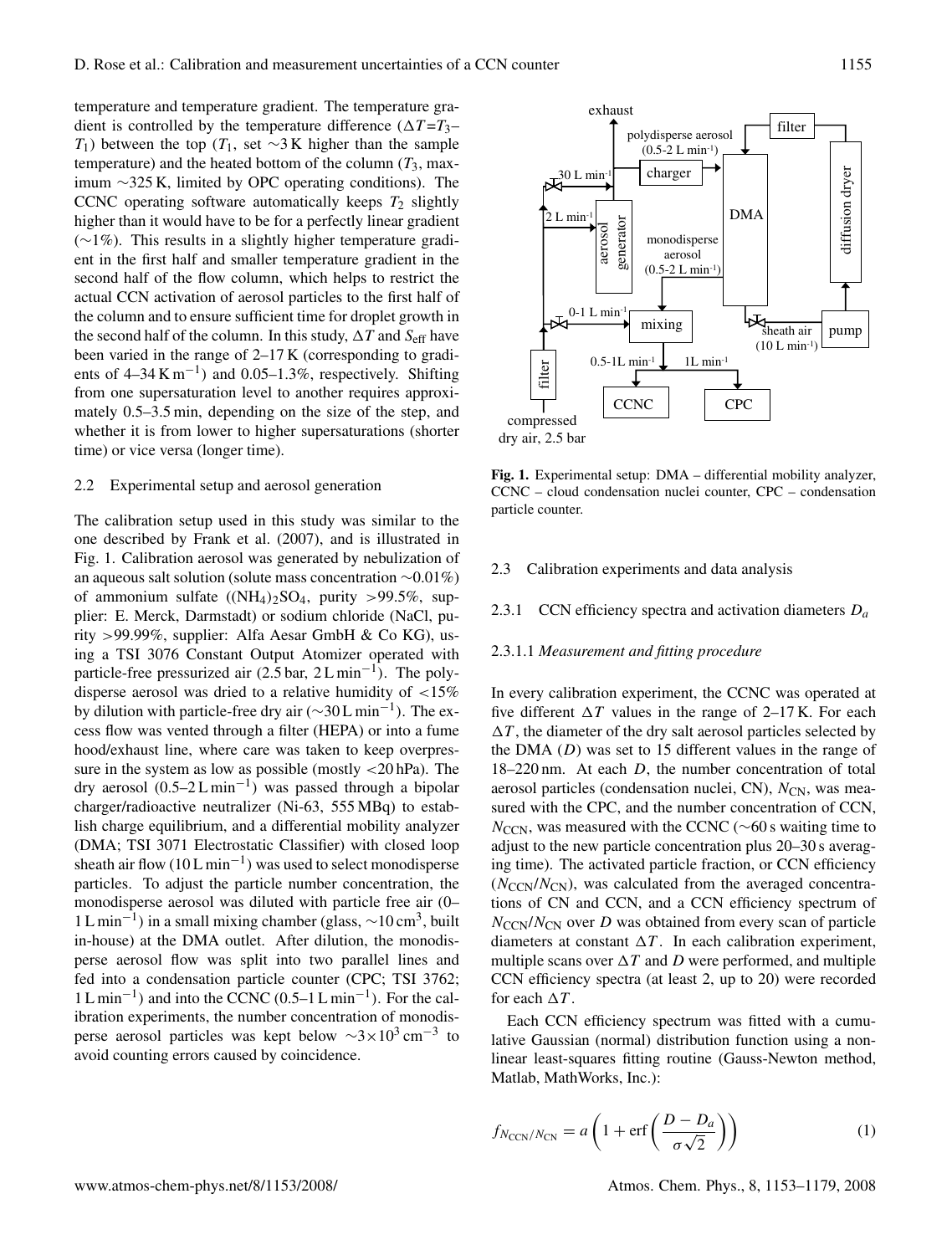

ment with ammonium sulfate aerosol (Mainz, 21 December 2005, **Fig. 2.** Exemplary results of a laboratory calibration experi- $Q=0.5 \text{ L min}^{-1}$ ,  $p=1026 \text{ hPa}$ ,  $T_1=298.5 \text{ K}$ : CCN efficiency spectra measured at 5 different  $\Delta T$  values (a) and the corresponding calibration line **(b)**. The symbols are measurement data points and the solid lines are the cumulative Gaussian distribution (a) and linear fit (b) curves.

where erf is the error function,  $a$  is half the maximum value of  $f_{N_{\text{CCN}}/N_{\text{CN}}}$ ,  $D_a$  is the particle diameter at  $f_{N_{\text{CCN}}/N_{\text{CN}}}=a$ , and  $\sigma$  is the standard deviation of the cumulative Gaussian distribution function. Ideally,  $a$  should equal 0.5 for internally mixed aerosols. As can be seen from exemplary CCN efficiency spectra illustrated in Fig. 2a, however, deviations from this value can occur due to different particle losses and counting efficiencies of the CPC and CCNC. These deviations can be corrected by normalizing the maximum value of the CCN efficiency spectrum to unity, i.e., by multiplying the observed values of  $N_{\text{CCN}}/N_{\text{CN}}$  with 0.5/a. Since the normalization is symmetric with regard to the midpoint of the CCN efficiency spectrum, however, it does not affect the value of  $D_a$  (Rose et al., 2007).

## 2.3.1.2 *Correction for doubly charged particles*

When the DMA selects particles of a given electrical mobility, the particles are not all singly charged. There are also multiply (mostly doubly) charged particles that have the same electrical mobility, but which are larger in diameter. Since the probability of three charges or more is rather low, only doubly charged particles will be mentioned here. Because of their larger diameter, the doubly charged particles activate at a lower supersaturation than the singly charged particles of the same electrical mobility. Therefore, doubly charged particles appear in the CCN efficiency spectrum ( $N_{\text{CCN}}/N_{\text{CN}}$  vs. *D*) of a chemically homogeneous aerosol as a plateau at smaller diameters (see Figs. 2a and 3). The height of this plateau corresponds to the number fraction of doubly charged particles. It usually increases for larger particle sizes (smaller supersaturations), because the probability of double charging increases (Wiedensohler, 1988). Furthermore, the height of this plateau depends on the shape of the number size distribution of the polydisperse calibration aerosol. The broader the size distribution is, the higher is the concentration of large particles, and the higher is the fraction of doubly charged particles selected by the DMA. High fractions of activated doubly charged particles can distort the CCN efficiency spectra and the derived  $D_a$ values. This effect can be corrected by calculating the abundance of doubly charged particles from the number size distribution of the polydisperse calibration aerosol assuming a bipolar equilibrium charge distribution and then subtracting them from  $N_{\text{CCN}}/N_{\text{CN}}$  as described in Frank et al. (2006).

An alternative method is to fit the sum of two cumulative Gaussian distribution functions to the measured CCN efficiency spectrum. This method yields 6 fit parameters defined in analogy to Eq. (1)  $(a_1, a_2, \sigma_1, \sigma_2, D_{a,1}, D_{a,2})$ . The midpoint of the first, lower distribution function  $(D_{a,2})$  can be regarded as the diameter at which half of the doubly charged particles are activated; the midpoint of the second, upper distribution function  $(D_{a,1})$  is taken as the diameter at which half of the singly charged particles are activated  $(D_a)$ . However, this technique is only applicable when there are enough data points at the plateau of the doubly charged particles to be fitted. Moreover, it assumes that the fraction of doubly charged particles is constant over the whole size range.

A simpler method to correct the CCN efficiency spectra for doubly charged particles, is to determine the fraction of activated doubly charged particles from the level of the lower plateau in the spectrum,  $(N_{\text{CCN}}/N_{\text{CN}})$ <sub>2</sub>. Assuming that this fraction is constant over the whole particle size range, the activated fraction of singly charged particles,  $(N_{\text{CCN}}/N_{\text{CN}})$ <sub>1</sub>, can be calculated from the measured number concentrations as follows:

$$
(N_{\text{CCN}}/N_{\text{CN}})_1 = \frac{N_{\text{CCN}} - N_{\text{CN}} \cdot (N_{\text{CCN}}/N_{\text{CN}})_2}{N_{\text{CN}} - N_{\text{CN}} \cdot (N_{\text{CCN}}/N_{\text{CN}})_2}
$$
(2)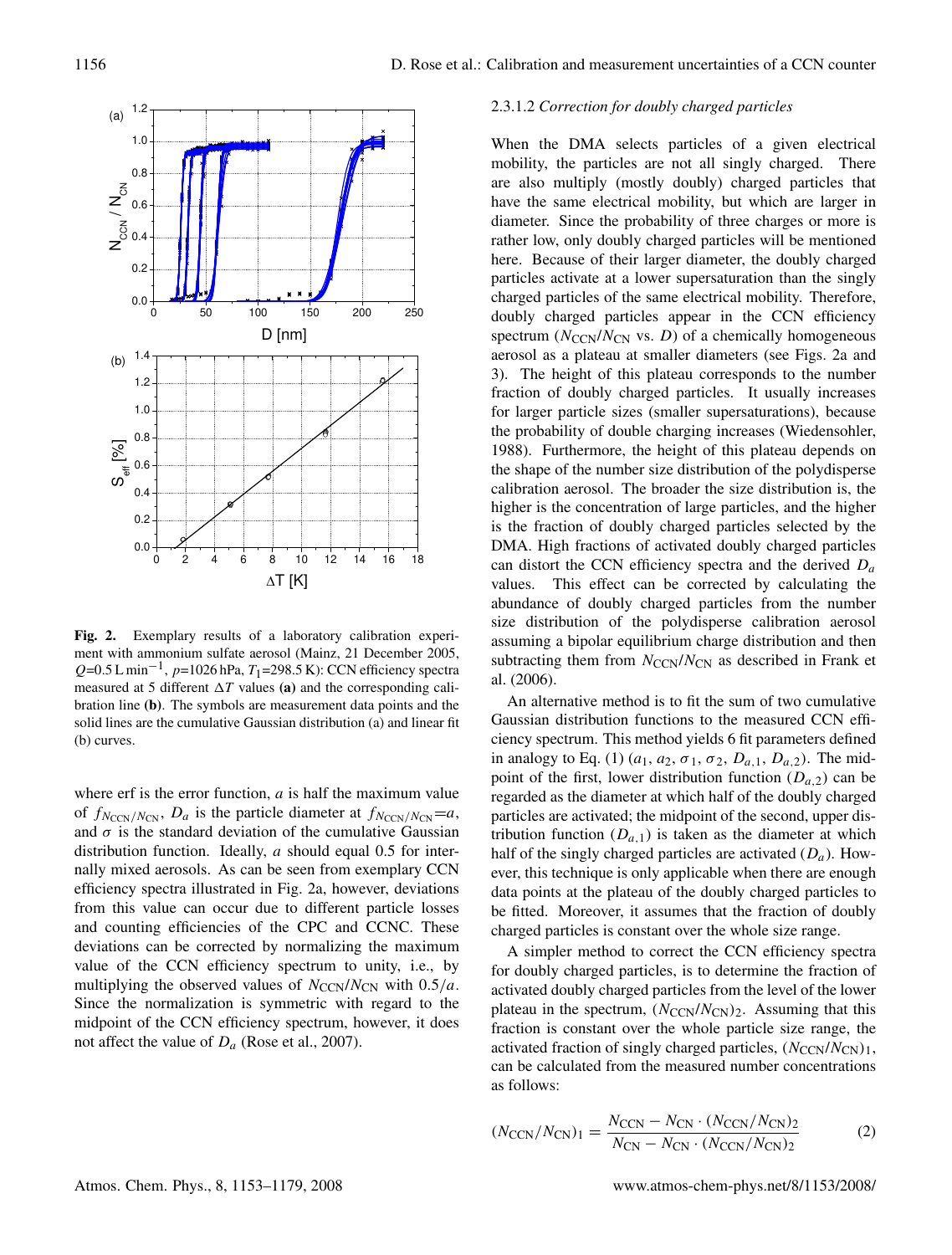The function given in Eq. (1) is then fitted to the corrected CCN efficiency spectrum  $((N_{CCN}/N_{CN})_1$  vs. D) to obtain  $D_a$ .

The effects of doubly charged particles on the CCNC calibration results will be discussed in Sect. 3.1. In this study, corrections for doubly charged particles have been applied only in the data processing of experiments where the fraction of activated doubly charged particles,  $(N_{\text{CCN}}/N_{\text{CN}})$ <sub>2</sub>, exceeded the value of 0.1, unless mentioned otherwise.

#### 2.3.1.3 *Correction for DMA transfer function*

Ideally, the CCN efficiency spectra of internally mixed aerosols should have the shape of a step function, where all particles larger than the critical dry diameter  $(D<sub>c</sub>)$  are activated  $(N_{\text{CCN}}/N_{\text{CN}}=1)$  and all smaller particles are nonactivated ( $N_{\text{CCN}}/N_{\text{CN}}=0$ ). The particle size resolution that can be achieved upon selection of a monodisperse aerosol with a DMA, however, is limited by the transfer function of the DMA. Thus the selected monodisperse aerosol consists not only of particles with the selected nominal mobility equivalent diameter, but it also contains smaller and larger particles. The activation of these particles results in a widening of the observed CCN efficiency spectrum, i.e., to a gradual rather than stepwise increase of  $N_{\text{CCN}}/N_{\text{CN}}$ with  $D$  (see Fig. 4). Due to the asymmetry of the DMA transfer function, the widening does not only increase the standard deviation of the cumulative Gaussian distribution fit function  $(\sigma)$ , but it can also shift the midpoint of the CCN efficiency spectrum  $(D_a)$ . The transfer function effect can be corrected by transforming each of the experimentally selected nominal mobility equivalent diameters  $(D_{nom})$ into an effective diameter  $(D_{\text{eff}})$ .  $D_{\text{eff}}$  is the diameter for which the fraction of selected particles with diameters  $\geq D_{\text{eff}}$  $(N_{\rm CN, D>D_{\rm eff}}/N_{\rm CN})$  equals the observed fraction of activated particles  $(N_{\text{CCN}}/N_{\text{CN}})$ .

To correct for the transfer function effect, the following procedure can be applied to each data point in the CCN efficiency spectrum:

- 1. The nominal electrical mobility,  $Z_{\text{nom}}$ , which corresponds to the selected nominal electrical mobility diameter  $D_{\text{nom}}$  is calculated according to standard DMA equations, inserting the operating conditions and dimensions of the DMA (Willeke and Baron, 2001).
- 2. The half-width of the transfer function is calculated from the relation  $\Delta Z_{\text{nom}} = Z_{\text{nom}} Q_{\text{ae}} / Q_{\text{sh}}$ , where  $Q_{\text{ae}}$  is the aerosol flow and  $Q_{sh}$  is the sheath air flow through the DMA (Knutson and Whitby, 1975).
- 3. The lower and upper boundaries of the transfer function on the scale of electrical mobility are calculated as  $Z_l = Z_{\text{nom}} + \Delta Z_{\text{nom}}$  and  $Z_u = Z_{\text{nom}} - \Delta Z_{\text{nom}}$ , respectively. The corresponding lower and upper boundaries

of the transfer function on the scale of particle diameter,  $D_l$ ,  $D_u$ , are calculated according to standard DMA equations (Willeke and Baron, 2001). The theoretical transfer function of the DMA at the selected particle size,  $P_{\text{nom}}$ , is given as a piecewise linear probability function of triangular shape which is 0 for  $D \le D_l$ , 1 at  $D_{\text{nom}}$ , and again 0 for  $D \ge D_u$  (Willeke and Baron, 2001).

- 4. The number size distribution function of the monodisperse aerosol at the selected particle size,  $\psi_m$ , is calculated by multiplying  $P_{\text{nom}}$  with the size distribution function of polydisperse calibration aerosol,  $\psi_p$ , which was measured in parallel to the CCN efficiency measurements. Note that  $P_{\text{nom}}$  can be used instead of  $\psi_m$ if the investigated polydisperse aerosol has a broad size distribution that does not vary strongly over the width of the transfer function (this is typically the case for ambient aerosols).
- 5. The corrected (effective) diameter  $(D_{\text{eff}})$  is calculated by numerical iteration to reproduce the CCN efficiency observed at the selected diameter with the following relation:

$$
N_{\rm CCN}/N_{\rm CN} = \frac{\int_{D_{\rm eff}}^{D_u} \psi_m \, dD}{\int_{D_l}^{D_u} \psi_m \, dD} \tag{3}
$$

The application of the transfer function correction requires that the maximum value of the CCN efficiency spectrum equals the true maximum CCN efficiency of the investigated aerosol particles passing through the DMA, i.e. unity for our salt calibration aerosols (normalization of the observed values of  $N_{\text{CCN}}/N_{\text{CN}}$  with 0.5/a if  $a\neq$ 0.5). Otherwise the correction would refer to an unrealistic CCN efficiency that is caused by different particle losses and counting efficiencies of the CPC and CCNC, and it would lead to a distorted CCN efficiency spectrum and  $D_a$ .

Moreover, the above correction is based on the assumption that the particles are internally mixed and exhibit no significant differences in composition over the size range of the transfer function and monodisperse aerosol, respectively. Under this assumption, it can also be applied to CCN efficiency spectra of atmospheric aerosols.

Note that both the width of the transfer function and the width of the CCN spectrum increase with increasing aerosol to sheath flow ratio in the DMA.  $D_a$  can shift to larger or smaller sizes (i.e.,  $D_{\text{eff}} > D_{\text{nom}}$  or  $D_{\text{eff}} < D_{\text{nom}}$ , respectively), depending on the shape of the particle size distribution. The effects of the DMA transfer function on the CCNC calibration results will be discussed in Sect. 3.2. In this study, corrections for the DMA transfer function have been applied only where explicitly mentioned.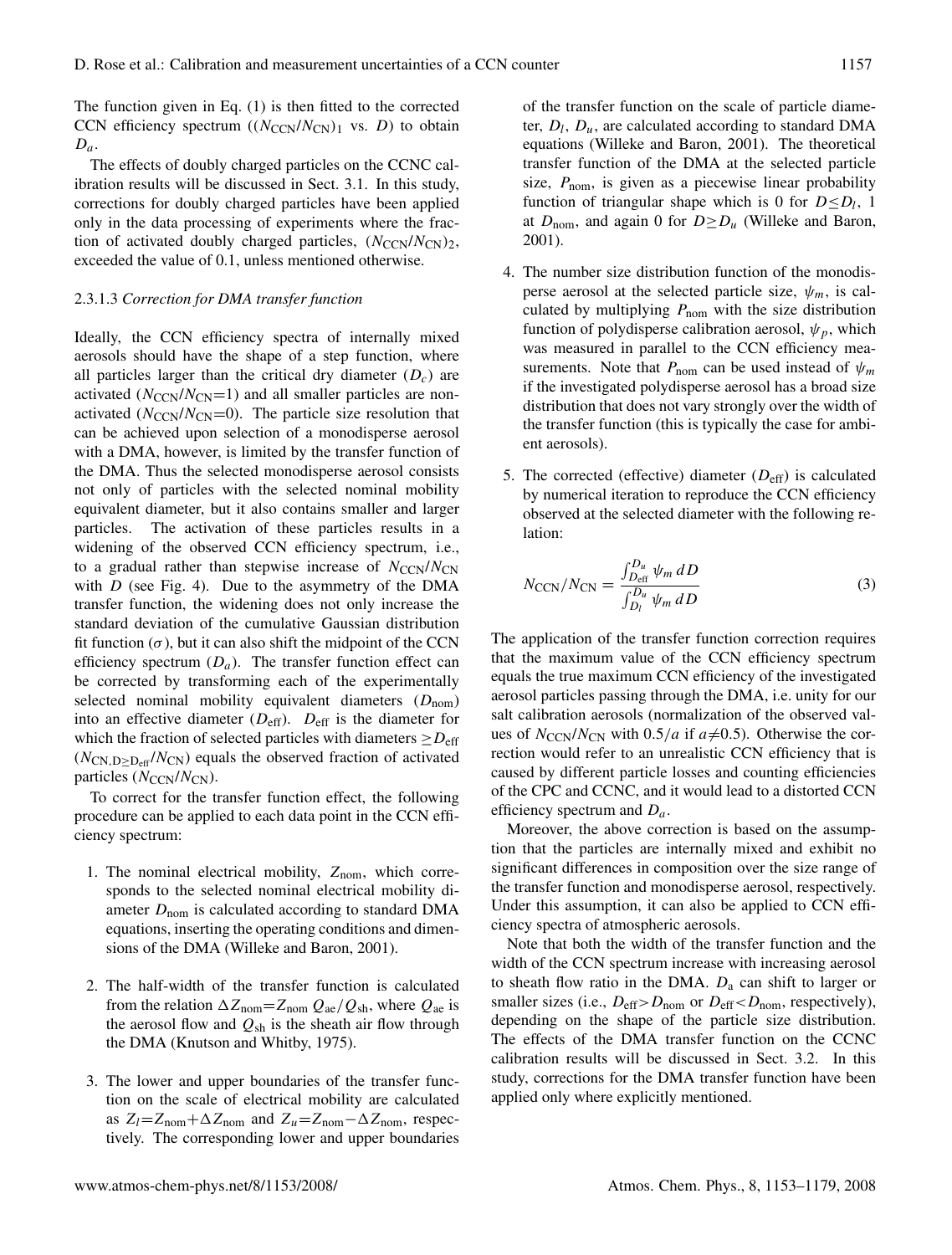# 2.3.1.4 *Correction for particle shape*

In a DMA, the particle size is selected according to the electrical mobility equivalent diameter, which assumes a spherical shape of the particles. In the case of non-spherical particles, the mobility equivalent diameter  $(D_B)$  selected by the DMA is generally larger than the mass equivalent diameter  $(D_m)$ . Thus the application of mobility equivalent diameters for Köhler model calculations can lead to an underestimation of the effective supersaturation in the CCNC. Sodium chloride particles generated by nebulization of a NaCl solution and subsequent drying are usually of cubic shape (Scheibel and Porstendörfer, 1983; Krämer et al., 2000; Mikhailov et al., 2004). Also ammonium sulfate particles generated by nebulization and drying may not be fully spherical and compact (Biskos et al., 2006a).

The effects of particle shape and porosity can be described with the dynamic shape factor  $\chi$ , which is defined as the ratio of the drag force experienced by the particle in question to that of a sphere of equivalent mass (Krämer et al., 2000):

$$
\chi = \frac{D_B C(D_m)}{D_m C(D_B)}\tag{4}
$$

in which  $C(D_B)$  and  $C(D_m)$  are the slip correction factors for the respective diameters  $D_B$  and  $D_m$ .  $C(D)$  can be approximated by the empirical relation (Willeke and Baron, 2001):

$$
C(D) = 1 + \frac{2\lambda}{D} \left( 1.142 + 0.558 \exp\left( -0.999 \frac{D}{2\lambda} \right) \right) \tag{5}
$$

in which  $\lambda$  is the mean free path of the gas molecules  $(\lambda$ =68 nm in air at 298 K and standard atmospheric pressure).

When applying a shape correction, the particle diameters selected by the DMA  $(D=D_B)$  have to be transformed into mass equivalent diameters  $D_m$  by iteratively solving Eq. (4) with Eq. (5). Upon CCNC calibration, the transformation of  $D=D_B$  into  $D_m$  can be performed for the complete CCN efficiency spectrum prior to fitting, or just for the activation diameter obtained from a fit to the uncorrected spectrum. Both approaches lead to the same value of a shape-corrected activation diameter  $D_a$ , which can then be taken as the critical dry particle diameter for Köhler model calculations to determine the effective supersaturation in the CCNC as described below.

For ammonium sulfate particles generated by nebulization, a shape factor of  $\chi$ =1.02 has been recommended (Biskos et al., 2006a). For sodium chloride particles, different shape factors have been used: a constant value of  $\chi$ =1.08 (e.g., Krämer et al., 2000; Mikhailov et al., 2004) or sizedependent values in the range of 1.08–1.24 (Biskos et al., 2006b; DeCarlo et al., 2004).

The effects of different shape corrections on the calibration results will be discussed in Sect. 3.8. In this study, corrections for particle shape have been applied only where explicitly mentioned.

#### 2.3.2 Determination of effective supersaturation  $(S_{\text{eff}})$

The diameter at which the CCN efficiency spectrum reaches half its maximum, i.e., the activation diameter  $D_a$  as obtained from the fit to the experimental data (with or without corrections for doubly charged particles, DMA transfer function, and particle shape), can be regarded as the critical dry particle diameter for CCN activation,  $D_c$ , i.e., the diameter that is required for particles of the given composition to be activated as CCN at the given supersaturation.

For soluble materials,  $D_c$  can be taken as the mass equivalent diameter of the dry solute particle,  $D_s$ , and through Köhler theory it can be related to the critical supersaturation  $(S<sub>c</sub>)$ , which is the minimum supersaturation required to activate particles of the given size and composition as CCN.  $S_c$ in turn can be regarded as the effective water vapor supersaturation in the CCNC  $(S<sub>eff</sub>)$  at the given operating conditions  $(\Delta T, p, T_1, Q)$ . Thus Köhler model calculations as detailed in Appendix A were performed to determine  $S_{\text{eff}}$  (= $S_c$ ) from  $D_a$  (= $D_s$ ), using the Köhler model VH4 and inserting  $T_1$  for T unless mentioned otherwise.

From each of the multiple CCN efficiency spectra recorded at each of the temperature differences investigated within a calibration experiment, we obtained one data point in a calibration diagram of  $S_{\text{eff}}$  vs.  $\Delta T$ . A linear calibration function,  $f_s = k_s \Delta T + S_0$ , was obtained by a linear leastsquares fit to these data points. One exemplary calibration line is illustrated in Fig. 2b. The fit parameters of the calibration function  $(k<sub>s</sub>, S<sub>0</sub>)$  can be used in the CCNC software to calculate and set appropriate temperature differences,  $\Delta T$ , for CCN measurements at desired water vapor supersaturations,  $S_{\text{eff}}$ .

# 2.4 CCNC flow model

Roberts and Nenes (2005) introduced a model that describes the relationship between the temperature difference and  $S_{\text{eff}}$ in the DMT-CCNC column under certain operating conditions. Input variables to the model are the volumetric flow rate, the sheath-to-aerosol flow ratio, the pressure, and the inner wall streamwise temperature difference  $(\Delta T_{inner})$  between the exit and the entrance of the column. Lance et al. (2006) compared the simulated instrument responses for calibration aerosol against actual measurements. They indicated that the supersaturation strongly depends on  $\Delta T_{\text{inner}}$ which may be only a fraction of the temperature difference imposed by the TECs at the outer wall of the column  $(\Delta T=T_3-T_1)$ . It is assumed that the inner temperature at the entrance of the column  $(T_{1,\text{inner}})$  equals the entrance temperature measured outside the column, i.e.,  $T_1$ . The temperature drop across the wall – the quotient of  $\Delta T_{\text{inner}}$  to  $\Delta T$  – is called the thermal efficiency  $\eta$  ( $\eta \le 1$ ) and varies with the operating conditions.  $\eta$  has to be determined to predict the  $S_{\text{eff}}$ of the instrument and can be calculated if the thermal resistance  $(R_T)$  of the column is known.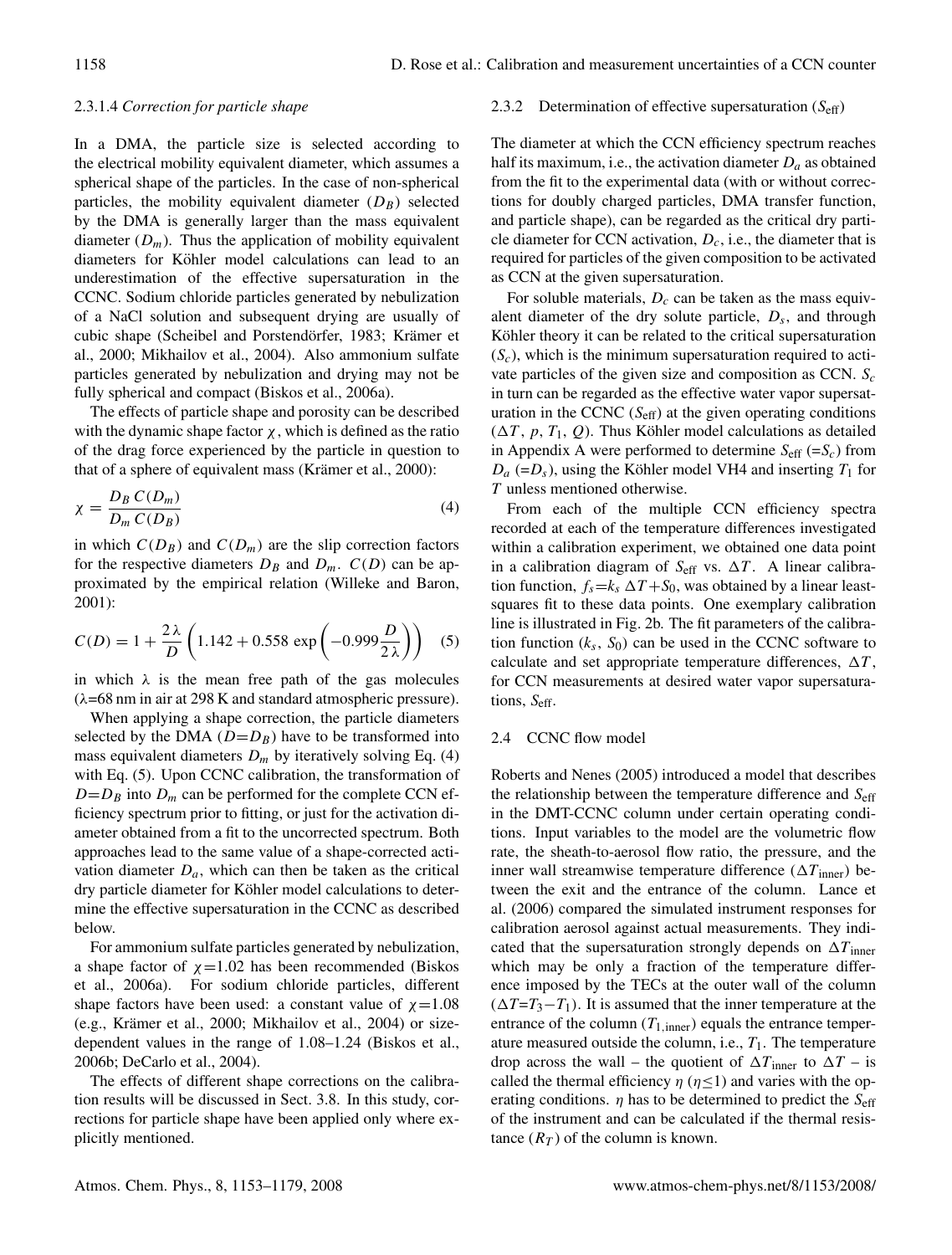Following the procedure suggested by Lance et al. (2006), we calibrated the thermal resistance of our instrument before estimating the thermal efficiency and the supersaturation in the CCNC under different operating conditions. The supersaturation was first determined experimentally by calibrating the CCN counter with ammonium sulfate particles of known size at different  $\Delta T$  values and inferring  $S_{\text{eff}}$  by converting the critical diameter into  $S_c$  via Köhler model calculations. The calibration line ( $S_{\text{eff}}$  vs.  $\Delta T$ ) did not go through the origin of the coordinate system, but intercepted the x-axis at a certain  $\Delta T_0$  (cf. Fig. 2b). Since the model assumes that S=0 if  $\Delta T$ <sub>inner</sub>=0 and thus  $\Delta T$ =0, we shifted the calibration line to the left by subtracting its  $\Delta T_0$  from each  $\Delta T$ , which led to a new calibration line of  $S_{\text{eff}}$  vs.  $\Delta T^*$  ( $\Delta T^* = \Delta T$  $\Delta T_0$ ). Each pair of  $\Delta T^*$  and S<sub>eff</sub> was taken to determine  $\Delta T$ <sub>inner</sub> by solving Eq. (16) in Lance et al. (2006) iteratively. The corresponding thermal efficiency  $\eta$  was calculated dividing  $\Delta T_{\text{inner}}$  by  $\Delta T^*$ , and the corresponding thermal resistance  $R_T$  was calculated by solving Eq. (15) in Lance et al. (2006).

An average value of  $R<sub>T</sub>$  was taken as the effective thermal resistance of the CCNC and used to model the effective supersaturation for various operating conditions  $(T_1, p, Q)$ as follows: For a given  $\Delta T$ ,  $\Delta T^*$  was calculated by subtracting a standard offset value of  $\Delta T_0=1$  K (or  $\Delta T_0=2$  K for  $Q=1$  L min<sup>-1</sup>) and inserted into Eq. (15) of Lance et al. (2006) to calculate  $\eta$ . The inner wall temperature difference,  $\Delta T_{inner}$ , was determined by multiplication of  $\eta$  with  $\Delta T^*$ , and finally, S<sub>eff</sub> was calculated using Eq. (16) of Lance et al. (2006).

#### **3 Results and discussion**

# 3.1 Effect of doubly charged particles on CCN efficiency spectra

Figure 3 shows exemplary CCN efficiency spectra and fit curves used to determine the dry particle activation diameter,  $D_a$ , which is the basis for calculating the effective water vapor supersaturation in the CCNC, Seff (Sect. 2.3.2). As outlined in Sect. 2.3.1.2, CCN efficiency spectra recorded by particle size selection with a differential mobility analyzer can be influenced by doubly charged particles (Fig. 3) which interfere with the determination of  $D_a$ .

The measured spectrum in Fig. 3a exhibits a high fraction of activated doubly charged particles (plateau level ∼0.17). The fit with a single cumulative Gaussian distribution function (Eq. 1) strongly deviated from the measured data points and gave a  $D_a$  value ∼2% smaller than the value obtained by fitting with two distribution functions. After correcting the measured spectrum with Eq.  $(2)$ , the fit of Eq.  $(1)$  to the corrected spectrum gave the same  $D_a$  value as the fit of two distribution functions to the uncorrected spectrum, which can be regarded as the actual activation diameter. The ∼2% de-



**Fig. 3.** Alternative fitting methods and dry particle activation diameters  $(D_a)$  for exemplary CCN efficiency spectra of ammonium sulfate with **(a)** high and **(b)** low fractions of doubly charged particles. The black crosses are measured data points. The green crosses are data points obtained by correction with Eq. (2). The solid blue line is the fit of a cumulative Gaussian distribution function (Eq. 1) to the measured spectrum, and the solid green line is the fit of Eq. (1) to the corrected spectrum. The solid red line is the fit of two distribution functions to the measured spectrum. The vertical dashed lines are the  $D_a$  values obtained from the fit curves with the same color.

crease of  $D_a$  led to a ∼3% relative increase of the effective supersaturation determined by Köhler model calculations.

The measured spectrum in Fig. 3b exhibits a low fraction of activated doubly charged particles (plateau level ∼0.06), and the fit with a single cumulative Gaussian distribution function (Eq. 1) agrees well with all data points at  $N_{\text{CCN}}/N_{\text{CN}}$  $>0.1$ . Therefore, the  $D_a$  value obtained from this fit was only ∼0.5% smaller than the values obtained after correcting the spectrum with Eq.  $(2)$ , or fitting with two distribution functions. The corresponding relative change of  $S_{\text{eff}}$  was only 0.7%.

In our study, the observed fraction of activated doubly charged particles was generally in the range of 0–0.25. In most cases the fraction was  $\lt 0.1$  and a single cumulative Gaussian distribution (Eq. 1) fitted to the data points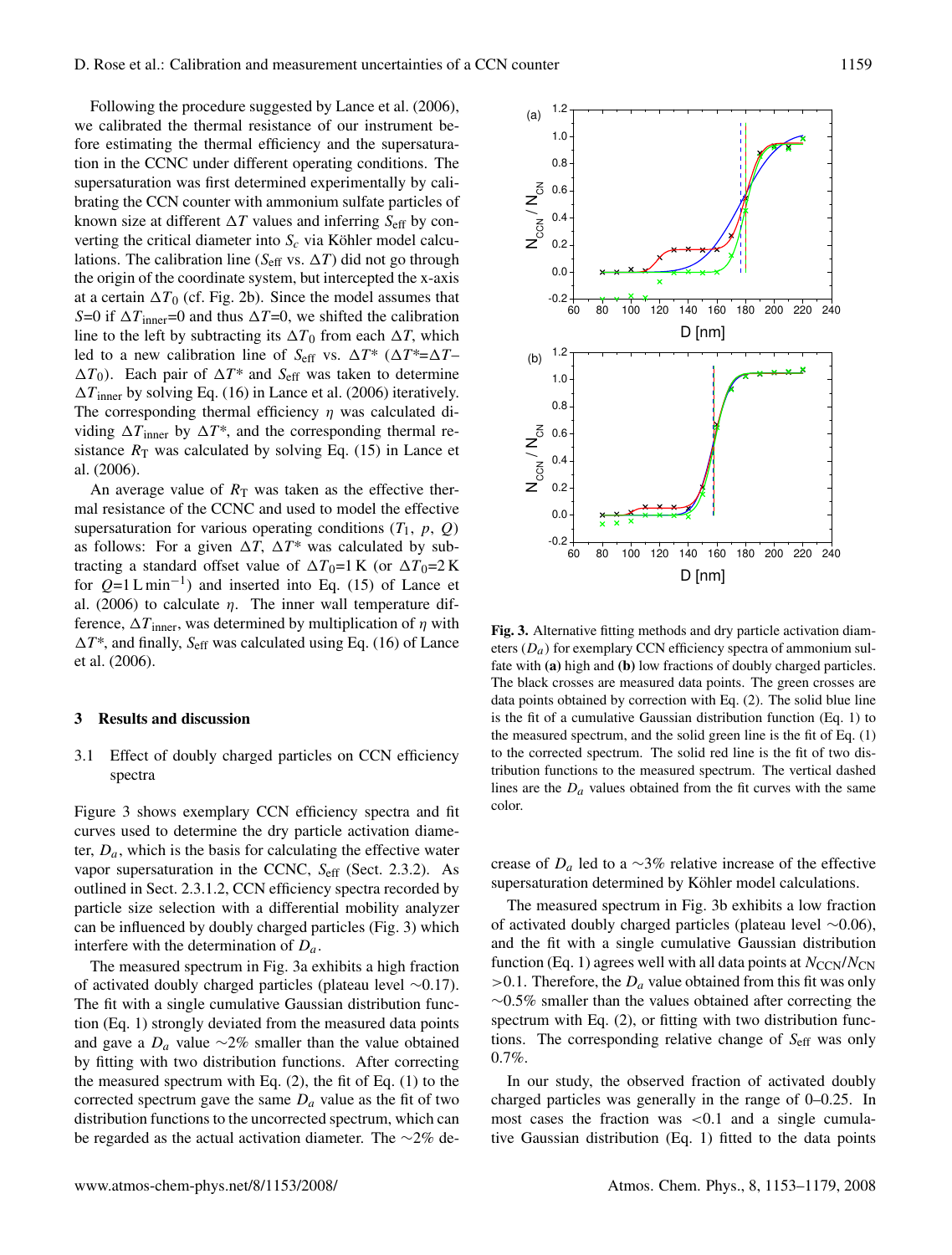

**Fig. 4.** Correction for DMA transfer function in exemplary CCN efficiency spectra of ammonium sulfate with **(a)** small and **(b)** large dry particle activation diameter  $(D_a)$ . The black crosses are measured data points. The red crosses are data points obtained by correction according to Sect. 2.3.1.3. The solid lines are fits of a cumulative Gaussian distribution function (Eq. 1) to the measured and corrected spectra, respectively. The vertical dashed lines are the  $D_a$ values obtained from the fit curves with the same color.

was used to determine  $D_a$  (relative deviations of  $D_a$  and  $S_{\text{eff}} \leq 1\%$ ). For plateau levels > 0.1, two cumulative Gaussian distributions were used.

## 3.2 Effect of DMA transfer function on CCN efficiency spectra

Figure 4 shows exemplary CCN efficiency spectra with and without correction for the DMA transfer function as described in Sect. 2.3.1.3. The correction leads to narrower CCN efficiency spectra with steeper slopes and smaller standard deviations of the fit function (uncorrected  $\sigma/D_a \approx 7\%$ , corrected  $\sigma/D_a \approx 3\%$ ). The small residual values of σ obtained after correction  $\left($  < 1–4 nm) indicate high precision of the experiments; they can be attributed to small heterogeneities of the supersaturation profile in the CCNC or other non-idealities such as particle shape effects. Depending on the size distribution of the polydisperse calibration aerosol and of the monodisperse aerosol selected by the DMA (Sect. 2.3.1), the correction can shift  $D_a$  either towards smaller or towards larger diameters. In the above example and other tests, however, the influence on  $D_a$  and  $S_{\text{eff}}$  was very small (relative changes  $\langle 1\% \rangle$ , and thus the calibration results were generally not corrected for the DMA transfer function unless mentioned otherwise.

#### 3.3 Measurement precision within a laboratory experiment

Figure 2a shows the CCN efficiency spectra of an exemplary calibration experiment with ammonium sulfate particles. The experiment lasted for 26 h and was performed in the laboratory under stable conditions: sample temperature  $(296.3\pm0.2)$  K, CCNC column top temperature  $T_1$ =(298.5±0.2) K, pressure  $p$ =(1026±2) hPa (mean value  $\pm$  standard deviation). The measurement data have been processed without applying any corrections for doubly charged particles, DMA transfer function, or particle shape.

Table 1 summarizes characteristic measurement parameters and results of the exemplary calibration experiment. For each of the 5 different  $\Delta T$  values in the range of 2–16 K, 15 CCN efficiency spectra have been recorded, and dry particle activation diameters  $D_a$  in the range of 26–178 nm have been obtained by fitting with a cumulative Gaussian distribution function (Eq. 1). The 95% confidence interval for  $D_a$  was, on average, less than 2 nm, which confirms the skill of the fit function used. The relative standard deviations of  $D_a$  were only 0.3–1.4%, indicating high instrument stability and measurement precision under constant surrounding conditions.

Using the  $D_a$  values obtained from the individual CCN efficiency spectra, critical supersaturations  $S_c$  were calculated as described in Sect. 2.3.2 and Appendix A4 (Köhler model VH4), and these were taken as the effective supersaturations of water vapor in the CCNC,  $S_{\text{eff}}$ . As detailed in Table 1, the mean values of Seff for the selected temperature differences were in the range of 0.06–1.22%, and the relative standard deviations were 0.5–2.2%, increasing with decreasing supersaturation.

As illustrated in Fig. 2a, the upper limit values of the CCN efficiency spectra of the calibration aerosols (maximum activated fraction of particles) deviated generally less than ∼10% from the ideally expected value of 1, indicating that the uncertainty of CCN efficiencies measured with the calibrated CCNC was on the order of  $\pm 10\%$ . The accuracy of CCN concentration and efficiency measurements depends critically on particle losses in the experimental setup and on the counting efficiencies of the OPC used for the detection of activated particles/droplets (CCN) and of the CPC used for the measurement of total number concentration of size-selected aerosol particles (CN). For the determination of  $D_a$  and  $S_{\text{eff}}$ , however, we found in a series of test experiments performed upon instrument maintenance that even strong variations of counting efficiency with particle size and concentration (deviations by up to 20%) had no strong effect on the determination of  $D_a$  and  $S_{\text{eff}}$  (relative variations  $< 0.5\%$ ).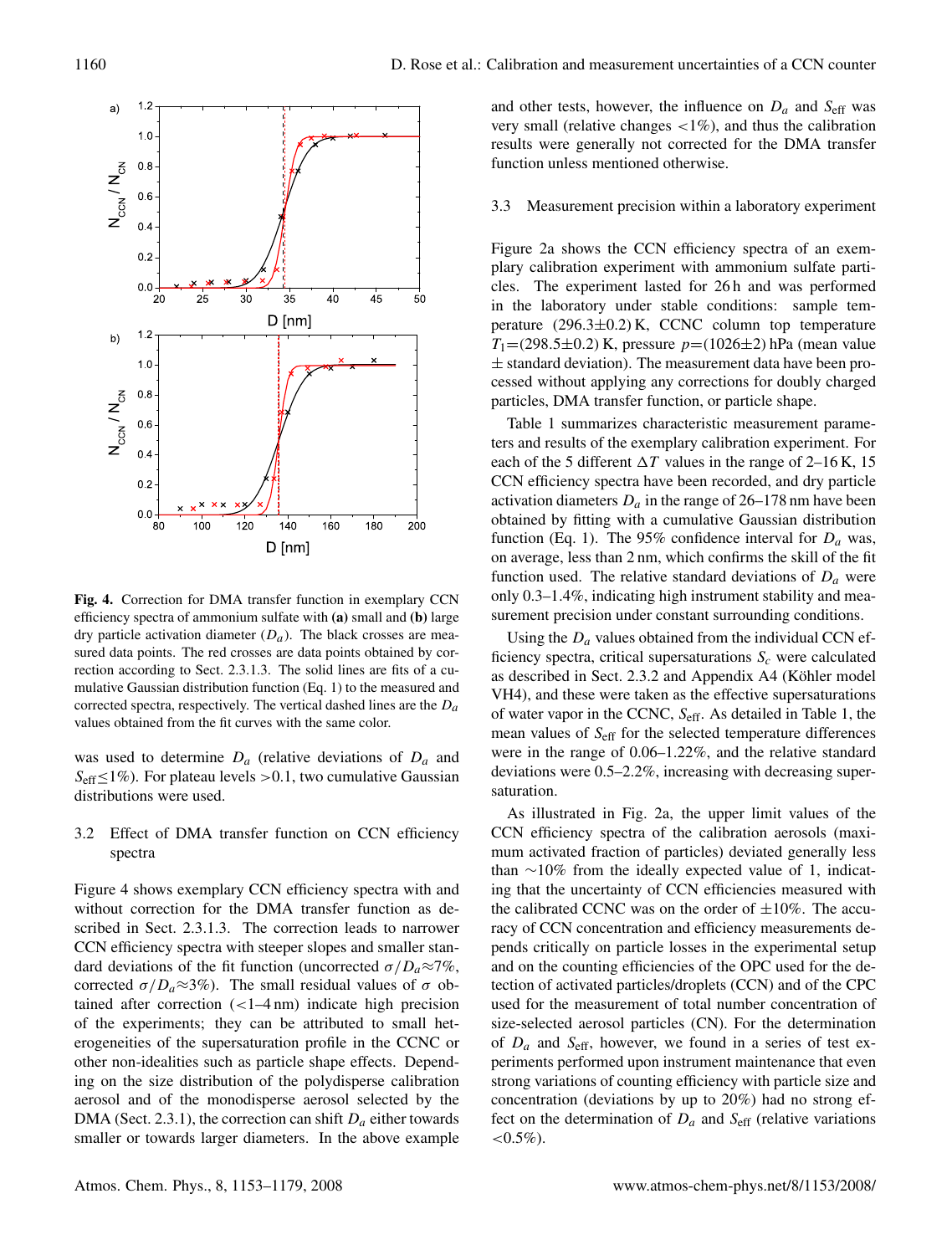| mean $\Delta T$ | stdev. $\Delta T$ | mean $D_a$ | rel. stdev. $D_a$ | mean conf.<br>interv. of $D_a$ | mean $S_{\text{eff}}$ | rel. stdev. $S_{\rm eff}$ | $S_{\rm eff}$ from<br>calbr. line fit | rel. dev. of<br>$S_{\rm eff}$ from fit |
|-----------------|-------------------|------------|-------------------|--------------------------------|-----------------------|---------------------------|---------------------------------------|----------------------------------------|
| [K]             | [K]               | [nm]       | [%]               | $\lceil nm \rceil$             | $\lceil \% \rceil$    | [%]                       | $\lceil \% \rceil$                    | $\lceil \% \rceil$                     |
| 1.84            | 0.02              | 178.3      | 1.4               | 1.7                            | 0.062                 | 2.2                       | 0.044                                 | 38.5                                   |
| 5.10            | 0.03              | 61.3       | 0.9               | 0.6                            | 0.318                 | 1.3                       | 0.317                                 | 0.2                                    |
| 7.71            | 0.03              | 44.7       | 0.6               | 0.3                            | 0.519                 | 0.9                       | 0.536                                 | 3.2                                    |
| 11.66           | 0.02              | 32.8       | 0.6               | 0.2                            | 0.840                 | 1.0                       | 0.867                                 | 3.1                                    |
| 15.59           | 0.02              | 25.8       | 0.3               | 0.6                            | 1.223                 | 0.5                       | 1.197                                 | 2.2                                    |

**Table 1.** Measured and calculated parameters (arithmetic means and standard deviations) for the experiment shown in Fig. 2.

Figure 2b shows the calibration line of  $S_{\text{eff}}$  vs.  $\Delta T$ , which is a linear fit to the data points obtained from each of the recorded CCN efficiency spectra (Sect. 2.3.2). The corresponding calibration function is  $S_{\text{eff}}$  =0.0838  $\Delta T$  −0.1097 with  $R^2$ =0.9974 (*n*=75). As detailed in Table 1, the fit line agrees well with the experimentally determined data points at  $S_{\text{eff}} > 0.1\%$ : the relative deviations hardly exceed 3%. In spite of the high  $R^2$  value, however, the relative deviation between fit line and data points at the lowest supersaturation  $(S<sub>eff</sub> \approx 0.06\%)$  is as high as 38%. Apparently the dependence of  $S_{\text{eff}}$  on  $\Delta T$  is not linear in this range, which is also indicated by the non-zero intercept of the calibration line with the x-axis (as discussed below) and needs to be taken into account for CCN measurements at low supersaturation. For studies aiming at high accuracy of  $S_{\text{eff}}$ , a second or third order polynomial may in fact be more appropriate than the linear calibration function.

# 3.4 Variability within and between different measurement campaigns

Over the past years, we have operated and calibrated our DMT-CCNC at a variety of locations and elevations: during two one-month field campaigns in Guangzhou and Beijing, China (close to sea level); at our home laboratory in Mainz and another laboratory in Leipzig, Germany (close to sea level); and at the mountain stations Hohenpeissenberg, Germany (900 m a.s.l.), and Jungfraujoch, Switzerland (3570 m a.s.l.). An overview of the calibration results is given in Fig. 5.

During the field campaign in Guangzhou (Fig. 5a), the CCNC was operated with a flow rate of  $0.5 L \text{min}^{-1}$  at a pressure of  $\sim$ 1020 hPa, and the column top temperature  $T_1$  varied between 298 and 303 K. An average calibration line of  $S_{\text{eff}}$  vs.  $\Delta T$  for the whole campaign was obtained by a fit to all data points, excluding the experiment with  $T_1=303.2 \text{ K}$ , which was not representative for the rest of the campaign. Apart from this exceptional experiment, the deviations between individual calibration lines and the average line were at most  $5-7\%$  (relative) with regard to  $S_{\text{eff}}$ . As will be discussed in more detail below (Sect. 3.6), Seff and the slope of the calibration lines decreased with increasing  $T_1$ .

The calibration lines from the field campaign in Beijing  $(Q=0.5 \text{ L min}^{-1}, p \approx 1020 \text{ hPa}; \text{ Fig. 5b})$  exhibited a similar pattern and influence of  $T_1$ , and the maximum deviations between individual lines and the average line were again in the range of 5–7% (relative).

Before and after the field campaigns, we calibrated the CCNC in our home laboratory (Mainz,  $p \approx 1020$  hPa). In December 2005, we performed a series of five calibration experiments extending over several days without changing the experimental setup. The instrument was stopped in between measurement runs only to test the influence of small variations in the experimental conditions (changes of liquid water flow in the CCNC, dilution flow in aerosol generation, etc.). The resulting calibration lines are shown in Fig. 5c; the deviations between individual lines and the average were at most 2% (relative).

In 2006, we performed three more laboratory calibration experiments, where the time between each experiment was over one month and the experimental setup was newly arranged every time. The resulting three calibration lines also deviated not more than 2–3% from the corresponding average. As illustrated in Fig. 5c, the slope of the average calibration line from the series of experiments in 2006 was considerably smaller (10% relative) than the slope of the average line obtained from the experiments in 2005. Only about half the difference can be attributed to higher temperatures during the 2006 experiments. The remaining difference is most likely due to usage- and aging-related changes of instrument properties (e.g., porosity and thermal resistance of the CCNC column; A. Nenes, personal communication, 2007).

Figure 5d shows the calibration lines measured during field campaigns at mountain stations (Hohenpeissenberg, 900 m a.s.l.; Mt. Jungfraujoch, 3570 m a.s.l.) and in a laboratory near sea level (Leipzig, 100 m a.s.l.). It illustrates that the supersaturation obtained at a given  $\Delta T$  decreases significantly with pressure, which will be discussed in more detail in Sect. 3.6. For the two field campaigns on Mt. Jungfraujoch we found a similar long-term trend as for the lab experiments: the slopes of the calibration lines recorded in 2007 were about 10% smaller than those recorded one year before.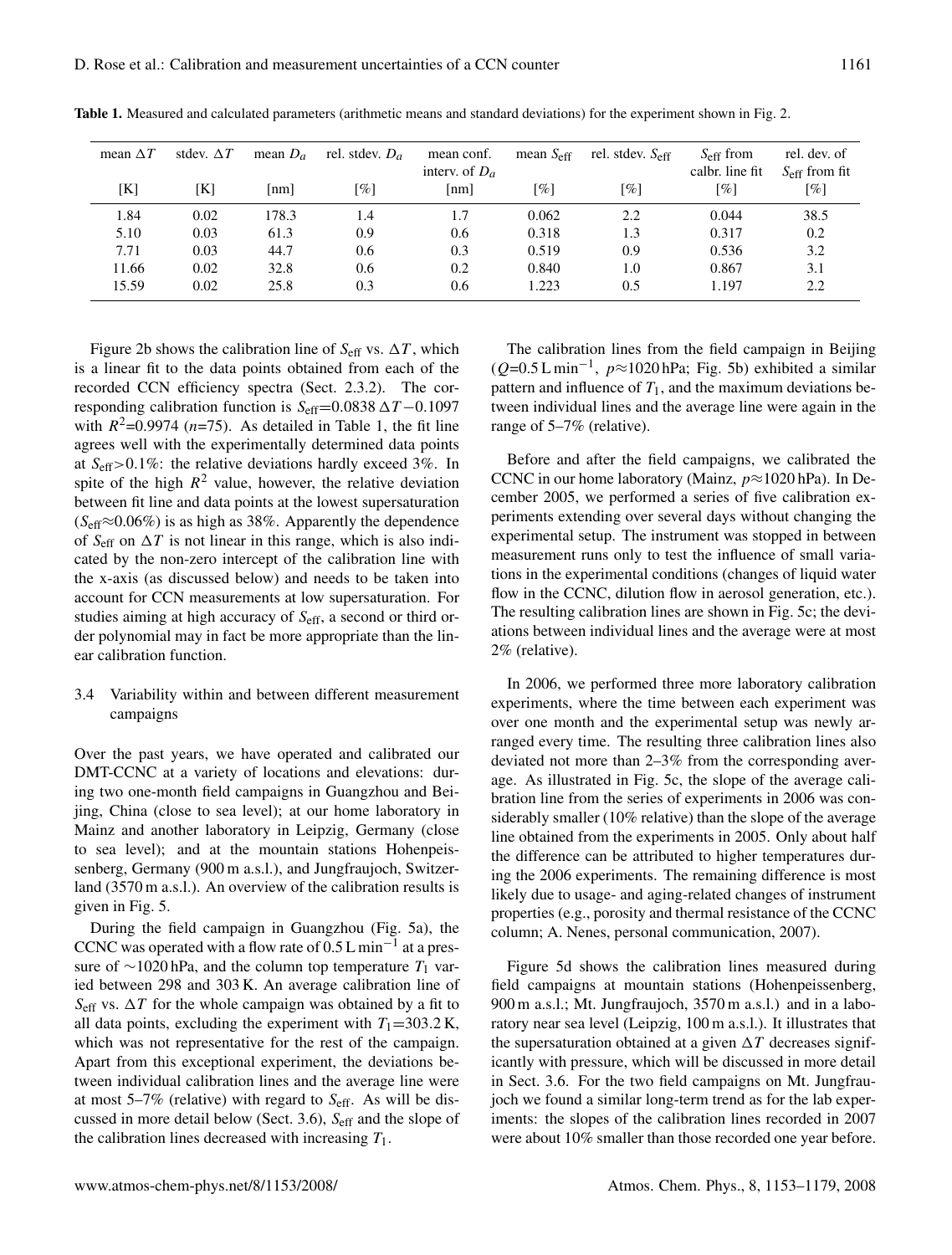

**Fig. 5.** Measured (symbols) and fitted (solid lines) calibration lines obtained from field and laboratory experiments with ammonium sulfate aerosol at different CCNC column top temperatures  $(T_1)$  and different locations: (a) field campaign in Guangzhou, China; (b) field campaign in Beijing, China; **(c)** laboratory measurements in Mainz, Germany; **(d)** field campaigns at the mountain stations Hohenpeissenberg, Germany (900 hPa) and Jungfraujoch, Switzerland (650 hPa) and laboratory measurement in Leipzig, Germany (1000 hPa). The CCNC was operated at  $Q=0.5 \text{ L min}^{-1}$  and  $p \approx 1020 \text{ hPa}$  unless mentioned otherwise. The dotted and dashed black lines are mean calibration lines (see text).



**Fig. 6.** Thermal resistance derived from four CCNC calibration experiments with ammonium sulfate aerosol at different pressures and flow rates (MZ05, MZ10, JF08, JF05, cf. Table 2) by fitting the CCNC flow model of Lance et al. (2006).

## 3.5 Application of the CCNC flow model

Lance et al. (2006) have presented a flow model describing the dependence of Seff on temperature, pressure, and flow rate in the CCN counter. According to this model, the water vapor supersaturation in the CCNC increases linearly with the temperature gradient and equals zero at  $\Delta T = 0$ . As

shown in Fig. 5, however, the experimentally determined calibration lines of  $S_{\text{eff}}$  vs.  $\Delta T$  generally do not intercept the x-axis at  $\Delta T = 0$ . Instead, the calibration lines obtained at  $Q=0.5$  L min<sup>-1</sup> and 900-1020 hPa intercepted the x-axis at an offset around 1 K, and those obtained at 650 hPa at 1.5– 2.3 K. The  $\Delta T$  offset values of calibration lines determined under other conditions (not included in Fig. 5) were: 1.3– 1.5 at  $Q=0.8 \text{ L min}^{-1}$  and 650 hPa; 1.9–2.2 K at 1.0 L min<sup>-1</sup> and ∼1000 hPa. To make the model applicable to our experimental results, we have subtracted the offset values ( $\Delta T_0$ ) as detailed in Sect. 2.4.

Four calibration experiments performed at different locations, altitudes and flow rates (cf. Table 2; MZ05, MZ10, JF05, JF08) were used to determine the thermal resistance  $(R<sub>T</sub>)$  of our CCN instrument as suggested by Lance et al. (2006) but using the Köhler model VH4 rather than the Köhler model VH4.b, which had been used by Lance et al. Figure 6 shows the calculated values of  $R<sub>T</sub>$  plotted against  $\Delta T$ . The  $R_T$  values exhibit substantial deviations between different calibration experiments and operating conditions. Especially at low  $\Delta T$ , we obtained also strongly negative values of  $R<sub>T</sub>$ , which are physically not realistic because they would correspond to thermal efficiencies >100% (indicating that the temperature gradient inside the column would be larger than outside). Most likely, these  $R<sub>T</sub>$  values were affected by non-idealities, which also caused the non-linear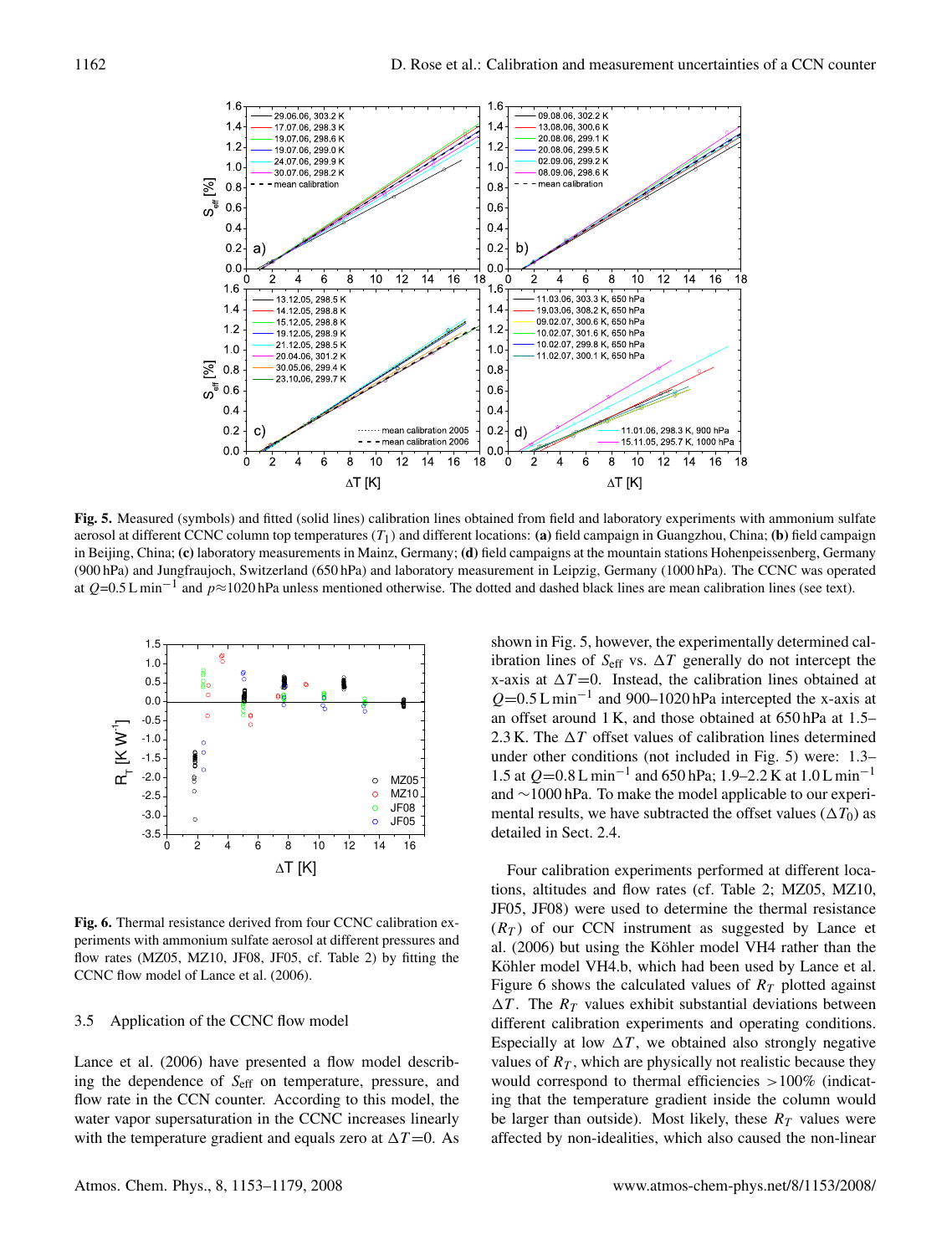| name             | date        | location                | p<br>[hPa] | Ő<br>$[L \text{ min}^{-1}]$ | $\rm T_1$<br>[K] | slope $k_s$<br>$\sqrt{6}K^{-1}$ | intercept $S_0$<br>$\lceil \% \rceil$ |
|------------------|-------------|-------------------------|------------|-----------------------------|------------------|---------------------------------|---------------------------------------|
| MZ05             | 19 Dec 2005 | Mainz, lab              | 1023       | 0.5                         | 298.9            | 0.0802                          | $-0.0945$                             |
| MZ10             | 23 Dec 2005 | Mainz, lab              | 1021       | 1.0                         | 298.4            | 0.1608                          | $-0.3515$                             |
| JF08             | 8 Feb 2007  | Jungfraujoch, field     | 650        | 0.8                         | 299.3            | 0.0804                          | $-0.1111$                             |
| JF <sub>05</sub> | 10 Feb 2007 | Jungfraujoch, field     | 650        | 0.5                         | 301.6            | 0.0490                          | $-0.0760$                             |
| HP <sub>05</sub> | 11 Jan 2006 | Hohenpeissenberg, field | 902        | 0.5                         | 298.3            | 0.0645                          | $-0.0604$                             |

**Table 2.** Calibration experiments used to test the CCNC flow model: experimental conditions and parameters of the linear calibration function.

dependence of  $S_{\text{eff}}$  on  $\Delta T$  observed at low  $\Delta T$ . Thus only the  $R_T$  values determined at  $\Delta T \geq 3$  K were used to calculate an arithmetic mean of  $0.24 \text{ K W}^{-1}$ , which can be taken as the effective thermal resistance of our CCNC unit. Note, however, that the effective thermal resistance determined as suggested by Lance et al. (2006) and outlined above depends on the applied Köhler model. Using the VH4.b Köhler model as applied by Lance et al. (2006), we obtained an average  $R_T$  value of 1.78 K W<sup>-1</sup> for our CCNC column, which is still lower than but closer to the value reported by Lance et al. (2006) for their instrument  $(3.4 \pm 0.5 \text{ K W}^{-1})$ . As discussed below (Sect. 3.7), different Köhler models can yield substantially different results, and the  $S<sub>eff</sub>$  values predicted with CCNC flow models using effective thermal resistances that have been determined with different Köhler models can vary accordingly.

Using the flow model with  $R_T = 0.24 \text{ K W}^{-1}$  and with a standard temperature offset of  $\Delta T_0=1$  K as described in Sect. 2.4, we have calculated model calibration lines for the exemplary flow conditions listed in Table 2 and compared them to the experimental calibration data obtained with the Köhler model VH4. As illustrated in Fig. 7, the model lines agree fairly well with the experimentally determined data – also for the experiment HP05, which had not been included in the determination of  $R<sub>T</sub>$ . The relatively high uncertainty of  $R<sub>T</sub>$  (Fig. 6: variability  $\gg$  100%) appears to have only a relatively weak influence on the performance of the flow model.

At high supersaturation, the relative deviations between the flow model and measurement data of  $S_{\text{eff}}$  were on average  $+2\%$  for MZ05,  $+3\%$  for JF08,  $+6\%$  for JF05, and +8% for HP05. At low supersaturation  $(<0.1\%)$ , however, the deviations increased up to 42% (relative). Obviously, the non-idealities and non-linear dependence of  $S_{\text{eff}}$  on  $\Delta T$  experimentally observed at low  $\Delta T$  cannot be captured with the flow model that predicts a linear dependence.

For the MZ10 experiment performed at  $Q=1.0 L \text{min}^{-1}$ , the modeled  $S_{\text{eff}}$  values were on average by a factor of  $\sim$ 2 too high when using  $\Delta T_0=1$  K, but the relative deviations decreased to ∼20% when a more realistic offset of  $\Delta T_0=2$  K was used instead. The strong influence of  $\Delta T_0$  severely limits the applicability of the flow model for the extrapolation of experimental calibration results to different operating con-



**Fig. 7.** Measured and modeled CCNC calibration lines obtained with ammonium sulfate aerosol under different operating conditions as detailed in Table 2. The circles are the effective supersaturation values calculated from measured dry particle activation diameters, and the lines are the corresponding flow model results (solid lines with  $\Delta T_0=1$  K, dotted line with  $\Delta T_0=2$  K).

ditions. As outlined above,  $\Delta T_0$  has to be determined empirically and can vary substantially between different CCNC operating conditions, especially at high flow rates and low pressures (see Fig. 5d).

3.6 Dependence of supersaturation on temperature, pressure, and flow rate

As shown above, the relation between  $S_{\text{eff}}$  and  $\Delta T$  depends on  $T_1$ , p, and Q. Here we characterize and compare these dependences as observed in calibration experiments at different temperatures, pressures, and flow rates with the results of CCNC flow model calculations (cf. Sects. 2.4 and 3.5). To investigate the dependence of  $S_{\text{eff}}$  on  $T_1$ , we used all calibration lines measured at a flow rate of  $0.5 L \text{min}^{-1}$  and  $\sim$ 1000 hPa to calculate S<sub>eff</sub> at  $\Delta T = 5$  K, which corresponds to an inner-column temperature gradient of  $\sim 8 \text{ K m}^{-1}$  (subtraction of  $\Delta T_0 \approx 1$  K and division of  $\Delta T^* \approx 4$  K by the column length of 0.5 m; cf. Sect. 2.4). When plotted against  $T_1$  (Fig. 8a), the experimentally determined  $S_{\text{eff}}$  values exhibit a near linear decreasing trend with an average slope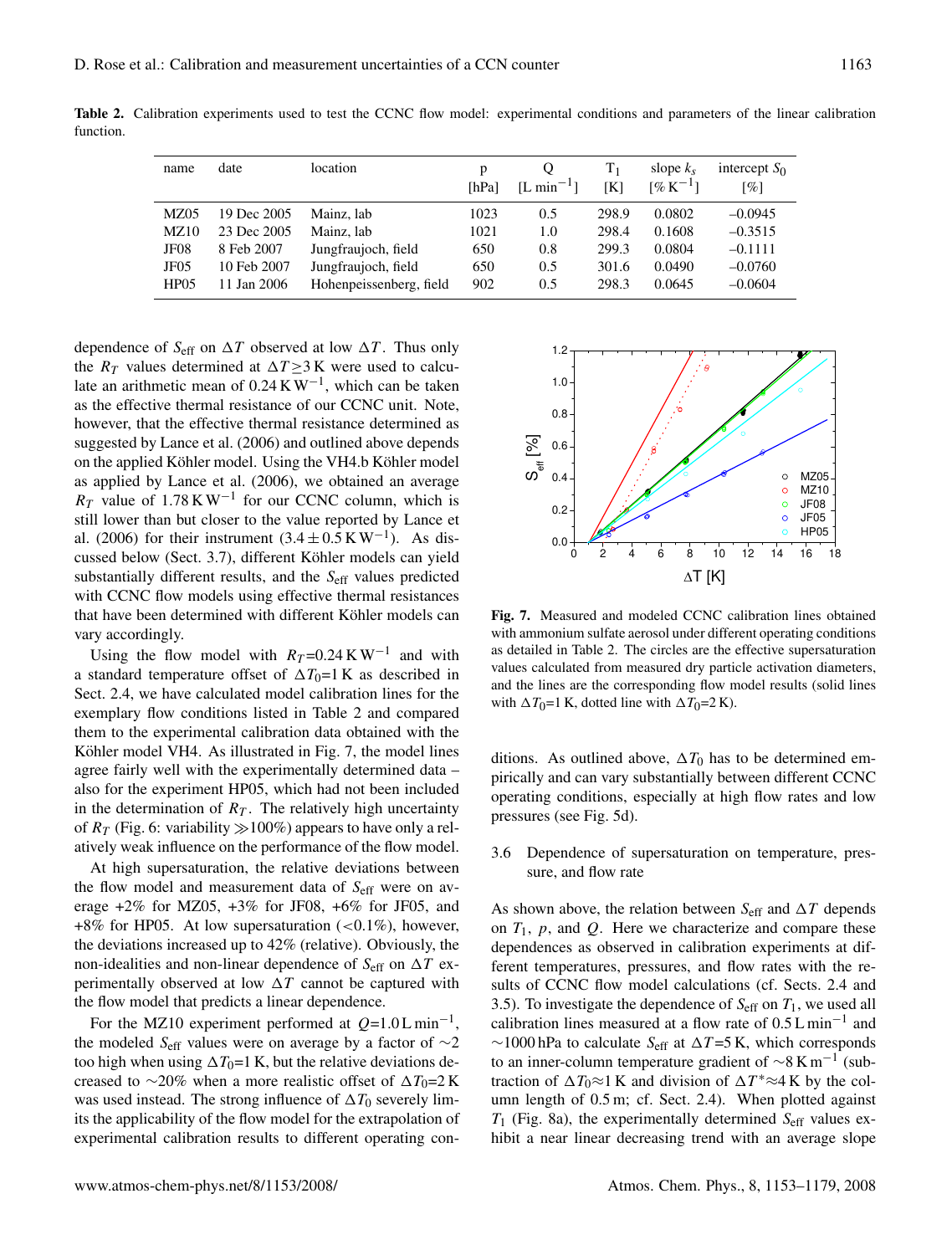

**Fig. 8.** Dependence of the effective supersaturation in the CCNC on **(a)**  $T_1$ , **(b)** pressure  $(p)$ , **(c)** flow rate  $(Q)$ . The data points are  $S_{\text{eff}}$ values calculated from all recorded ammonium sulfate calibration lines (cf. Fig. 5) at  $\Delta T = 5$  K. The solid lines are linear fits to the data points and the dashed lines are the S<sub>eff</sub> values predicted by the CCNC flow model with  $R_T$ =0.24 K W<sup>-1</sup>.

of  $\Delta S_{\text{eff}}/\Delta T_1$ =−0.0057% K<sup>-1</sup>. The observed dependence agrees fairly well with flow model calculations for the same conditions  $(Q=0.5 \text{ L min}^{-1}, p=1020 \text{ hPa}, \text{ and } \Delta T=5 \text{ K})$ yielding a slope of  $\Delta S_{\text{eff}}/\Delta T_1$  =−0.0048% K<sup>-1</sup>. Both values are of similar magnitude but somewhat higher than the <sup>−</sup>0.0034% K−<sup>1</sup> calculated by Roberts and Nenes (2005) for an inner-column temperature gradient of  $8.3 \text{ K m}^{-1}$ . Note, however, that the observed variability of  $S_{\text{eff}}$  at  $T_1 \approx 299 \text{ K}$ was of similar magnitude as the observed and modeled differences between 296 K and 303 K.

Figure 8b illustrates the dependence of S<sub>eff</sub> on pressure. All calibration lines presented in Fig. 5 were used to calculate the effective supersaturation at  $\Delta T = 5$  K, and the obtained values were plotted against pressure. The observed near-linear increase of  $S_{\text{eff}}$  with p was 0.037% per 100 hPa at  $Q=0.5 L \text{ min}^{-1}$ , which is of similar magnitude as the flow model result (0.031% per 100 hPa) and the value reported by Roberts and Nenes (2005) ( $\Delta S_{\text{eff}}/\Delta p=+0.03\%$  per 100 hPa for  $0.5 L \text{ min}^{-1}$  and  $8.3 K \text{ m}^{-1}$ ).

Figure 8c shows the dependence of  $S_{\text{eff}}$  on the flow rate of the CCNC. All calibration lines measured at ∼1020 hPa and ∼650 hPa were used to calculate Seff at 1*T*=5 K, and the obtained values were plotted against  $Q$ . The observed increase of  $S_{\text{eff}}$  with Q was 0.029% per 0.1 L min<sup>-1</sup> at sea level, and



 $(T_1)$ , pressure  $(p)$ , and flow rate  $(Q)$  in the CCNC averaged over all calibration experiments with ammonium sulfate aerosol. Every **Fig. 9.** Dependence of effective supersaturation on temperature data point corresponds to the slope of a linear fit to all values of  $\Delta S_{\text{eff}}/S_{\text{eff}}$  at a given  $\Delta T$  plotted against  $T_1$ , p, or Q, respectively.  $\Delta S_{\text{eff}}/S_{\text{eff}}$  is the relative deviation between  $S_{\text{eff}}$  from an individual calibration line and the mean value of  $S_{\text{eff}}$  for all calibrations performed at  $Q=0.5 \text{ L min}^{-1}$  and  $p \approx 1020 \text{ hPa}$  (black triangles) or 650 hPa (blue triangles), respectively. The dashed lines are firstorder exponential decay fit functions.

0.042% per  $0.1 L \text{min}^{-1}$  at high altitude. The model slopes were  $\Delta S_{\text{eff}}/\Delta Q$ =+0.061% per 0.1 L min<sup>-1</sup> at 1020 hPa and 1*S*eff/1*Q*=+0.038% per 0.1 L min−<sup>1</sup> at 650 hPa, respectively. The corresponding value reported by Roberts and Nenes (2005) was  $\Delta S_{\text{eff}}/\Delta Q$ =0.06 % per 0.1 L min<sup>-1</sup> for 1000 hPa and  $8.3 \text{ K m}^{-1}$ , which is the same as we obtained with the CCN flow model, but significantly higher than what we determined experimentally.

Figure 9 illustrates the observed average relative change of supersaturation ( $\Delta S_{\text{eff}}/S_{\text{eff}}$ ) caused by changes of column top temperature, pressure, and flow rate as a function of  $\Delta T$ .

The relative decrease of S<sub>eff</sub> with increasing  $T_1$  was ∼2%  $K^{-1}$  at high  $\Delta T$  and decayed near-exponentially to ~0.5% K<sup>-1</sup> at  $\Delta T$ =2 K (Fig. 9a). The relative increase of S<sub>eff</sub> with increasing p was  $\sim$ 1% per 10 hPa at high  $\Delta T$  and grew nearexponentially to ~2.3% per 10 hPa at  $\Delta T = 2$  K (Fig. 9b). At high  $\Delta T$  the relative increase of S<sub>eff</sub> with increasing Q was ~15% per 0.1 L min<sup>-1</sup> for the measurements at  $p \approx 1020$  hPa and ∼25% per  $0.1 \text{ L min}^{-1}$  at  $p \approx 650 \text{ hPa}$  (Fig. 9c). For the 650 hPa measurements, the deviation increased with decreasing  $\Delta T$  to up to ~30% per 0.1 L min<sup>-1</sup> at  $\Delta T$ =2 K, but for the measurements at ∼1020 hPa it decreased to almost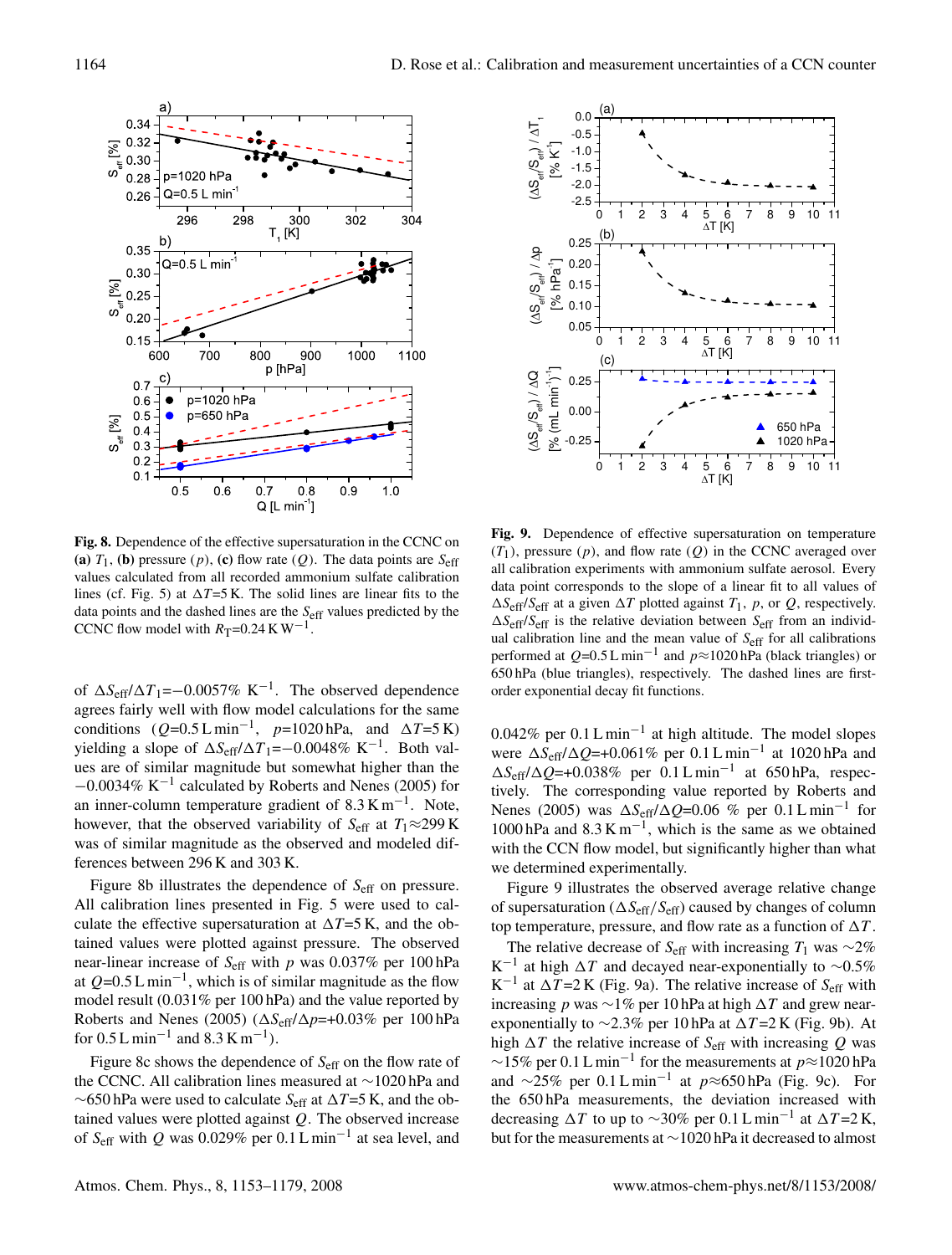

**Fig. 10.** Critical supersaturations  $(S_c)$  calculated for ammonium sulfate and sodium chloride particles with dry particle mass equivalent diameters ( $D_s$ ) in the range of 20–200 nm using selected Köhler models from Table 3 with high (blue), intermediate (black), and low (red)  $S_c$  (298.15 K).

–30% per 0.1 L min<sup>-1</sup> at  $\Delta T$ =2 K. This divergence confirms that CCN measurements at low  $\Delta T$  and  $S_{\text{eff}}$ , respectively, require careful experimental calibration, and that the possibilities for extrapolation to different operating conditions are limited.

#### 3.7 Deviations between different Köhler models

To characterize the influence of different Köhler modeling approaches on the CCNC calibration and measurement data analysis, we have calculated critical supersaturations  $(S<sub>c</sub>)$  for ammonium sulfate and sodium chloride particles in the size range of 20–200 nm with a range of Köhler models and parameterizations/approximations of aqueous solution properties that are frequently used in CCN studies.

According to different mathematical formalisms, which are mostly determined by the underlying representation of water activity, we distinguish between activity parameterization (AP), osmotic coefficient (OS), van't Hoff factor (VH), effective hygroscopicity parameter (EH), and analytical approximation (AA) models. Detailed information about the used Köhler models can be found in Appendix A. An overview of the tested models and parameterizations is given in Table 3, and the results are summarized in Figs. 10 and 11. A table of  $S_c$  vs.  $D_s$  calculated with the different models is provided in the online supplementary material (http://www.atmos-chem-phys.net/8/1153/ 2008/acp-8-1153-2008-supplement.sip).

#### 3.7.1 Effects of solution density and surface tension

For the CCN activation of the salt particles investigated in this study, different parameterizations and approximations of aqueous solution density ( $\rho_{sol}$ ) and surface tension ( $\sigma_{sol}$ ) had only a small influence on the critical supersaturation.



**Fig. 11.** Relative deviations of  $S_c$  values calculated with different Köhler models as listed in Table 3 relative to the AP3 model for (a) ammonium sulfate and **(b)** sodium chloride (298.15 K).

In the AP3 model for ammonium sulfate,  $S_c$  decreased by less than 0.3% (relative) when volume additivity was assumed to calculate  $\rho_{sol}$  (AP3.a) instead of using the experimental parameterization of Tang and Munkelwitz (1994). Using the density of pure water to approximate  $\rho_{sol}$  (AP3.b) lowered the supersaturation by up to ∼1% (relative). Approximating  $\sigma_{\text{sol}}$  by a temperature-dependent parameterization for pure water (AP3.c) or by a constant value of  $0.072$  N m<sup>-1</sup> (AP3.d) reduced  $S_c$  by up to 1.3% or 1.8% (relative), respectively.

The influence of  $\rho_{sol}$  and  $\sigma_{sol}$  on  $S_c$  was most pronounced for small particle diameters (high solute molalities). For large particles, the approximations of  $\rho_{sol}$  and  $\sigma_{sol}$  had no significant influence on  $S_c$ . Similar results were obtained when using different parameterizations of solution density and surface tension in other types of Köhler models (OS, VH, EH) for ammonium sulfate.

For sodium chloride, the relative deviations in  $S_c$  caused by different parameterizations of solution density and surface tension were even smaller than for ammonium sulfate. The maximum deviations relative to AP3 were –0.1% for AP3.a,  $-0.4\%$  for AP3.b,  $-0.6\%$  for AP3.c, and  $-1\%$  for AP3.d.

Overall, the model deviations caused by different parameterizations and approximations for solution density and surface tension were smaller than the characteristic statistical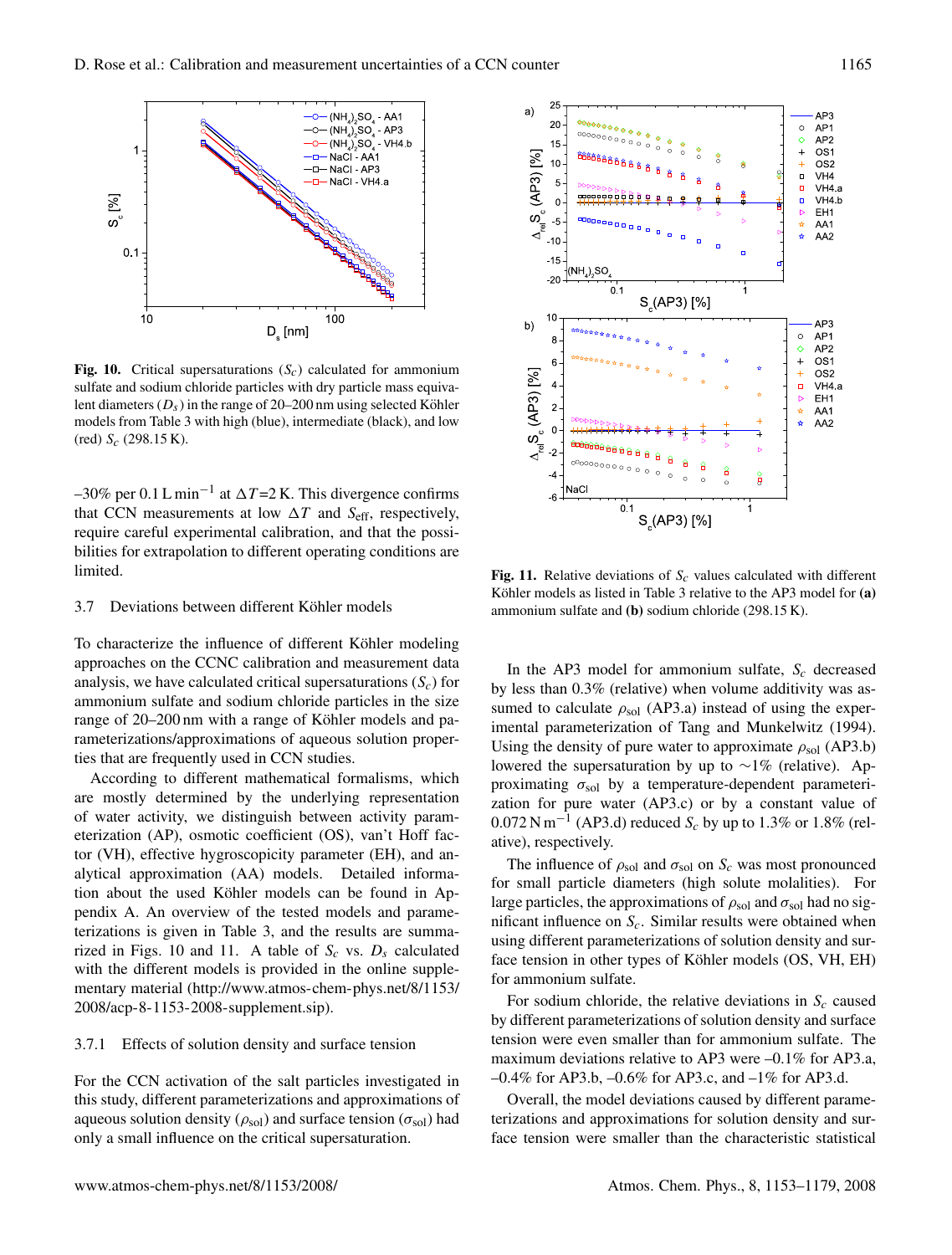| model              | Köhler equation                       | solution density                               | surface tension                      | water activity representation                                     |
|--------------------|---------------------------------------|------------------------------------------------|--------------------------------------|-------------------------------------------------------------------|
|                    | Activity parameterization (AP) models |                                                |                                      |                                                                   |
| AP1                | Eq. $(A14)$                           | Eq. $(A9)$                                     | Eq. $(A12)$                          | Eq. $(A7)^{a,b}$                                                  |
| AP2                | Eq. $(A14)$                           | Eq. $(A10)$                                    | Eq. $(A12)$                          | Eq. $(A8)^c$                                                      |
| AP3                | Eq. $(A14)$                           | Eq. $(A9)$                                     | Eq. $(A12)$                          | AIM <sup>d</sup>                                                  |
| AP3.a              | Eq. $(A14)$                           | Eq. $(A10)$                                    | Eq. $(A12)$                          | AIM <sup>d</sup>                                                  |
| AP3.b              | Eq. $(A14)$                           | $\rho_w$                                       | Eq. $(A12)$                          | $\mathrm{AIM}^{\mathrm{d}}$                                       |
| AP3.c              | Eq. $(A14)$                           | Eq. $(A9)$                                     | $\sigma_w$                           | AIM <sup>d</sup>                                                  |
| AP3.d              | Eq. $(A14)$                           | Eq. $(A9)$                                     | $0.072\,\mathrm{N}\,\mathrm{m}^{-1}$ | AIM <sup>d</sup>                                                  |
|                    | Osmotic coefficient (OS) models       |                                                |                                      |                                                                   |
| OS <sub>1</sub>    | Eq. $(A14)$                           | Eq. $(A9)$                                     | Eq. $(A12)$                          | Eq. $(A15)$ , $(A16)$ <sup>e</sup>                                |
| OS <sub>2</sub>    | Eq. $(A14)$                           | Eq. $(A9)$                                     | Eq. $(A12)$                          | Eq. $(A15),(A17)^f$                                               |
|                    | Van't Hoff factor (VH) models         |                                                |                                      |                                                                   |
| VH1                | Eq. $(A14)$                           | Eq. $(A9)$                                     | Eq. $(A12)$                          | Eqs. (A18), $(A25)^{g}$ , $(A26)^{h}$                             |
| VH <sub>2</sub>    | Eq. $(A20)$                           | Eq. $(A9)$                                     | Eq. $(A12)$                          | Eqs. $(A25)^g$ , $(A26)^h$                                        |
| VH3                | Eq. $(A21)$                           | Eq. $(A9)$                                     | Eq. $(A12)$                          | Eqs. $(A25)^g$ , $(A26)^h$                                        |
| VH4                | Eq. $(A22)$                           | $\rho_w$                                       | $\sigma_w$                           | Eqs. $(A25)^g$ , $(A26)^h$                                        |
| VH4.a              | Eq. $(A22)$                           | $\rho_w$                                       | $\sigma_w$                           | AS: $i_s$ =2.2, SC: $i_s$ =2                                      |
| VH <sub>4</sub> .b | Eq. $(A22)$                           | $\rho_w$                                       | $\sigma_w$                           | AS: $i_s=3$                                                       |
|                    |                                       | Effective hygrosocopicity parameter (EH) model |                                      |                                                                   |
| EH <sub>1</sub>    | Eq. $(A30)$                           | Eq. $(A9)$                                     | Eq. $(A12)$                          | AS: $\kappa$ =0.61 <sup>i</sup> , SC: $\kappa$ =1.28 <sup>i</sup> |
|                    | Analytical approximation (AA) models  |                                                |                                      |                                                                   |
| AA1                | Eq. $(A31)$                           | $\rho_w$                                       | $\sigma_w$                           | AS: $i_s$ =2.2, SC: $i_s$ =2                                      |
| AA1.a              | Eq. $(A31)$                           | $\rho_w$                                       | $\sigma_w$                           | AS: $i_s=3$                                                       |
| AA <sub>2</sub>    | Eq. $(A32)$                           | $\rho_w$                                       | $\sigma_w$                           | AS: $\kappa$ =0.61 <sup>i</sup> , SC: $\kappa$ =1.28 <sup>i</sup> |

Table 3. Overview of the Köhler models described in Appendix A and compared in Sects. 3.7 and 3.8 (AS=ammonium sulfate; SC=sodium chloride).

<sup>a</sup> Tang and Munkelwitz (1994), <sup>b</sup> Tang (1996), <sup>c</sup> Kreidenweis et al. (2005), <sup>d</sup> Clegg et al. (1998a, b), <sup>e</sup> Pitzer and Mayorga (1973), <sup>f</sup> Brechtel and Kreidenweis (2000),  $g$  Low (1969), <sup>h</sup> Young and Warren (1992), <sup>i</sup> Petters and Kreidenweis (2007)

uncertainties of field measurements  $(\pm 5 - 7\%)$ . Nevertheless, they can exceed the statistical uncertainty of laboratory experiments  $(\pm 1\%$ , see Table 4) and should not be neglected in studies aiming at high accuracy.

## 3.7.2 Effects of water activity representation

According to Clegg and Wexler (2007), the uncertainty of water activity calculations with the Aerosol Inorganics Model (AIM, http://www.aim.env.uea.ac.uk/aim/aim.html; Clegg et al., 1998a, b) for dilute aqueous solutions of ammonium sulfate and sodium chloride is only  $10^{-6}$ – $10^{-5}$ , and the AIM can be regarded as an accurate reference for the parameterization of water activity in Köhler model calculations.

Figure 11a shows the relative deviations of  $S_c$  for ammonium sulfate particles calculated with different Köhler models relative to the AIM-based activity parameterization model AP3.

As expected, the results of the osmotic coefficient model OS1 were nearly identical to AP3 (relative deviations  $\langle 0.2\% \rangle$ , because both models are based on similar ioninteraction approaches. The results of the OS2 model, which is based on a simplified ion-interaction approach, were also

near-identical at low  $S_c$  but deviated by up to  $+3\%$  at high  $S_c$ , i.e., for small particles and high solute molality in the droplet with the critical wet particle diameter ( $D_s \approx 20$  nm,  $\mu_s \approx 0.3 \text{ mol kg}^{-1}$ ,  $D_{\text{wet},c} \approx 75 \text{ nm}$ .

The results of the van't Hoff factor model VH4 were nearly identical to AP3 at high  $S_c$ , but ∼2% higher at low  $S_c$ , i.e., for large particles and low solute molality in the droplet with the critical wet particle diameter  $(D_s=200 \text{ nm},$  $\mu_s \approx 0.006 \text{ mol kg}^{-1}$ ,  $D_{\text{wet},c} \approx 2.7 \text{ µm}$ .

The results of VH1 and VH2 were near-identical to VH4 (rel. dev.  $\langle 1\% \rangle$ , but VH3 was about 2.5% higher at high  $S_c$ (not shown in Fig. 11). This deviation of VH3 is due to the simplifying assumption that the contribution of the solute to the total mass of the droplet is negligibly small, which is not really the case for small  $D_s$  and  $D_{wet,c}$ . This simplifying assumption is also made in VH4, but there it is compensated by approximating the density of the ammonium sulfate solution with the density of water.

The results of the VH4.a model assuming a constant van't Hoff factor  $i_s$ =2.2 were similar to AP3 at high  $S_c$ , but they deviated by up to  $+12\%$  at low  $S_c$ . Model VH4.b assuming  $i_s$ =3 deviated by -4% at low  $S_c$  and by -16% at high  $S_c$ .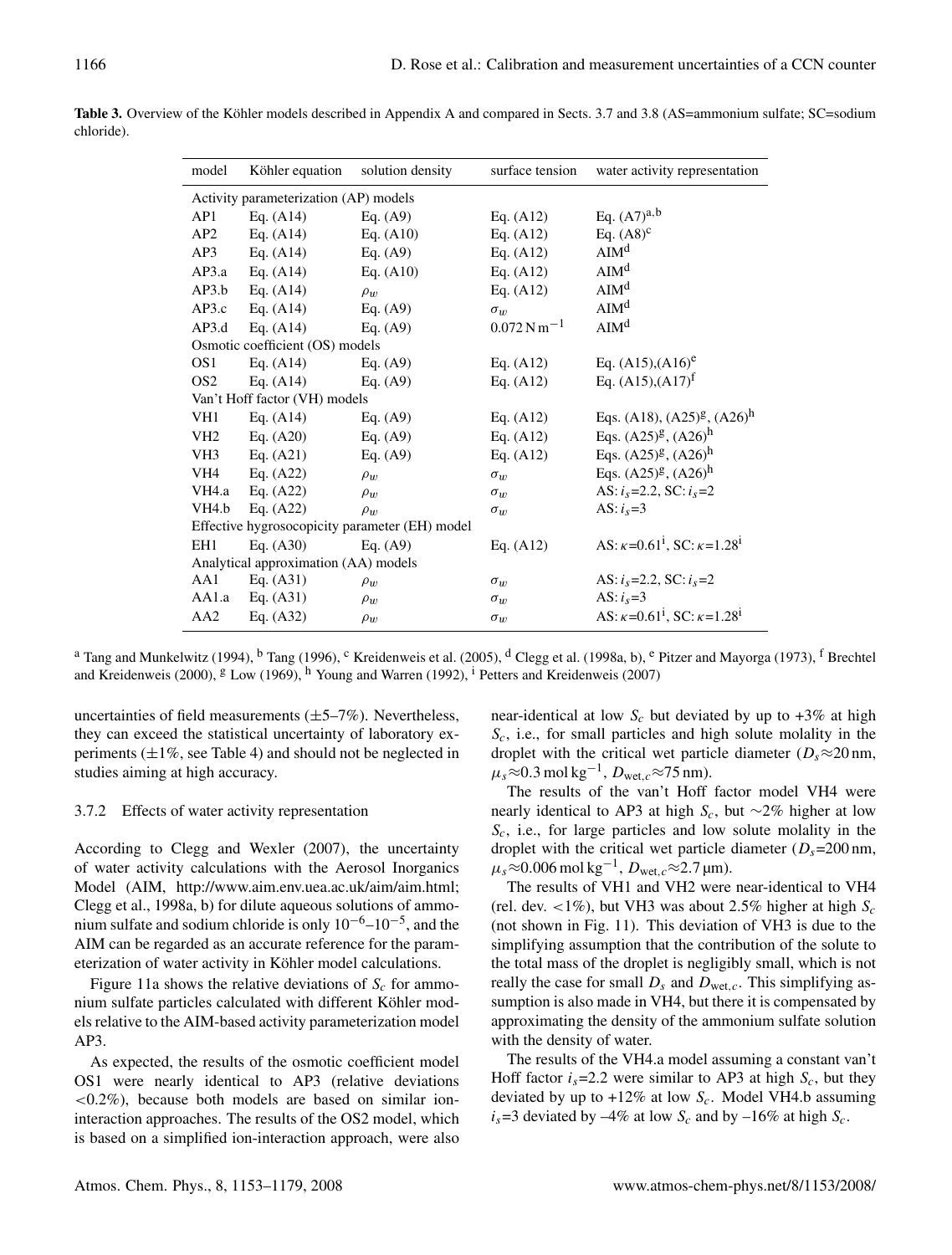The effective hygroscopicity parameter model (EH) deviated from AP3 by +5% at low  $S_c$  and by  $-8\%$  at high  $S_c$ . Note that the constant  $\kappa$ -value of 0.61 assumed in EH1 is equivalent to a constant van't Hoff factor of 2.52.

The water activity parameterization models AP1 and AP2 yielded much higher  $S_c$  values than AP3. The relative deviations ranged from  $+18\%$  and  $+21\%$ , respectively, at low  $S_c$ to  $+8\%$  at high  $S_c$ .

The analytical approximation model (AA) with  $i_s$ =2.2 (AA1) was nearly identical to the AP2 model, deviating by +7% to +21% from AP3. The deviations of AA1.a with  $i_s$ =3 were smaller but still substantial (–9% to +4% relative from AP3).

Overall, only the models OS1, OS2 and VH1 to VH4 exhibited deviations from AP3 that were smaller than the statistical measurement uncertainty (∼2%, Table 4), and the deviations of the EH1 model were of similar magnitude as the variability of calibrations in field measurement campaigns (up to  $\sim$ 10%, Table 4).

Figure 11b shows the relative deviations of  $S_c$  for sodium chloride particles calculated with different Köhler models relative to the AIM-based activity parameterization model AP3.

Again, the results of the osmotic coefficient model OS1 were nearly identical to AP3 (relative deviations  $\langle 0.3\% \rangle$ ), and the OS2 model exhibited substantial deviations only at high  $S_c$  (up to +1% relative). The deviations of the EH1 model did also not exceed the statistical measurement uncertainty of ∼2%. The relative deviations of the other tested models ranged from  $-5\%$  for AP1 at high  $S_c$  to  $+7\%$  for AA1 at low  $S_c$ , which is still less pronounced than the deviations found for  $(NH_4)_2SO_4$  (-16% to +21% rel.).

In any case, the model deviations caused by different parameterizations and approximations of water activity were much larger than the deviations related to solution density and surface tension. Test calculations with the AP3 model showed that deviations of water activity by  $10^{-5}$  ( $10^{-4}$ ) correspond to relative changes of critical supersaturation on the order of 0.06–2% (0.6–20%) for the investigated dry particle diameter range of 20–200 nm (largest deviations at large  $D_s$ and  $D_{\text{wet},c}$  corresponding to low  $\mu_s$ ).

Provided that the relative uncertainty of water activities calculated with the AIM is indeed as low as  $10^{-6}$ – $10^{-5}$ , only Köhler models that are based on the AIM (such as AP3) or that yield very similar results (such as OS1, OS2, VH4) should be used for CCNC calibration and other investigations involving the CCN activation of  $(NH_4)_2SO_4$  and NaCl.

## 3.7.3 Temperature effects

To test the influence of temperature, we have calculated  $S_c$ for ammonium sulfate particles with the AP3 model not only at 298.15 K but also at 303.15 K (and 308.15 K). The temperature change had hardly any influence on the AIM-based parameterization of water activity (rel. change of  $a_w$ <10<sup>-5</sup>),

but the Kelvin term and  $S_c$  changed by about  $-4\%$  (relative) for all investigated particle sizes (–8% at 308.15 K). Similar results were obtained with the other Köhler models.

The effect of temperature on Köhler model calculations of  $S_c$  (relative change approx.  $-1\% K^{-1}$ ) is of similar magnitude as the experimentally observed and CCNC flow modelderived dependences of  $S_{\text{eff}}$  on  $T_1$  (-0.5%K<sup>-1</sup> to -2% K<sup>-1</sup>; Sect. 3.6, Figs. 8a and 9a).

Clearly, the temperature is one of the most important influencing factors not only for the experimental performance of the CCNC (reproducibility of CCN efficiency spectra), but also for the Köhler model calculations used to convert the measured activation diameters into effective water vapor supersaturations.

As outlined in Sect. 2.1, CCN activation is assumed to occur in the first half of the CCNC flow column, where the column temperature increases from  $T_1$  to  $T_2$  ( $T_2 \approx T_1 + \Delta T/2$ ). Neither the instrument manual nor Roberts and Nenes (2005) or Lance et al. (2006), however, have specified explicitly which temperature should be regarded as the effective temperature to be inserted in Köhler model calculations for instrument calibration. In this study we have taken  $T_1$ , which represents a lower limit for the effective temperature in the CCNC column.

According to the instrument's operating principles, the actual temperature increase along the centerline of the aerosol flow is smaller than the increase of column temperature. Nevertheless,  $\Delta T/2$  can be regarded as an upper limit for deviations of the effective temperature in the CCNC from  $T_1$ . In this study the maximum values of  $\Delta T$  and  $\Delta T/2$ were 17 K and 8.5 K, respectively, which corresponds to a maximum relative deviation (bias) of  $S_{\text{eff}}$  by about  $-7\%$ . In practice and at lower  $\Delta T$ , the deviations should be smaller.

3.8 CCN activation of ammonium sulfate and sodium chloride particles: consistency of experimental results and model calculations

To test the consistency of experimental results and model calculations for the CCN activation of different substances, calibration experiments have been performed with  $(NH<sub>4</sub>)<sub>2</sub>SO<sub>4</sub>$ and with NaCl under near-identical laboratory conditions. Exemplary calibration lines ( $S_{\text{eff}}$  vs.  $\Delta T$ ) obtained with the different aerosols and with different Köhler models are shown in Fig. 12.

The  $(NH_4)_2SO_4$  and NaCl calibration lines obtained with the AP3 model  $((NH_4)_2SO_4$ -AP3, NaCl-AP3) and with models yielding similar results for both salts (OS1, OS2, VH4) were in good agreement when no shape correction was applied to the measured NaCl activation diameters (Fig. 12a; relative deviations  $1-3\%$  at  $S_{\text{eff}} > 0.3\%$ ).

If, however, a dynamic shape factor of 1.08, which is widely used to account for cubic shape of NaCl particles (e.g., Krämer et al., 2000; Gysel et al., 2002; Mikhailov et al., 2004), was applied to correct the measured NaCl activation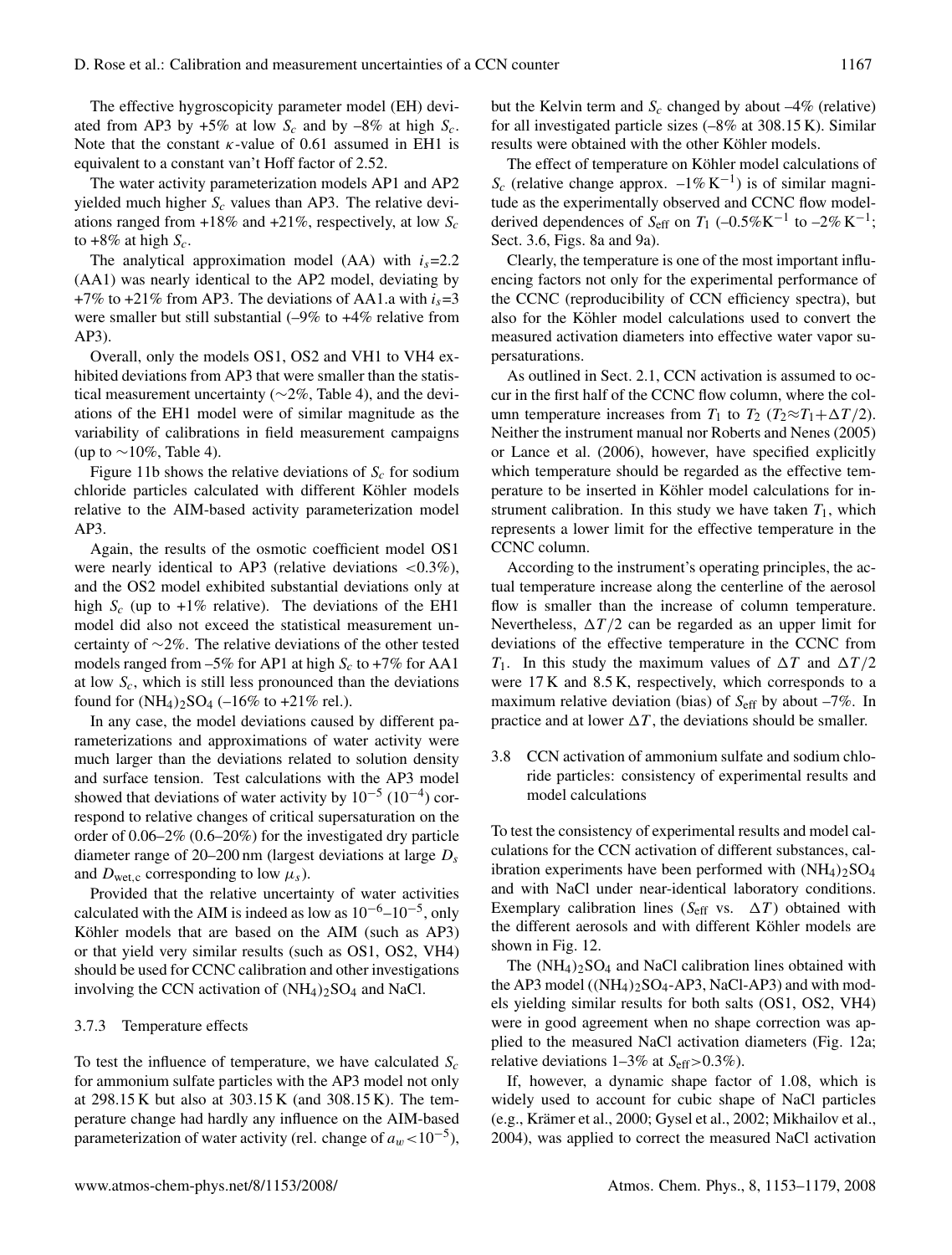

**Fig. 12.** Calibration lines of effective supersaturation  $(S_{\text{eff}})$  vs. temperature difference  $(\Delta T)$  obtained from experiments with ammonium sulfate and sodium chloride particles under equal conditions  $(Q=(0.5\pm0.001) \text{ L min}^{-1}, \ p=(999\pm6) \text{ hPa}, \ T_1=(299.6\pm0.05) \text{ K})$ : **(a)** without particle shape correction ( $\chi$ =1.0), **(b)** with  $\chi$ =1.0 for (NH<sub>4</sub>)<sub>2</sub>SO<sub>4</sub> and  $\chi$ =1.08 for NaCl, **(c)** with  $\chi$ =1.02 for (NH<sub>4</sub>)<sub>2</sub>SO<sub>4</sub> and size dependent  $\chi$  (Biskos et al., 2006) for NaCl. The data points were calculated from measured dry particle activation diameters using different Köhler models (AP1, AP3; Table 3); the lines are linear fits.

diameters, the  $S_{\text{eff}}$  values of NaCl-AP3 were 7–23% (relative) higher than those of  $(NH_4)_2SO_4$ -AP3 (Fig. 12b).

When the shape factors proposed by Biskos et al. (2006) were applied  $(1.02 \text{ for } (NH_4)_2\text{SO}_4, \text{ size-dependent factor})$ between 1.08 and 1.24 for NaCl), the  $S_{\text{eff}}$  values of NaCl-



**Fig. 13.** Calibration lines of effective supersaturation  $(S_{\text{eff}})$  vs. temperature difference  $(\Delta T)$  obtained from experiments with ammonium sulfate and sodium chloride particles under equal conditions  $(Q=(0.5\pm0.001) \text{ L min}^{-1}, p=(998\pm3) \text{ hPa}, T_1=(297.9\pm0.5) \text{ K}).$  In these experiments the particles were generated with an alternative method (diffusion drying instead mixing with dry air). The data points were calculated from measured dry particle activation diameters using the AP3 Köhler model; the lines are linear fits.

AP3 were  $17-30\%$  higher than those of  $(NH_4)_2SO_4$ -AP3 (Fig. 12c). In this case, however, the  $(NH_4)_2SO_4$  and NaCl calibration lines obtained with the AP1 model were in good agreement (relative deviations  $\sim$ 2% at S<sub>eff</sub>>0.15%). Similar results were obtained with AP2.

The changes of S<sub>eff</sub> caused by NaCl particle shape correction (6–18%) clearly exceeded the statistical measurement uncertainties of 1–2%. They indicate that the shape and microstructure of calibration aerosol particles can strongly influence the calibration of a CCNC.

Under the assumption that the AIM-based Köhler model AP3 can be regarded as accurate and that there is no artificial bias between the calibration experiments with  $(NH_4)_2SO_4$ and with NaCl, the above results indicate that both the  $(NH_4)_2SO_4$  and NaCl particles were more or less compact spheres ( $\chi \approx 1$ ) or had at least very similar dynamic shape factors. Alternatively, the results would indicate an inconsistency between the AIM-based water activity parameterizations for  $(NH_4)_2SO_4$  and NaCl.

Usually, NaCl aerosol particles generated by nebulization of an aqueous solution are assumed to be of near-cubic shape. Earlier investigations based on HTDMA experiments and electron microscopy, however, had already shown that the shape and microstructure of NaCl particles depend strongly on the drying conditions and relative humidity to which they are exposed (Mikhailov et al., 2004). NaCl particles generated by nebulization were found to be near-spherical after conditioning at relative humidities close to but below the deliquescence threshold (∼75% RH).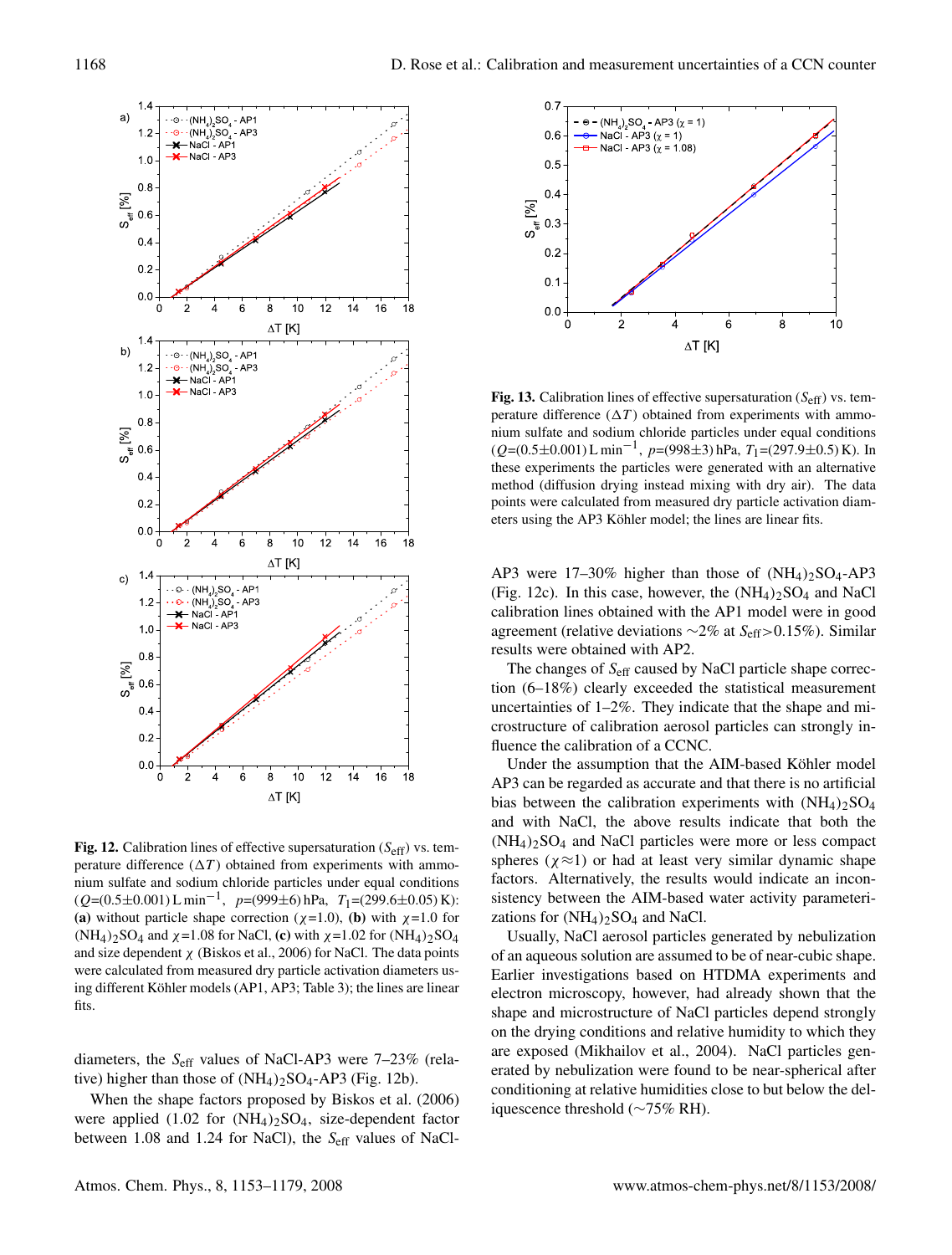Following up on the interactive public discussion of this manuscript in ACPD (http: //www.atmos-chem-phys-discuss.net/7/8193/2007/ acpd-7-8193-2007.html), we have performed additional test experiments in which we have systematically varied the conditions of aerosol generation. As described in Sect. 2.2, the salt particles for all calibration experiments reported above had been generated by the mixing of nebulized salt solution droplets with an excess of dry air (rapid quenching to <15% RH). In the additional test experiments, the nebulized salt solution droplets were instead dried with a silica gel diffusion drier (gradual drying to  $<$  5% RH). Under these conditions, the  $S_{\text{eff}}$  values obtained from the NaCl activation diameters with the NaCl-AP3 model were 6–7% lower than those obtained from the  $(NH_4)_2SO_4$  activation diameters with the  $(NH_4)_2SO_4$ -AP3 model. After correction of the NaCl activation diameters with a shape factor of 1.08, however, the  $(NH_4)_2SO_4$  and NaCl calibration lines obtained with the AP3 model were in good agreement (Fig. 13; relative deviations  $\langle 1\% \text{ at } S_{\text{eff}} \rangle 0.1\%$ ).

These results support the consistency of the AIM-based water activity parameterizations for dilute aqueous solutions of  $(NH_4)_2SO_4$  and NaCl, and they indicate inconsistencies between the widely used parameterizations applied in the Köhler models AP1 and AP2, which are based on the extrapolation of electrodynamic balance (EDB) and hygroscopicity tandem differential mobility analyzer (HTDMA) measurement data (Tang, 1996; Tang and Munkelwitz, 1994; Kreidenweis, 2005). In any case, they demonstrate that the conditions of particle generation and the shape and microstructure of NaCl particles are critical for their application in CCN activation and CCNC calibration experiments. Further systematic investigations of the dependence of NaCl aerosol particle shape and microstructure on particle generation and conditioning are under way and will be presented and discussed in detail elsewhere.

#### **4 Summary and conclusions**

Table 4 summarizes the CCNC calibration and measurement uncertainties determined in this study. Under stable operating conditions, the effective water vapor supersaturation  $(S<sub>eff</sub>)$  in the DMT-CCNC can be adjusted with high precision. The relative standard deviations of repeated measurements in laboratory experiments were as low as  $\pm 1\%$  for  $S_{\text{eff}} > 0.1\%$ . During field measurements, however, the relative variability increased to about  $\pm 5\%$ , which is mostly due to variations of the CCNC column top temperature  $(T_1)$  with ambient temperature.

According to the instrument operating principles, S<sub>eff</sub> is controlled not only by the temperature difference between the top and bottom of the flow column  $(\Delta T)$ , but also by the absolute temperature, pressure  $(p)$ , and aerosol flow rate  $(Q)$ . The observed dependence can be described by the following gradients:  $(\Delta S_{\text{eff}})$  $\frac{fS_{\text{eff}}}{\Delta T_1}$  ≈–2% K<sup>-1</sup> at  $p \approx 1020$  hPa and  $Q=0.5$  L min<sup>-1</sup>;  $(\Delta S_{\text{eff}}/S_{\text{eff}})/\Delta p \approx +0.1\% \text{ hPa}^{-1}$  at  $Q=0.5 \text{ L min}^{-1}$  and  $T_1 \approx 299 \text{ K}$ ; and  $(\Delta S_{\text{eff}}/S_{\text{eff}})/\Delta Q \approx +0.15\% \text{ (mL min}^{-1})^{-1}$  at  $p \approx 1020$  hPa and  $T_1 \approx 299$  K.

At high supersaturations ( $S_{\text{eff}} > 0.1\%$ ), the experimental data points agreed well with a linear calibration function of S<sub>eff</sub> vs.  $\Delta T$  (relative deviations  $\leq$ 3%). At S<sub>eff</sub> <0.1%, however, the calibration line deviated by up to ∼40% from experimental data points, indicating that in this range  $S_{\text{eff}}$  does not linearly depend on  $\Delta T$  and special care has to be taken to obtain reliable measurements. Besides careful calibration, it may be beneficial to operate the CCNC at particularly low flow rates  $(<0.5 L min<sup>-1</sup>)$  to achieve high precision at low Seff.

After the subtraction of a constant temperature offset and the derivation of an instrument-specific thermal resistance parameter  $(R_T \approx 0.24 \text{ K W}^{-1})$ , the experimental calibration results could be fairly well reproduced by the CCNC flow model of Lance et al. (2006). At  $S_{\text{eff}} > 0.1\%$  the relative deviations between flow model and experimental results were mostly less than 10%. At  $S_{\text{eff}}{\leq}0.1\%$ , however, the deviations exceeded 40%, which can be attributed to nonidealities which also cause the near-constant temperature offset. Therefore, we suggest that the CCNC flow model can be used for extrapolating the results of experimental calibrations to different operating conditions, but should generally be complemented by calibration experiments performed under the relevant conditions – especially at low  $S_{\text{eff}}$ .

In the course of several field and laboratory measurement campaigns extending over a period of about one year, we found a systematic decrease of the slope of the calibration line by about 10% which could not be reversed by standard cleaning procedures and may require a full refurbishing of the instrument to be reversed. In any case, we recommend careful and repeated calibration experiments during every field campaign to ensure reliable operation and to obtain representative uncertainty estimates for the CCN measurement data.

Besides experimental variabilities, Table 4 also summarizes calibration and measurement uncertainties related to data analysis and Köhler model calculations.

If the influence of doubly charged particles is not taken into account in the fitting of CCN efficiency spectra, the dry particle activation diameter can be underestimated, and the effective supersaturation can be overestimated by up to  $\sim$ 3%. The transfer function of the differential mobility analyzer used to generate monodisperse calibration aerosols affected  $S_{\text{eff}}$  by less than 1% (relative). Moreover, the effective temperature of CCN activation in the instrument may be higher than the column top temperature  $(T_1)$ , which was used for Köhler model calculations. This can lead to a bias in  $S_{\text{eff}}$  of up to about –5%. Note that the above percentages refer to the range of operating conditions tested in this study; the uncertainties may change under different experimental conditions.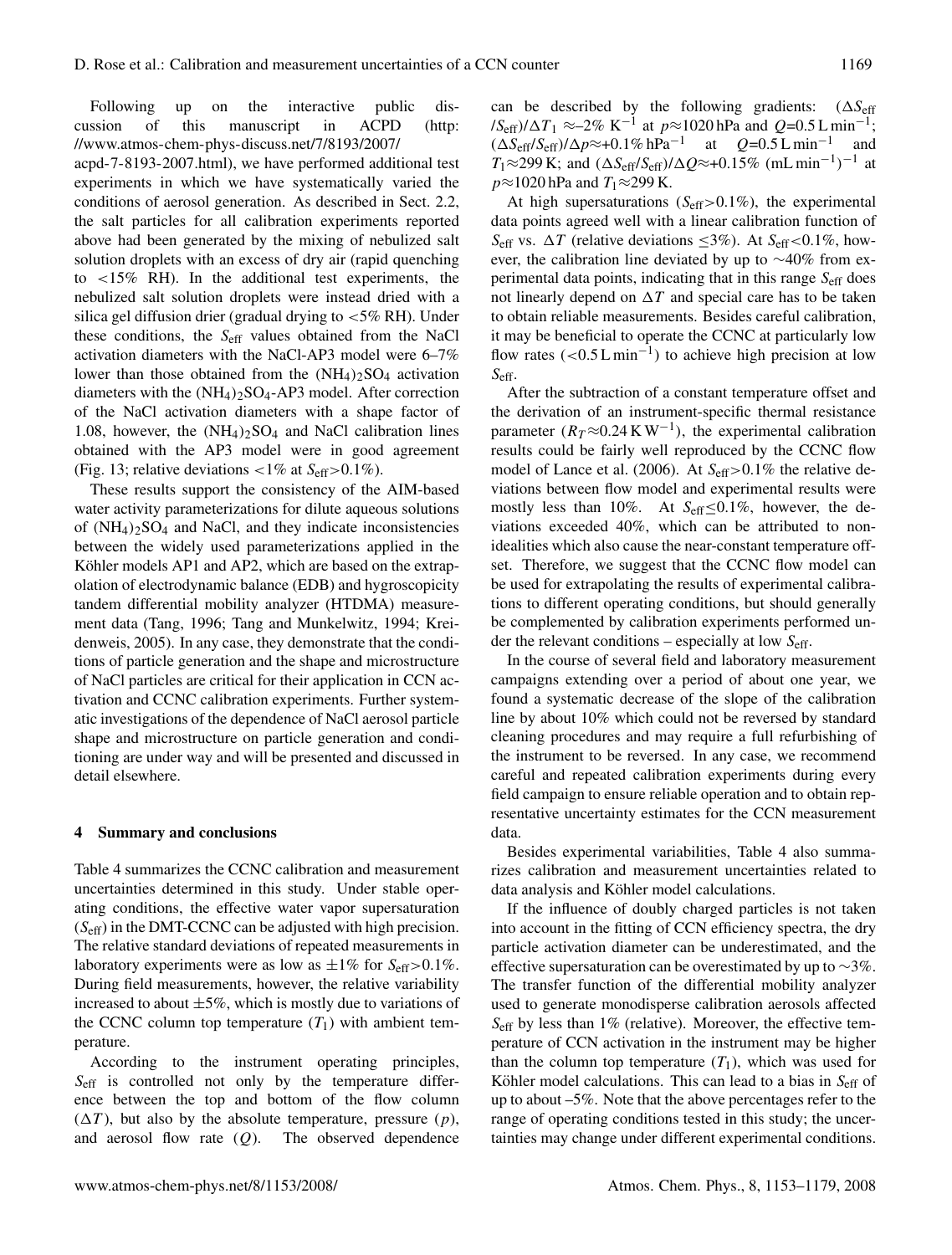|  |  |  |  | Table 4. Overview of characteristic calibration and measurement uncertainties affecting the effective supersaturation in the CCNC (for                          |  |
|--|--|--|--|-----------------------------------------------------------------------------------------------------------------------------------------------------------------|--|
|  |  |  |  | $S_{\text{eff}} > 0.1\%$ ): statistical uncertainties are characterized by observed relative standard deviations (preceded by " $\pm$ "); systematic errors are |  |
|  |  |  |  | characterized by observed/calculated maximum relative deviations (preceded by a sign indicating the direction of bias, if known).                               |  |

| source of uncertainty/bias                                                                                                                                                                                                                                                                                                                                                                                                                                                                                                                                      | characteristic relative<br>deviation of $S_{\rm eff}$ (%)                                                               |
|-----------------------------------------------------------------------------------------------------------------------------------------------------------------------------------------------------------------------------------------------------------------------------------------------------------------------------------------------------------------------------------------------------------------------------------------------------------------------------------------------------------------------------------------------------------------|-------------------------------------------------------------------------------------------------------------------------|
| Measurement precision in single experiment (hours)<br>Variability of conditions in single field campaign (weeks)<br>Long-term changes of instrument properties (months)<br>CCNC flow model extrapolations $(T_1, p)$<br>Doubly charged particles<br>DMA transfer function<br>Effective temperature of CCN activation $(T_1, T_2)$<br>Solution density approximation<br>Surface tension approximation<br>Water activity representation for $(NH_4)$ <sub>2</sub> SO <sub>4</sub><br>Water activity representation for NaCl<br>Particle shape correction for NaCl | $\pm 1$<br>$\pm$ 5<br>$-10$<br>10<br>$+3$<br><1<br>$-5$<br>$-1$<br>$-2$<br>$-16$ to $+21$<br>$-5$ to $+9$<br>up to $18$ |
|                                                                                                                                                                                                                                                                                                                                                                                                                                                                                                                                                                 |                                                                                                                         |

Different ways of calculating or approximating solution density and surface tension in the Köhler models can lead to relative underestimations of  $S_{\text{eff}}$  which are small (up to  $-1\%$  and  $-2\%$ , respectively), but not negligible with regard to measurement precision under stable operating conditions.

Large deviations were caused by the different parameterizations for the activity of water in dilute aqueous solutions of the two salts (Appendix A), with water activity differences on the order of  $\sim 10^{-4}$  corresponding to supersaturation differences on the order of ∼10% (relative). For the relevant range of water vapor supersaturation (0.05–2%) and solute molality  $(\sim 0.003 - 0.3 \,\text{mol} \,\text{kg}^{-1})$ , the relative deviations from a reference model based on the Aerosol Inorganics Model (AIM) were in the range of  $-16\%$  to  $+21\%$  for  $(NH_4)_2SO_4$  and  $-5\%$ to +9% for NaCl.

Provided that the AIM can be regarded as an accurate source of water activity data for highly dilute solutions of  $(NH_4)_2SO_4$  and NaCl, only Köhler models that are based on the AIM or yield similar results should be used in CCN studies involving these salts and aiming at high accuracy (Table 3). Concentration-dependent osmotic coefficient models (OS1, OS2) and van't Hoff factor models (VH1–VH4) were found to agree well with the AIM-based model (AP3); models based on widely used water activity parameterizations derived from electrodynamic balance and hygroscopicity tandem differential mobility analyzer measurement data (AP1, AP2), however, deviated strongly. Concentrationindependent van't Hoff factor models (VH4.a, VH4.b), effective hygroscopicity parameter models (EH1), and analytical approximation models (AA1, AA2) generally exhibited a trend from positive deviations at low  $S_{\text{eff}}$  to negative deviations at high  $S_{\text{eff}}$  (Fig. 11).

In any case, we suggest that CCN studies should always report exactly which Köhler model equations and parameters were used, in order to ensure that the results can be properly compared.

Experiments with  $(NH_4)_2SO_4$  and NaCl aerosols showed that the conditions of particle generation and the shape and microstructure of NaCl particles are critical for their application in CCN activation and CCNC calibration experiments (relative deviations up to 18%). The measurement and model results indicate that NaCl particles generated by nebulization of an aqueous salt solution can change from near-spherical to cubic shape, depending on the drying processes.

# **Appendix A**

# **Köhler theory and models**

In this appendix, consistent and precise specifications and distinctions of different types of Köhler models frequently used to calculate critical supersaturations for the CCN activation of ammonium sulfate and sodium chloride aerosol particles will be presented. Model results and differences are compared and discussed in Sects. 3.7 and 3.8.

## A1 Basic equations and parameters

According to Köhler theory (Köhler, 1936; Pruppacher and Klett, 1997; Seinfeld and Pandis, 1998), the condition necessary for an aqueous solution droplet to be in equilibrium with water vapor in the surrounding gas phase can be expressed as follows (Kreidenweis et al., 2005; Koehler et al., 2006):

$$
s = a_w \cdot Ke \tag{A1}
$$

The water vapor saturation ratio, s, is defined as the ratio of the actual partial pressure of water to the equilibrium vapor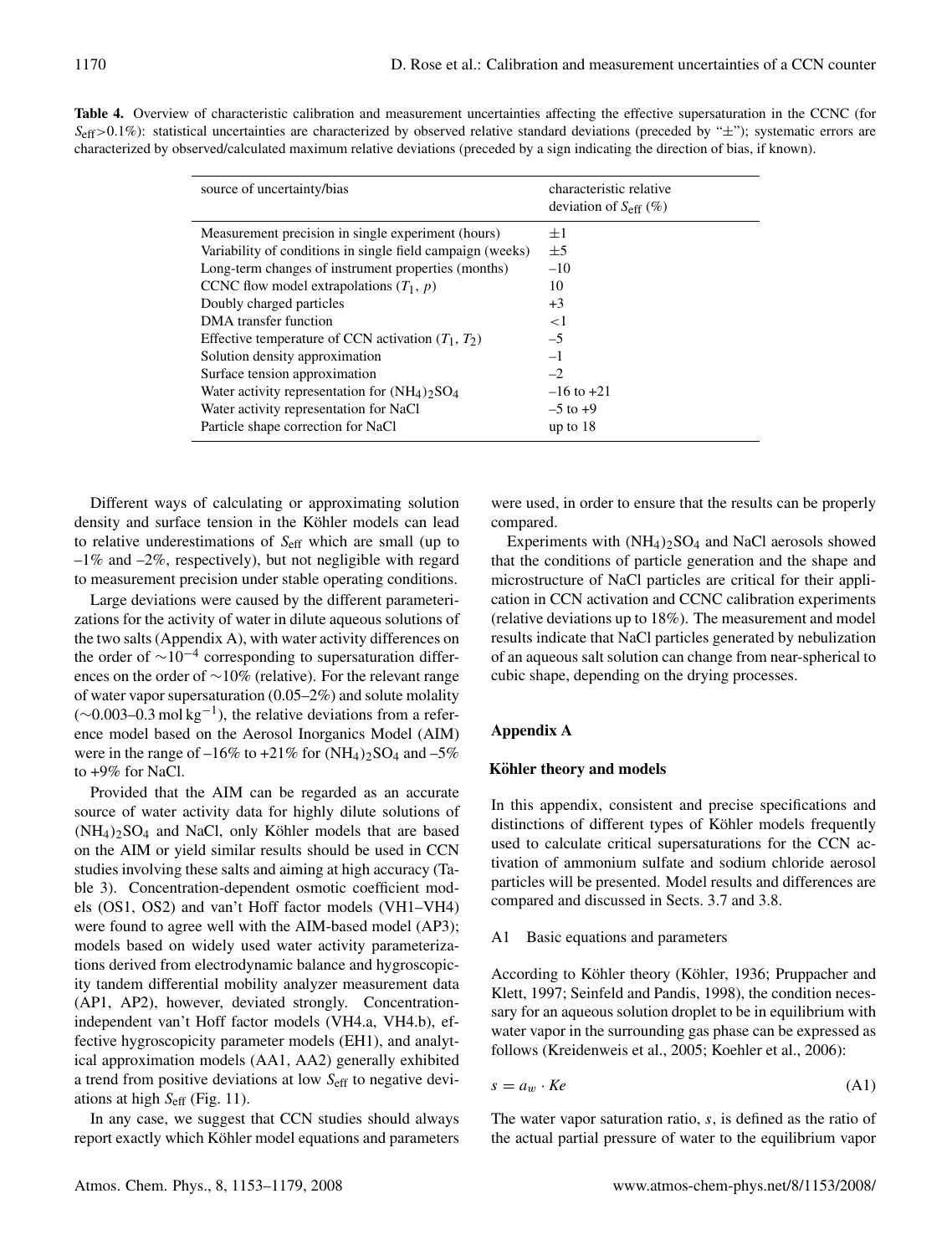pressure over a flat surface of pure water at the same temperature. Expressed in percent, s is identical to the relative humidity (RH), which is typically used to describe the abundance of water vapor under sub-saturated conditions. Under supersaturated conditions  $(s>1, RH>100\%)$ , it is customary to describe the abundance of water vapor by the so-called supersaturation S, which is expressed in percent and defined by:

$$
S = (s - 1) \cdot 100\%
$$
 (A2)

 $a_w$  is the activity of water in the aqueous solution, and  $Ke$ is the so-called Kelvin term, which describes the enhancement of the equilibrium water vapor pressure due to surface curvature.

Under the common assumption that the partial molar volume of water can be approximated by the molar volume of pure water (Kreidenweis et al., 2005), the Kelvin term for a spherical aqueous solution droplet with the diameter  $D_{\text{wet}}$  is given by:

$$
Ke = \exp\left(\frac{4\,\sigma_{\text{sol}}\,M_w}{R\,T\rho_w\,D_{\text{wet}}}\right) \tag{A3}
$$

 $M_w$  and  $\rho_w$  are the molar mass and density of water (see Table A1), and  $\sigma_{sol}$  is the surface tension of the solution droplet.  $R$  and  $T$  are the universal gas constant and absolute temperature, respectively. Deviations from this approximation are generally negligible for the dilute aqueous solution droplets formed by hygroscopic salts like ammonium sulfate and sodium chloride at s≈1 (Brechtel and Kreidenweis, 2000; Kreidenweis et al., 2005). To describe  $a_w$  and  $\sigma_{\text{sol}}$  as a function of droplet composition, various types of equations, parameterizations, and approximations have been proposed and can be used as detailed below.

For a given type and mass of solute (dissolved substance), a plot of s vs.  $D_{\text{wet}}$  generally exhibits a maximum in the region where  $s > 1$  and  $S > 0$ . The saturation ratio and supersaturation at this maximum are the so-called critical saturation  $s_c$  and critical supersaturation  $S_c$ , respectively, which are associated with the so-called critical droplet diameter,  $D_{\text{wet.}c}$ . Droplets reaching or exceeding this diameter can freely grow by condensation of water vapor from the supersaturated gas phase and form cloud droplets (Pruppacher and Klett, 1997; Seinfeld and Pandis, 1998).

Aerosol particles consisting of soluble and hygroscopic substances, such as ammonium sulfate and sodium chloride, generally take up water vapor and already form aqueous solution droplets at  $s < 1$  (hygroscopic growth). The ratio of the droplet diameter,  $D_{wet}$ , to the diameter of a compact spherical particle consisting of the dry solute,  $D_s$  (mass equivalent diameter of the dry solute particle), is defined as the (mass equivalent) growth factor of the dry solute particle,  $g_s$ :

$$
g_s = \frac{D_{\text{wet}}}{D_s} = \left(\frac{\rho_s}{x_s \rho_{\text{sol}}}\right)^{\frac{1}{3}}
$$
(A4)

**Table A1.** Density and molar mass at 298.15 K for the investigated compounds.

|                              | H <sub>2</sub> O | NaCl      | $(NH_4)$ <sub>2</sub> SO <sub>4</sub> |
|------------------------------|------------------|-----------|---------------------------------------|
| $\rho$ [kg m <sup>-3</sup> ] | 997.1            | 2165      | 1770                                  |
| M [kg mol <sup>-1</sup> ]    | 0.0180153        | 0.0584428 | 0.1321395                             |

 $x_s$  is the mass fraction of the solute in the droplet, and  $\rho_s$  is the density of the dry solute (cf. Table A1). Equations (A1), (A3), and (A4) can be used to describe the hygroscopic growth and CCN activation of aerosol particles ( $D<sub>wet</sub>$  as a function of  $s$  – or vice versa – for any given value of  $D_s$ ), if  $a_w$ ,  $\rho_{sol}$ , and  $\sigma_{sol}$  are known as a function of droplet composition, which is usually described by the solute mass fraction  $x_s$ , molality  $\mu_s$ , or molarity  $c_s$ .

The molality is defined as the amount of substance (number of moles) of solute,  $n_s = m_s M_s^{-1}$ , divided by the mass of solvent, i.e., by the mass of water in an aqueous solution,  $m_w=n_w M_w$ .  $M_s$  is the molar mass of the solute (cf. Table A1),  $m_s$  is the mass of the solute, and  $n_w$  is the amount of substance (number of moles) of water in the solution.

The molarity is defined as the amount of substance divided by the volume of the solution in units of mol  $L^{-1}$ . Mass fraction, molality, and molarity of the solute are related by:

$$
\mu_s = \frac{x_s}{M_s (1 - x_s)} = \frac{m_s}{M_s m_w} = \frac{n_s}{M_w n_w} = \frac{\pi \rho_s D_s^3}{6 M_s n_w M_w} \tag{A5}
$$

$$
c_s = \frac{x_s \rho_{sol}}{M_s} \cdot 10^{-3} \,\mathrm{m}^3 \,\mathrm{L}^{-1} \tag{A6}
$$

The scaling factor  $10^{-3}$  m<sup>3</sup> L<sup>-1</sup> is required to relate the molarity in mol  $L^{-1}$  to the other quantities, which are generally given in SI units.

Depending on the types of parameterizations used to describe  $a_w$ ,  $\rho_{sol}$ , and  $\sigma_{sol}$ , different models can be used to calculate the critical supersaturation  $S_c$  for any given value of  $D_s$ . The different options considered and compared in this study are outlined below and discussed in Sect. 3.7.

In the Köhler model calculations used for CCNC calibration, the experimentally determined critical dry particle diameter  $D_c$  (i.e., the fit parameter  $D_a$ , or a shape corrected value as detailed in Sect. 2.3.1.4) was taken as the dry solute mass equivalent diameter  $D_s$ , corresponding to a solute mass of  $m_s = \pi/6 \rho_s D_s^3$ . The CCNC column top temperature  $(T_1)$ was taken as the model temperature  $T$ .

#### A2 Activity parameterization (AP) models

For the activity of water in aqueous solution droplets of  $(NH_4)$ <sub>2</sub>SO<sub>4</sub>, NaCl, and other salts, Tang and Munkelwitz (1994) and Tang (1996) have presented parameterizations derived from electrodynamic balance (EDB) single particle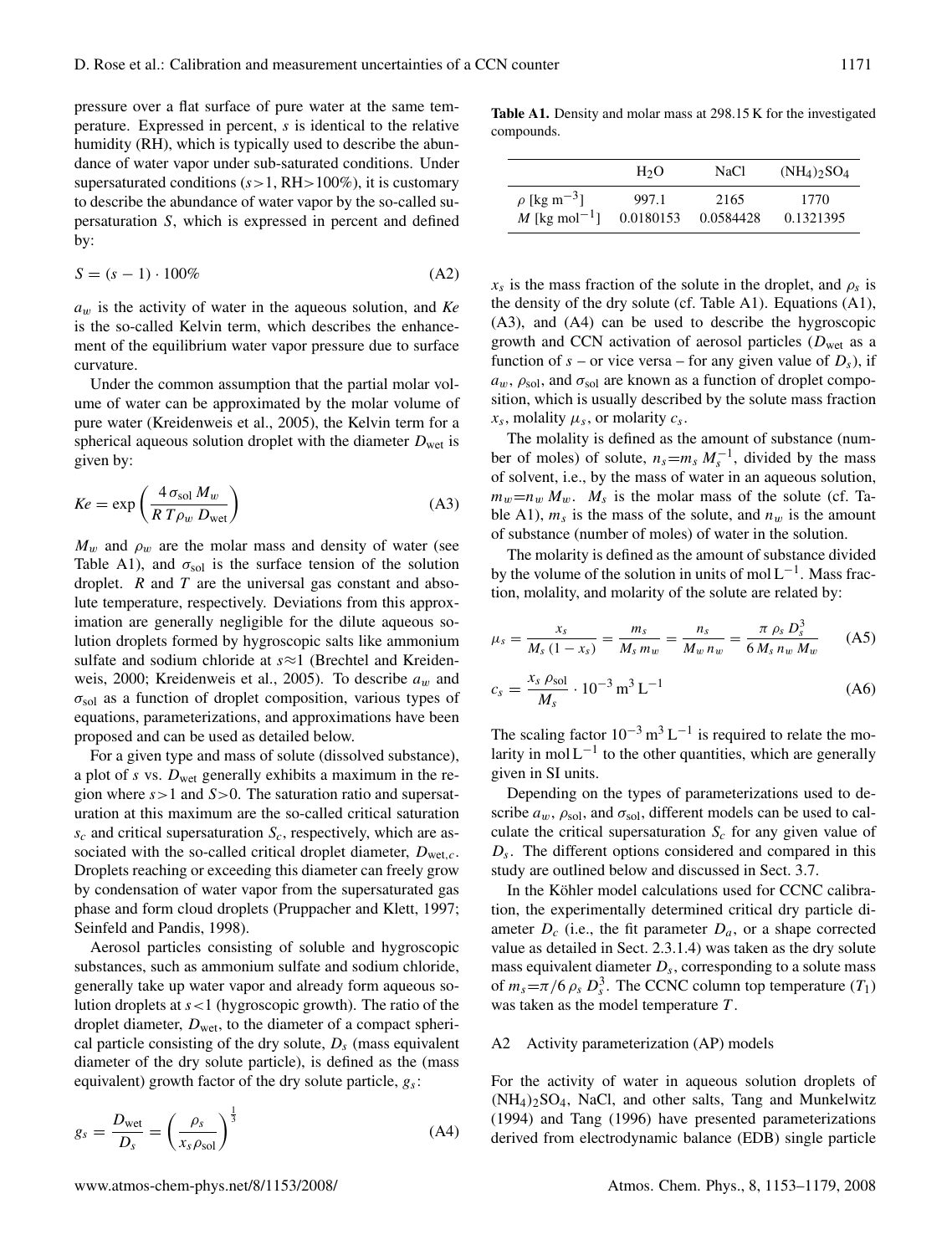**Table A2.** Polynomial coefficients used to calculate the water activity with Eq. (A7) or (A8). The coefficients  $a_1, a_2, a_3$ , and  $a_4$  for  $(NH_4)_2SO_4$  and NaCl at 298 K are given in Tang and Munkelwitz (1994) and in Tang (1996), respectively. The coefficients  $k_1, k_2$ , and  $k_3$  are the Kelvin corrected values for  $(NH_4)_2SO_4$  and the Kelvin and shape corrected values for NaCl, taken from Kreidenweis et al. (2005).

| water activity<br>parameters               | $(NH_4)$ <sub>2</sub> SO <sub>4</sub> | <b>NaCl</b>             |
|--------------------------------------------|---------------------------------------|-------------------------|
| $a_1$ [kg mol <sup>-1</sup> ]              | $-2.715 \times 10^{-3}$               | $-6.366 \times 10^{-3}$ |
| $a_2$ [kg <sup>2</sup> mol <sup>-2</sup> ] | $3.113 \times 10^{-5}$                | $8.624\times10^{-5}$    |
| $a_3$ [kg <sup>3</sup> mol <sup>-3</sup> ] | $-2.336 \times 10^{-6}$               | $-1.158\times10^{-5}$   |
| $a_4$ [kg <sup>4</sup> mol <sup>-4</sup> ] | $1.412\times10^{-8}$                  | $1.518\times10^{-7}$    |
| k <sub>1</sub>                             | 2.42848                               | 5.78874                 |
| k <sub>2</sub>                             | $-3.85261$                            | $-8.38172$              |
| kз                                         | 1.88159                               | 3.9265                  |
|                                            |                                       |                         |

experiments as polynomial fit functions of solute mass percentage  $(100 x<sub>s</sub>)$ :

$$
a_w = 1 + \sum_{q} a_q \ (100 \, x_s)^q \tag{A7}
$$

The polynomial coefficients  $a_q$  for  $(NH_4)_2SO_4$  and NaCl at 298 K are listed in Table A2.

An alternative parameterization of  $a_w$  has been proposed by Kreidenweis et al. (2005), who derived the following relation between  $a_w$  and the growth factor of dry solute particles  $(g<sub>s</sub>)$  determined in measurements with a hygroscopicity tandem differential mobility analyzer (HTDMA):

$$
g_s = \frac{D_{\text{wet}}}{D_s} = \left(1 + \left(k_1 + k_2 a_w + k_3 a_w^2\right) \frac{a_w}{1 - a_w}\right)^{\frac{1}{3}} \tag{A8}
$$

The coefficients  $k_1$ ,  $k_2$ , and  $k_3$  for  $(NH_4)_2SO_4$  and NaCl are listed in Table A2.

The water activity  $a_w$  can be also calculated with the Aerosol Inorganics Model (AIM, Pitzer-Simonson-Clegg mole fraction based model; http://www.aim.env.uea.ac.uk/ aim/aim.html; Clegg et al., 1998a, b). For a variety of inorganic substances, the solute molality can be calculated online for prescribed  $a_w$  values and the results can be downloaded in form of a table. We ran the model for  $(NH_4)_2SO_4$  and NaCl at 298.15 K and obtained for each salt a table of  $a_w$  vs.  $\mu_s$ in the activity range of 0.9 to 0.9999 (100 equidistant steps from 0.9 to 0.97, 300 steps of 0.0001 from 0.97 to 0.9999), covering a molality range of  $\sim$ 3 to  $\sim$ 0.002 mol kg<sup>-1</sup>. The used AIM output data are given in the online supplementary material (http://www.atmos-chem-phys.net/8/1153/ 2008/acp-8-1153-2008-supplement.zip).

Low (1969) provided a table of  $a_w$  for ammonium sulfate and sodium chloride for molality values of 0.1 to 6 mol  $kg^{-1}$ . For the calculation of  $S_c$ , however, this range of molalities is insufficient and has to be extrapolated below  $0.1 \text{ mol kg}^{-1}$ .

**Table A3.** Polynomial coefficients used to calculate the density of a solution droplet using Eq. (A9). The coefficients  $d_1, d_2, d_3$ , and  $d_4$ for  $(NH_4)_2SO_4$  and NaCl at 298 K are given in Tang and Munkelwitz (1994) and in Tang (1996), respectively.

| density<br>parameters                                                                                                                                                   | $(NH_4)$ <sub>2</sub> SO <sub>4</sub>                                    | NaCl                                                                                               |
|-------------------------------------------------------------------------------------------------------------------------------------------------------------------------|--------------------------------------------------------------------------|----------------------------------------------------------------------------------------------------|
| $d_1$ [kg mol <sup>-1</sup> ]<br>$d_2$ [kg <sup>2</sup> mol <sup>-2</sup> ]<br>$d_3$ [kg <sup>3</sup> mol <sup>-3</sup> ]<br>$d_4$ [kg <sup>4</sup> mol <sup>-4</sup> ] | $5.92 \times 10^{-3}$<br>$-5.036 \times 10^{-6}$<br>$1.024\times10^{-8}$ | $7.41 \times 10^{-3}$<br>$-3.741 \times 10^{-5}$<br>$2.252\times10^{-6}$<br>$-2.06 \times 10^{-8}$ |

We have tested this approach with a third order polynomial fit, but the results were very different from the parameterizations given above (deviations up to a factor of 2 in  $S_c$ ) and are not discussed any further.

For the density of aqueous solution droplets of  $(NH_4)_2SO_4$ and NaCl, and other salts, Tang and Munkelwitz (1994) and Tang (1996) have also presented parameterizations of experimentally determined values as polynomial fit functions of solute mass percentage  $(100 x<sub>s</sub>)$ :

$$
\rho_{sol} = \rho_w + \left[ \sum_q d_q \ (100 \, x_s)^q \right] \cdot 10^3 \, \text{kg m}^{-3} \tag{A9}
$$

 $\rho_w$  is the density of pure water in kg m<sup>-3</sup> (e.g., 997.1 kg m<sup>-3</sup> at 298 K) and the coefficients for  $(NH<sub>4</sub>)<sub>2</sub>SO<sub>4</sub>$  and NaCl at 298 K are listed in Table A3.

Under the assumption of volume additivity (partial molar volumes of solute and solvent in solution are equal to molar volumes of pure substances; Mikhailov et al., 2004),  $\rho_{sol}$  can also be calculated by

$$
\rho_{sol} = \left(\frac{1 - x_s}{\rho_w} + \frac{x_s}{\rho_s}\right)^{-1} \tag{A10}
$$

The simplest parameterization of  $\rho_{sol}$  used in this study was approximating it by the density of pure water, either with a constant value of 997.1 kg m<sup>-3</sup> or a temperature dependent one. The temperature dependence of the density of pure water can be described according to Pruppacher and Klett (1997):

$$
\rho_w = \frac{A_0 + A_1 t + A_2 t^2 + A_3 t^3 + A_4 t^4 + A_5 t^5}{1 + B t}
$$
 (A11)

Here t is the temperature in  $°C$  (t=T – 273.15 K) and the coefficients  $A_0$  to  $A_5$ , and B are given in Table A4.

The deviations caused by using different parameterizations and approximations of  $\rho_{sol}$  turned out to be small, as detailed in Sect. 3.7.

For the surface tension of aqueous salt solution droplets, Seinfeld and Pandis (1998) proposed the following parameterization:

$$
\sigma_{\text{sol}} = \sigma_w + \gamma_s \cdot c_s \tag{A12}
$$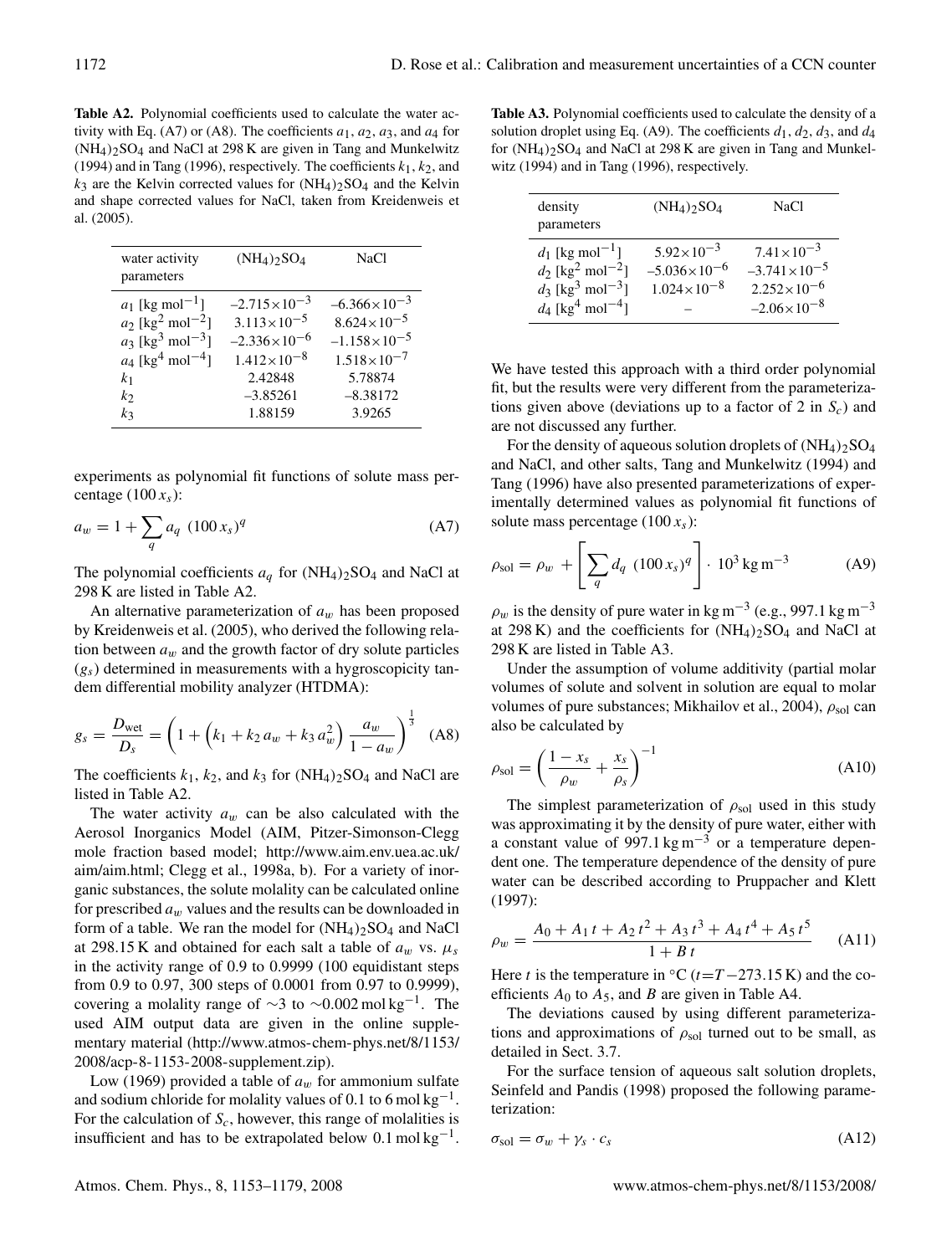in which  $\gamma_s = 2.17 \times 10^{-3} \text{N m}^{-1} \text{ L mol}^{-1}$  for  $(\text{NH}_4)_2\text{SO}_4$  and  $\gamma_s$ =1.62×10<sup>-3</sup>N m<sup>-1</sup> L mol<sup>-1</sup> for NaCl.  $\sigma_w$  is the surface tension of pure water as detailed below, and  $c_s$  is the molarity of the solute. Alternative concentration-dependent parameterizations (Hänel, 1976; Weast and Astle, 1982; Chen, 1994; Gysel et al., 2002) exhibited only small deviations in  $\sigma_{sol}$  in the concentration range of interest (<1% for  $\mu_s$ <1mol kg<sup>-1</sup>).

The simplest parameterization of  $\sigma_{\text{sol}}$  used in this study was approximating it by the surface tension of pure water, either with a constant value of  $0.072$  N m<sup>-1</sup> or a temperature dependent one. According to Seinfeld and Pandis (1998), the temperature dependence of the surface tension of pure water can be described by:

$$
\sigma_w = 0.0761 \,\mathrm{N} \,\mathrm{m}^{-1} - \gamma_t \,\left(T - 273 \,\mathrm{K}\right) \tag{A13}
$$

in which  $\gamma_t = 1.55 \times 10^{-4} \text{ N m}^{-1} \text{ K}^{-1}$ .

Combination of Eqs. (A1), (A3), and (A4) leads to the following version of the Köhler equation, which was taken as the basis for all activity parameterization (AP) model calculations:

$$
s = a_w \exp\left(\frac{4 \sigma_{sol} M_w}{\rho_w R T g_s D_s}\right)
$$
 (A14)

Depending on the applied type of water activity parameterization, we distinguish three types of AP models: AP1 using the mass percentage-based parameterizations of Tang and Munkelwitz (1994) and Tang (1996), AP2 using the growth factor-based parameterizations of Kreidenweis et al. (2005), and AP3 using the Pitzer-Simonson-Clegg mole fraction based model AIM.

In AP1 model calculations,  $x_s$  was taken as the primary variable to calculate  $a_w$  from Eq. (A7);  $\rho_{sol}$  from Eq. (A9) with  $\rho_w$  from Eq. (A11);  $g_s$  from Eq. (A4);  $\sigma_{sol}$  from Eq. (A12) with  $\sigma_w$  from Eq. (A13) and  $c_s$  from Eq. (A6); and s from Eq. (A14) (base case AP1, Table 3). The maximum value of s (critical saturation ratio,  $s_c$ ) was determined by the variation of  $x_s$  (numerical minimum search for  $-s$  with the "fminsearch" function, Matlab software), and via Eq. (A2) it was converted into the corresponding critical supersaturation  $S_c$ .

In AP2 model calculations,  $a_w$  was taken as the primary variable to calculate  $g_s$  from Eq. (A8);  $\rho_{sol}$  from Eq. (A10) with  $\rho_w$  from Eq. (A11);  $x_s = m_s / (m_s + m_w)$ , and  $m_w = \pi/6 \rho_w D_s^3 (g_s^3 - 1)$  (volume additivity assumption);  $\sigma_{sol}$  from Eq. (A12) with  $\sigma_w$  from Eq. (A13) and  $c_s$ from Eq. (A6); and s from Eq. (A14) (base case AP2, Table 3). The maximum value of  $s$  (critical saturation ratio) was determined by variation of  $a_w$  (numerical minimum search for –s with the 'fminsearch' function, Matlab software), and via Eq. (A2) it was converted into the corresponding  $S_c$ .

In AP3 model calculations,  $x_s$  was taken as the primary variable to calculate  $\mu_s$  from Eq. (A5) and  $a_w$  by linear interpolation of the tabulated data of  $a_w$  vs.  $\mu_s$  obtained from the online AIM (see above);  $\rho_{sol}$  from Eq. (A9) with  $\rho_w$  from

Table A4. Coefficients used to calculate the density of water as a function of temperature according to Eq. (A11) taken from Pruppacher and Klett (1997).

| density parameters                           | value                       |
|----------------------------------------------|-----------------------------|
| $A_0$ [kg m <sup>-3</sup> ]                  | 999.8396                    |
| $A_1$ [kg m <sup>-3</sup> °C <sup>-1</sup> ] | 18.224944                   |
| $A_2$ [kg m <sup>-3</sup> °C <sup>-2</sup> ] | $-7.92221\times10^{-3}$     |
| $A_3$ [kg m <sup>-3</sup> °C <sup>-3</sup> ] | $-55.44846 \times 10^{-6}$  |
| $A_4$ [kg m <sup>-3</sup> °C <sup>-4</sup> ] | $149.7562\times10^{-9}$     |
| $A_5$ [kg m <sup>-3</sup> °C <sup>-5</sup> ] | $-393.2952 \times 10^{-12}$ |
| $B \lceil^{\circ} C^{-1} \rceil$             | $18.159725\times10^{-3}$    |

Eq. (A11);  $g_s$  from Eq. (A4);  $\sigma_{sol}$  from Eq. (A12) with  $\sigma_w$ from Eq. (A13) and  $c_s$  from Eq. (A6); and s from Eq. (A14) (base case AP3, Table 3). The maximum value of s (critical saturation ratio,  $s_c$ ) was determined by the variation of  $x_s$  (numerical minimum search for  $-s$  with the 'fminsearch' function, Matlab software), and via Eq. (A2) it was converted into the corresponding critical supersaturation  $S_c$ . In sensitivity studies investigating the influence of various simplifications and approximations of the droplet density and surface tension, individual parameterizations were exchanged as detailed in Table 3, but the basic calculation procedure remained unchanged (test cases AP3.a to AP3.d).

#### A3 Osmotic coefficient (OS) models

According to Robinson and Stokes (1959), the activity of water in aqueous solutions of ionic compounds can be described by:

$$
a_w = \exp(-\nu_s \Phi_s \mu_s M_w) \tag{A15}
$$

 $v_s$  is the stoichiometric dissociation number of the solute, i.e., the number of ions per molecule or formula unit  $(v_{\text{NaCl}}=2, v_{\text{(NH}_4)_2\text{SO}_4}=3.$   $\Phi_s$  is the molal or practical osmotic coefficient of the solute in aqueous solution, which deviates from unity if the solution is not ideal (incomplete dissociation, ion-ion and ion-solvent interactions).

Based on an ion-interaction approach, Pitzer and Mayorga (1973) derived semiempirical parameterizations, which describe  $\Phi_s$  as a function of solute molality  $\mu_s$ . The general form for electrolytes dissociating into two types of ions is:

$$
\Phi_{s} = 1 - |z_{1} z_{2}| \left( A_{\Phi} \frac{\sqrt{I}}{1 + b\sqrt{I}} \right)
$$
  
+  $\mu_{s} \frac{2 v_{1} v_{2}}{v_{s}} \left( \beta_{0} + \beta_{1} e^{-\alpha \sqrt{I}} \right) + \mu_{s}^{2} \frac{2 (v_{1} v_{2})^{\frac{3}{2}}}{v_{s}} C_{\Phi}$  (A16)

 $v_1$  and  $v_2$  are the numbers of positive and negative ions produced upon dissociation per formula unit of the solute  $(v_s = v_1 + v_2)$ ; |z<sub>1</sub>| and |z<sub>2</sub>| are the numbers of elementary charges carried by the ions:  $v_1 = |z_2| = 2$  and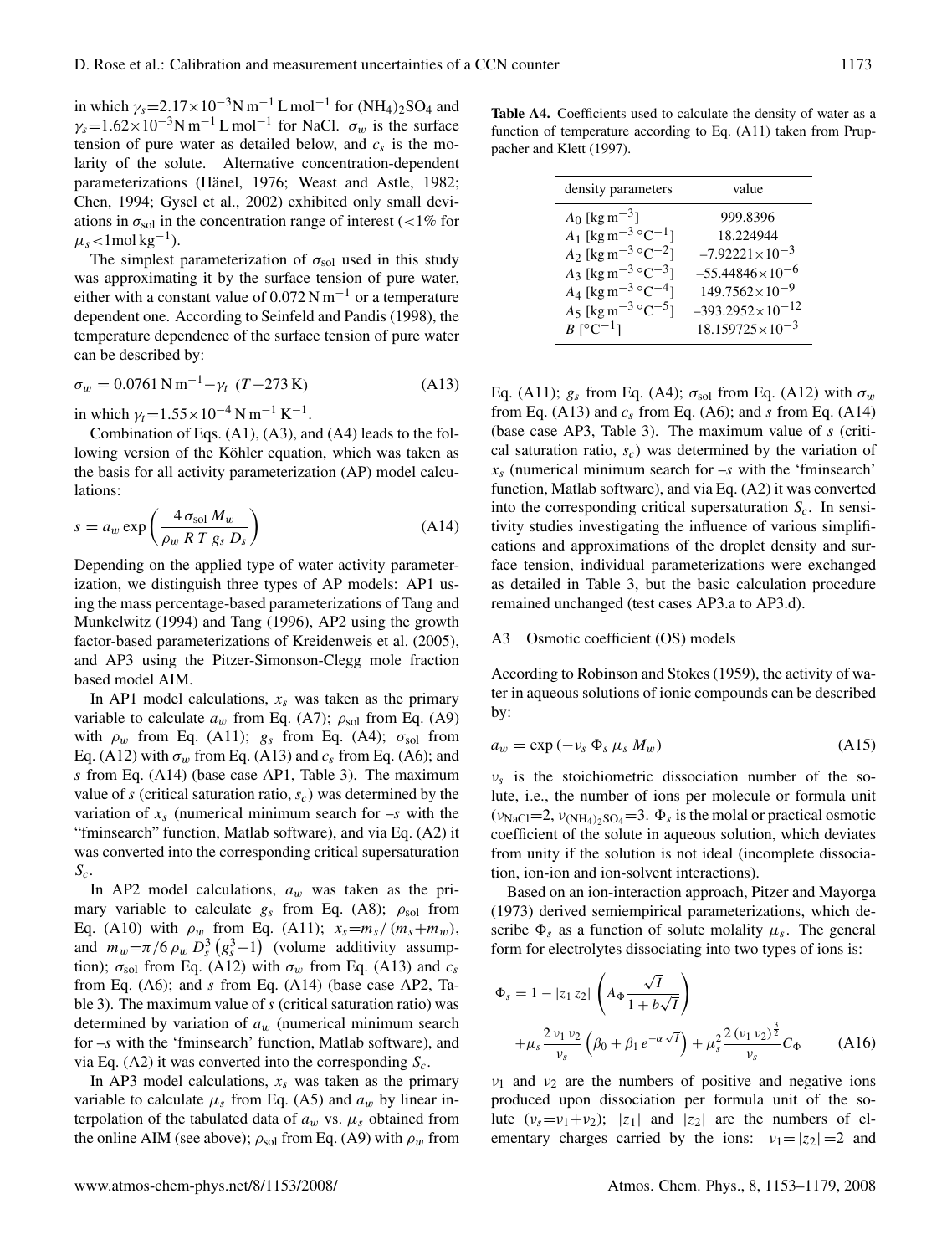**Table A5.** Ion-interaction coefficients at 298.15 K used to calculate the practical osmotic coefficients of ammonium sulfate and sodium chloride in aqueous solution using Eq. (A16).

| parameter                                       | $(NH_4)$ <sub>2</sub> SO <sub>4</sub> <sup>a</sup> | NaCl <sup>a</sup> | NaCl <sup>b</sup> |
|-------------------------------------------------|----------------------------------------------------|-------------------|-------------------|
| $\beta_0$ [kg mol <sup>-1</sup> ]               | 0.0409                                             | 0.0765            | 0.1018            |
| $\beta_1$ [kg mol <sup>-1</sup> ]               | 0.6585                                             | 0.2664            | 0.2770            |
| $C_{\Phi}$ [kg <sup>2</sup> mol <sup>-2</sup> ] | $-0.0012$                                          | 0.00127           | 0.00119           |

<sup>a</sup> Pitzer and Mayorga (1973); <sup>b</sup> Mokbel et al. (1997)

**Table A6.** Parameters of  $Y_a$ ,  $Y_b$ , and  $Y_c$  for ammonium sulfate and sodium chloride taken from Brechtel and Kreidenweis (2000) used in Eq. (A17).

| Salt                                  |                        | $Y_a$ [mol m <sup>-3</sup> ] $Y_b$ [mol m <sup>-3</sup> ] $Y_c$ [mol m <sup>-3</sup> ] |                        |
|---------------------------------------|------------------------|----------------------------------------------------------------------------------------|------------------------|
| $(NH_4)$ <sub>2</sub> SO <sub>4</sub> | $321.3 \times 10^{-3}$ | $80.3 \times 10^{-3}$                                                                  | $8.93 \times 10^{-3}$  |
| NaCl.                                 | $74.1 \times 10^{-3}$  | $74.1 \times 10^{-3}$                                                                  | $18.52 \times 10^{-3}$ |

 $v_2=|z_1|=1$  for  $(NH_4)_2SO_4$ ;  $v_1=v_2=|z_1|=|z_2|=1$  for NaCl. The ionic strength is given by  $I=0.5 \mu_s \left(v_1 z_1^2+v_2 z_2^2\right)$ .  $A_{\Phi}$  is the Debye-Hückel coefficient which has the value 0.3915 (kg mol<sup>-1</sup>)<sup>1/2</sup> for water at 298.15 K. The parameters α and b are  $2$  (kg mol<sup>-1</sup>)<sup>1/2</sup> and 1.2 (kg mol<sup>-1</sup>)<sup>1/2</sup>, respectively. The coefficients  $\beta_0$ ,  $\beta_1$  and  $C_{\Phi}$  depend on the chemical composition of the solute and have been tabulated by Pitzer and Mayorga (1973) for over 200 compounds (1:1, 1:2, and 2:1 electrolytes). For ammonium sulfate and sodium chloride, at 298.15 K, the respective values and more recent updates from Mokbel et al. (1997) are listed in Table A5. In our model calculations we used the parameters of Pitzer and Mayorga (1973). For the relevant conditions of CCN activation, the parameters of Mokbel et al. (1997) lead essentially to the same  $S_c$  values (relative deviations <0.4%).

A more simplified form of Eq. (A16) was introduced by Brechtel and Kreidenweis (2000):

$$
\Phi_s = 1 - \frac{A_\Phi \sqrt{Y_a c}}{\sqrt{2} + b \sqrt{Y_b c}} + 2Y_c c \beta_0
$$
\n(A17)

with the coefficient  $c = D_s^3 / (\rho_w \left(D_{\text{wet}}^3 - D_s^3\right))$ . The parameters  $A_{\Phi}$ , b, and  $\beta_0$  are the same variables used in Eq. (A16) and are given above. The coefficients  $Y_a$ ,  $Y_b$ , and  $Y_c$  for ammonium sulfate and sodium chloride are taken from Brechtel and Kreidenweis (2000) and listed in Table A6.

Depending on the applied type of osmotic coefficient parameterization, we distinguish two types of OS models: OS1 using the parameterization of Pitzer and Mayorga (1973) (Eq. A16), and OS2 using the parameterization of Brechtel and Kreidenweis (2000) (Eq. A17).

The OS1 model calculations were performed in analogy to the AP1 model calculations as detailed above (with  $x_s$ as the primary variable for the calculation of other parameters), except that  $a_w$  was calculated from Eq. (A15) with  $\Phi_s$  from Eq. (A16) and  $\mu_s$  from Eq. (A5). The OS2 model calculations were done in the same way as OS1 unless using Eq. (A17) for parameterizing  $\Phi_s$ .

## A4 Van't Hoff factor (VH) models

According to McDonald (1953) and the early cloud physics literature, the activity of water in aqueous solutions of ionic compounds can be described by the following form of Raoult's law, where the effects of ion dissociation and interactions are represented by the so-called van't Hoff factor,  $i_s$ :

$$
a_w = \frac{n_w}{n_w + i_s n_s} = \left(1 + i_s \frac{n_s}{n_w}\right)^{-1} = \left(1 + i_s \mu_s M_w\right)^{-1} \quad \text{(A18)}
$$

For strong electrolytes such as ammonium sulfate and sodium chloride, the van't Hoff factor is similar to the stoichiometric dissociation number, and deviations of  $i_s$  from  $v_s$  can be attributed to solution non-idealities (incomplete dissociation, ion-ion and ion-solvent interactions). The exact relation between  $i_s$  and  $v_s$  or  $\Phi_s$  is given by equating Eqs. (A15) and (A18). As detailed by Kreidenweis et al. (2005), the resulting equation can be approximated by a series expansion of the exponential term in Eq. (A15), inserting  $n_s/n_w=\mu_s M_w$  (cf. Eq. A5) and truncation of the series. It follows then that:

$$
i_s \approx \nu_s \, \Phi_s \tag{A19}
$$

Deviations from this approximation are negligible for the dilute aqueous solution droplets formed by hygroscopic salts such as ammonium sulfate and sodium chloride at  $s \approx 1$  (molality <0.01 mol kg<sup>-1</sup>; relative magnitude of quadratic and higher terms of series expansion  $\langle 1\% \rangle$ .

Combination of Eqs. (A14) and (A15) with  $\mu_s = m_s / (M_s m_w)$ ,  $m_w = \pi / 6 D_{\text{wet}}^3 \rho_{\text{sol}} - m_s$ ,  $g_s D_s = D_{\text{wet}}$ and Eq. (A19) leads to:

$$
s = \exp\left(\frac{4\,\sigma_{\text{sol}}\,M_w}{\rho_w\,R\,T\,D_{\text{wet}}} - \frac{i_s\,m_s\,M_w}{M_s\left(\frac{\pi}{6}\,D_{\text{wet}}^3\,\rho_{\text{sol}} - m_s\right)}\right) \quad \text{(A20)}
$$

For the dilute aqueous solution droplets formed by hygroscopic salts like ammonium sulfate and sodium chloride at s≈1, the contribution of the solute to the total mass of the droplet is low  $(m_s/(\pi/6 D_{\text{wet}}^3 \rho_{\text{sol}}) < 4\%$  at  $D_s = 20 \text{ nm}$  and  $\lt$ 0.1% at 200 nm). If  $m<sub>s</sub>$  is neglected, Eq. (A20) reduces to:

$$
s = \exp\left(\frac{4\,\sigma_{\text{sol}}\,M_w}{\rho_w\,R\,T\,D_{\text{wet}}} - \frac{6\,i_s\,m_s\,M_w}{\pi\,M_s\,D_{\text{wet}}^3\,\rho_{\text{sol}}}\right) \tag{A21}
$$

For the dilute salt solution droplets, differences between  $\rho_w$ and  $\rho_{sol}$  (<3% at  $D_s$ =20 nm, <0.1% at 200 nm) and between  $σ<sub>w</sub>$  and  $σ<sub>sol</sub>$  (<1% at  $D<sub>s</sub>=20$  nm,  $∼0%$  at 200 nm) are also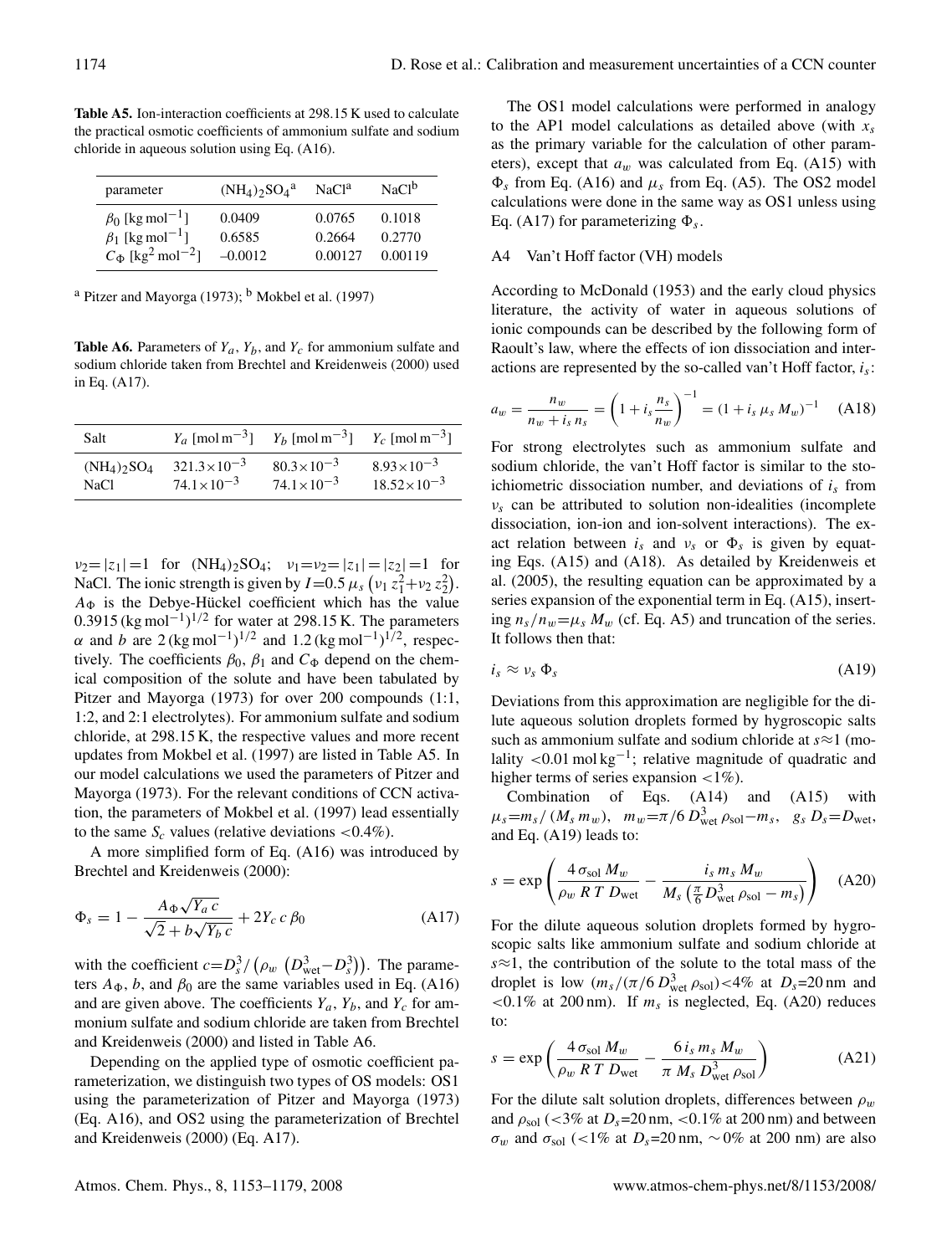relatively small. With the approximations of  $\rho_{sol} \approx \rho_w$  and  $\sigma_{\text{sol}} \approx \sigma_w$ , Eq. (A21) can be transformed into the following simplified and widely used form of the Köhler equation (e.g., Pruppacher and Klett, 1997; Seinfeld and Pandis, 1998):

$$
s = \exp\left(\frac{A}{D_{\text{wet}}} - \frac{B}{D_{\text{wet}}^3}\right) \tag{A22}
$$

where

$$
A = \frac{4\,\sigma_w\,M_w}{\rho_w\,R\,T} \tag{A23}
$$

and

$$
B = \frac{6 i_s m_s M_w}{\pi M_s \rho_w} = \frac{i_s M_w \rho_s D_s^3}{M_s \rho_w} = \frac{6 i_s n_s M_w}{\pi \rho_w}
$$
 (A24)

Under the assumption of complete dissociation and ideal solution behavior ( $\Phi_s$ =1), the van't Hoff factor is  $i_s$ =2 for NaCl and  $i_s$ =3 for  $(NH_4)_2SO_4$  solutions. For NaCl this approximation is quite common and the deviations from experimental results are small (Gerber et al., 1977), but for  $(NH_4)$ <sub>2</sub>SO<sub>4</sub> it has been shown that  $i_s$  has to be between 2 and 2.5 to achieve agreement between measured and calculated droplet diameters (Gerber et al., 1977; Pradeep Kumar et al., 2003).

McDonald (1953) already remarked that the van't Hoff factor is not a constant value, but varies with the solute molality. Low (1969) presented a table of van't Hoff factors for a number of electrolytes at molalities of 0.1–6 mol kg<sup>-1</sup> and 298.15 K. For ammonium sulfate,  $i_s$  can be parameterized as a function of  $\mu_s$  with the following cubic polynomial fit of the tabulated values (Frank et al., 2007):

$$
i_s = 0.021 \text{ kg}^2 \text{ mol}^{-2} \cdot \mu_s^2 - 0.0428 \text{ kg mol}^{-1} \cdot \mu_s + 1.9478 \text{ (A25)}
$$

An alternative parameterization given by Young and Warren (1992) is valid for smaller molalities:

$$
i_s = -0.007931 \cdot \log^2 \left( \mu_s \cdot \text{kg mol}^{-1} \right)
$$
  
-0.1844 \cdot \log \left( \mu\_s \cdot \text{kg mol}^{-1} \right) + 1.9242 (A26)

From the different Köhler equations listed above, four different VH models (VH1–VH4) were derived and tested.

The non-simplified VH model calculations (VH1) for ammonium sulfate solution droplets were made taking  $\mu_s$  as the primary variable to calculate  $a_w$  from Eq. (A18) and to calculate  $i_s$ . The value of  $i_s$  was calculated from Eq. (A25) for  $\mu_s$  > 1, and from Eq. (A26) for  $\mu_s$   $\leq$  1 as suggested by Frank et al. (2007).  $x_s = m_s / (m_s + m_w)$ ;  $m_w$  was calculated from Eq. (A5);  $\rho_{sol}$  from Eq. (A9) with  $\rho_w$  from Eq. (A11);  $g_s$ from Eq. (A4);  $\sigma_{sol}$  from Eq. (A12) with  $\sigma_w$  from Eq. (A13) and  $c_s$  from Eq. (A6); and s from Eq. (A14).

VH2 model calculations were made using a simplified Köhler equation (Eq. A20; assuming  $i_s \approx v_s \Phi_s$ ). In this equation,  $i_s$  was calculated as in VH1 using  $\mu_s$  as a primary variable.  $x_s$ ,  $\rho_w$ ,  $\rho_{sol}$ , and  $\sigma_{sol}$  were calculated as in VH1.  $D_{wet}$ was calculated from Eq. (A4).

A further simplified Köhler equation (Eq. A21) was used to make VH3 model calculations.  $\mu_s$  was taken as a primary variable to calculate  $i_s$ .  $i_s$ ,  $x_s$ ,  $\rho_w$ ,  $\rho_{sol}$ , and  $\sigma_{sol}$  were calculated as in VH1;  $D_{wet}$  as in VH2; all parameters were inserted into Eq. (A21) to calculate s.

The VH4 model used Eq. (A22) to calculate s.  $\mu_s$  was taken as a primary variable to calculate  $i_s$ .  $i_s$ ,  $x_s$ ,  $\rho_w$ ,  $\sigma_w$  were calculated as in VH1.  $D_{wet}$  was calculated from Eq. (A4) which required the parameterization of  $\rho_{sol}$ . Because the Köhler equation used for VH4 was derived assuming  $\rho_{sol}$  as  $\rho_w$ , the same approximation was also used to calculate  $D_{\text{wet}}$ .

For all VH model calculations, the maximum value of s was determined by variation of  $\mu_s$  (numerical minimum search for  $-s$  with the "fminsearch" function, Matlab software). The critical supersaturation  $S_c$  was calculated from the maximum of  $s$  using Eq.  $(A2)$ .

In sensitivity studies investigating the influence of simplifications and approximations, individual parameterizations were exchanged as detailed in Table 3, but the basic calculation procedure (VH1, VH2, VH3, VH4) remained unchanged.

# A5 Effective hygroscopicity parameter (EH) models

Petters and Kreidenweis (2007) defined a hygroscopicity parameter  $\kappa$  that can be used to parameterize the composition dependent water activity of a solution droplet:

$$
a_w = \left(1 + \kappa \frac{V_s}{V_w}\right)^{-1} \tag{A27}
$$

with  $V_s=n_s M_s/\rho_s$  and  $V_w=n_w M_w/\rho_w$  being the volumes of the dry solute and of the water in the droplet, respectively. From comparison with Eq. (A18) follows:

$$
\kappa = i_s \frac{n_s V_w}{n_w V_s} = i_s \frac{v_w}{v_s} = i_s \frac{\rho_s M_w}{\rho_w M_s}
$$
(A28)

with  $v_s$  and  $v_w$  being the molar volumes of the solute and of water, respectively. For the CCN activation of  $(NH_4)_2SO_4$  and NaCl, Petters and Kreidenweis (2007) proposed κ values of 0.61 and 1.28 corresponding to  $i_s$ =2.52 and  $i_s$ =1.91, respectively. These  $\kappa$  values were derived from the Aerosol Inorganics Model (AIM), fullfilling Eq. (A27) for  $(NH_4)_2SO_4$  at  $S_c=0.27\%$   $(D_s=67 \text{ nm})$  and for NaCl at  $S_c$ =0.15% ( $D_s$ =80 nm).

Note that besides  $\kappa$  also other effective hygroscopicity parameters have been proposed and can be used in analogy to describe the influence of soluble particle material on the CCN activation of aerosol particles. For example, Wex et al. (2007) have defined and used an "ion density" parameter  $\rho_{\text{ion}} = \Phi_s v_s \rho_s / M_s \approx i_s \rho_s / M_s = \kappa \rho_w / M_w$ . The above  $\kappa$  values for  $(NH_4)_2SO_4$  and NaCl are equivalent to  $\rho_{ion}$  values of  $3.38 \times 10^4$  mol m<sup>-3</sup> and  $7.08 \times 10^4$  mol m<sup>-3</sup>, respectively.

Assuming volume additivity ( $V_w = V_{wet} - V_s$ , with the total volume of the solution droplet  $V_{wet}$ ), and spherical shape of the dry solute particle and solution droplet (i.e.,  $D_s^3 = 6 V_s / \pi$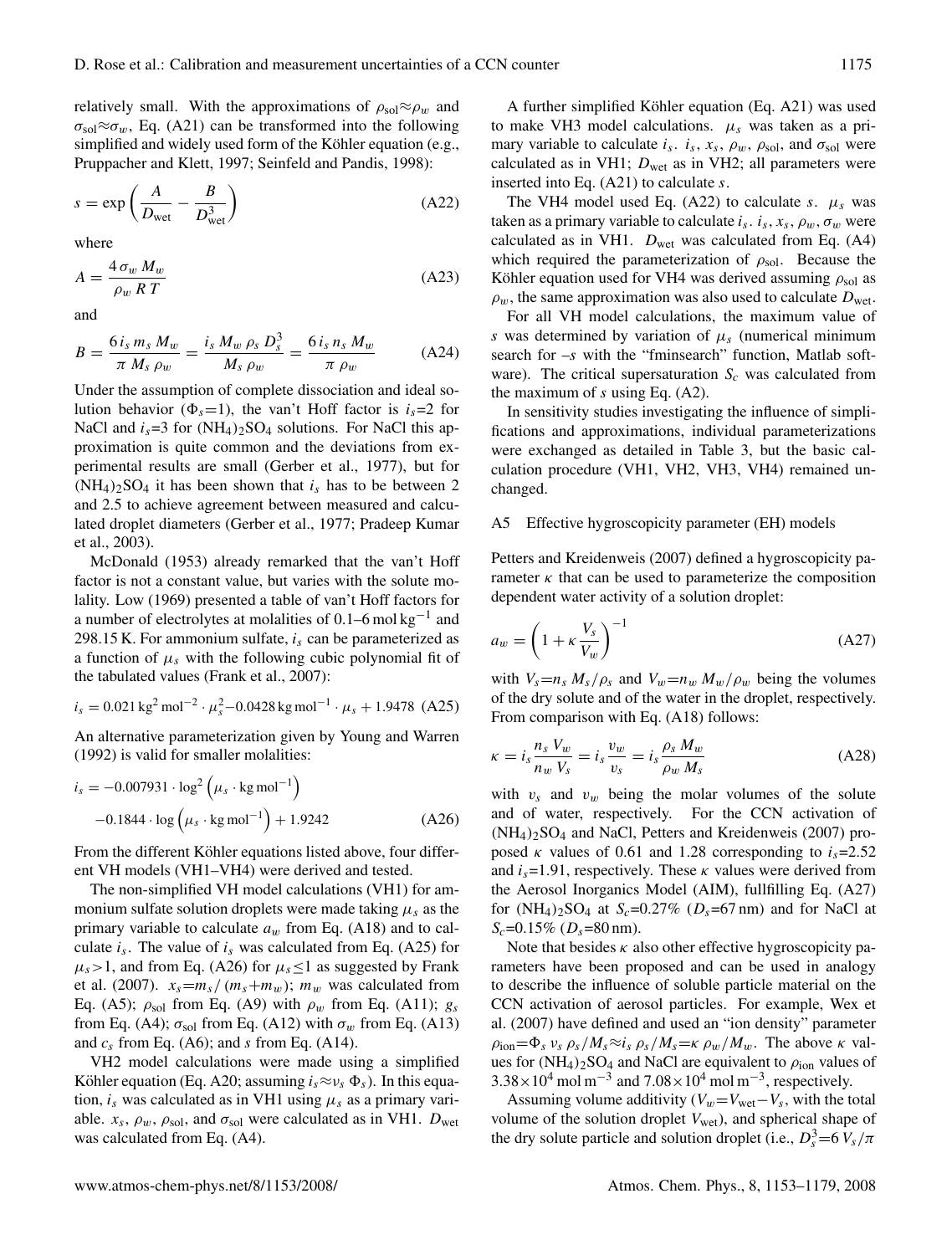and  $D_{\text{wet}}^3$  = 6  $V_{\text{wet}}/\pi$ , respectively) Eq. (A27) can be rewritten as:

$$
a_w = \frac{D_{\text{wet}}^3 - D_s^3}{D_{\text{wet}}^3 - D_s^3 (1 - \kappa)}
$$
(A29)

The full Köhler equation (Eq. A14) with  $a_w$  taken from Eq. (A29) and  $g_s$  from Eq. (A4) results in the following equation, which was used as the basis for EH1 Köhler model calculations:

$$
s = \frac{D_{\text{wet}}^3 - D_s^3}{D_{\text{wet}}^3 - D_s^3 (1 - \kappa)} \exp\left(\frac{4 \sigma_{\text{sol}} M_w}{RT \rho_w D_{\text{wet}}}\right)
$$
(A30)

In EH1 Köhler model calculations  $x_s$  was taken as the primary variable to calculate  $D_{wet}$  from Eq. (A4) with  $\rho_{sol}$  from Eq. (A9) and  $\rho_w$  from Eq. (A11);  $\sigma_{sol}$  was calculated from Eq. (A12) with  $\sigma_w$  from Eq. (A13) and  $c_s$  from Eq. (A6); and s from Eq. (A30). The maximum value of s (critical saturation ratio,  $s_c$ ) was determined by the variation of  $x_s$  (numerical minimum search for –s with the "fminsearch" function, Matlab software), and via Eq. (A2) it was converted into the corresponding critical supersaturation  $S_c$ .

#### A6 Analytical approximation (AA) model

In all Köhler models that have been presented so far, the critical saturation  $s_c$  was determined through numerical iteration by varying the primary variable (such as  $\mu_s$ ,  $x_s$ , or  $a_w$ ) for s in the particular proposed equation until it reached a maximum. Assuming a concentration-independent van't Hoff factor or effective hygrosocopicity parameter, the iterative numerical solution can be approximated by a simplified analytical equation expressing  $s_c$  as a function of dry solute particle mass equivalent diameter,  $D<sub>s</sub>$  (Seinfeld and Pandis, 1998; Petters and Kreidenweis, 2007):

$$
s_c = \exp\left(\sqrt{\frac{4 A^3}{27 B}}\right) = \exp\left(\sqrt{\frac{4 A^3 M_s \rho_w}{27 i_s M_w \rho_s D_s^3}}\right) \tag{A31}
$$

$$
s_c = \exp\left(\sqrt{\frac{4 A^3}{27 \kappa D_s^3}}\right) \tag{A32}
$$

In the AA model calculations, the widely used approximation  $A\approx (0.66\times10^{-6} \text{ K m})/T$  was inserted for the Kelvin term parameter A as defined in Eq. (A23) (Seinfeld and Pandis, 1998) and different values of  $i_s$  and  $\kappa$  were tested ( $i_s$ =2.2 or 3 and  $\kappa$ =0.61 for ammonium sulfate;  $i_s$ =2 and  $\kappa$ =1.28 for sodium chloride).

A comparison and discussion of critical supersaturations calculated with the different AP, OS, VH, EH and AA models specified above is given in Sect. 3.7. For CCNC calibration, the VH4 model has been used in this study unless mentioned otherwise.

## **Appendix B**

#### **Notation (frequently used symbols)**

| Symbol                 | Unit                         | Quantity                                         |
|------------------------|------------------------------|--------------------------------------------------|
| $a_w$                  |                              | water activity                                   |
| C                      |                              | slip correction factor                           |
| $c_{s}$                | $mol L^{-1}$                 | molarity of solute                               |
| D                      | m                            | dry particle diameter                            |
| $D_a$                  | m                            | mid point diameter of CCN effi-                  |
|                        |                              | ciency spectrum (fit parameter)                  |
| $D_B$                  | m                            | mobility equivalent diameter                     |
| $D_c$                  | m                            | critical dry particle diameter                   |
| $D_m$                  | m                            | mass equivalent diameter                         |
| $D_{s}$                | m                            | mass equivalent diameter of dry so-              |
|                        |                              | lute particle                                    |
| $D_{\text{wet}}$       | m                            | droplet diameter                                 |
| $D_{\text{wet},c}$     | m                            | critical droplet diameter                        |
| gs                     |                              | particle growth factor                           |
| $i_s$                  |                              | van't Hoff factor of solute                      |
| m <sub>s</sub>         | kg                           | mass of dry solute                               |
| $M_{\rm s}$            | $kg$ mol <sup>-1</sup>       | molar mass of solute                             |
| $m_{w}$                | kg                           | mass of water                                    |
| $M_w$                  | $kg$ mol <sup>-1</sup>       | molar mass of water                              |
| $N_{\text{CCN}}$       | $\rm cm^{-3}$                | number concentration of CCN                      |
| $N_{\rm CN}$           | $\rm cm^{-3}$                | number concentration of CN                       |
| $n_{\rm s}$            | mol                          | number of moles of solute                        |
| $n_w$                  | mol                          | number of moles of water                         |
| $\boldsymbol{p}$       | Pa                           | pressure                                         |
| Q                      | $L \text{ min}^{-1}$         | total flow rate of CCNC                          |
| R                      | $J K^{-1}$ mol <sup>-1</sup> | universal gas constant                           |
| RH                     | %                            | relative humidity                                |
| $R_T$                  | $\rm K~W^{-1}$               | thermal resistance of CCNC                       |
| S                      |                              | water vapor saturation ratio                     |
| $s_c$                  |                              | critical water vapor saturation ratio            |
| S                      | %                            | water vapor supersaturation                      |
| $S_c$                  | %                            | critical water vapor supersaturation             |
| $S_{\rm eff}$          | %                            | effective supersaturation of water               |
|                        |                              | vapor in CCNC                                    |
| T                      | K                            | absolute temperature                             |
| $T_1$                  | K                            | CCNC column top temperature                      |
| $T_2$                  | K                            | CCNC column middle temperature                   |
| $T_3$                  | K                            | CCNC column bottom temperature                   |
| $x_{s}$                |                              | mass fraction of solute in the                   |
|                        |                              | droplet                                          |
| $\Phi_{s}$             |                              | molal or practical osmotic coeffi-               |
|                        |                              | cient of solute                                  |
| $\mu_s$                | mol $kg^{-1}$                | molality of solute                               |
| $\Delta T$             | K                            | temperature difference at the outer              |
|                        |                              | wall of the CCNC column                          |
| $\Delta T^*$           | K                            | flow model temperature difference                |
| $\Delta T_0$           | K                            | temperature difference offset                    |
| $\Delta T_{\rm inner}$ | K                            | temperature difference inside the<br>CCNC column |
| η                      |                              | thermal efficiency of the CCNC                   |
| $v_s$                  |                              | stoichiometric dissociation number               |
|                        |                              | of solute                                        |
| $\rho_s$               | $kg \, \text{m}^{-3}$        | density of dry solute                            |
| $\rho_{\rm sol}$       | $kg \, \text{m}^{-3}$        | density of solution droplet                      |
| $\rho_w$               | $\text{kg m}^{-3}$           | density of pure water                            |
| $\sigma_{\text{sol}}$  | $J \, \text{m}^{-2}$         | surface tension of solution droplet              |
| $\sigma_w$             | $J \, \text{m}^{-2}$         | surface tension of pure water                    |
| χ                      |                              | dynamic shape factor                             |
| λ                      | m                            | mean free path                                   |
|                        |                              |                                                  |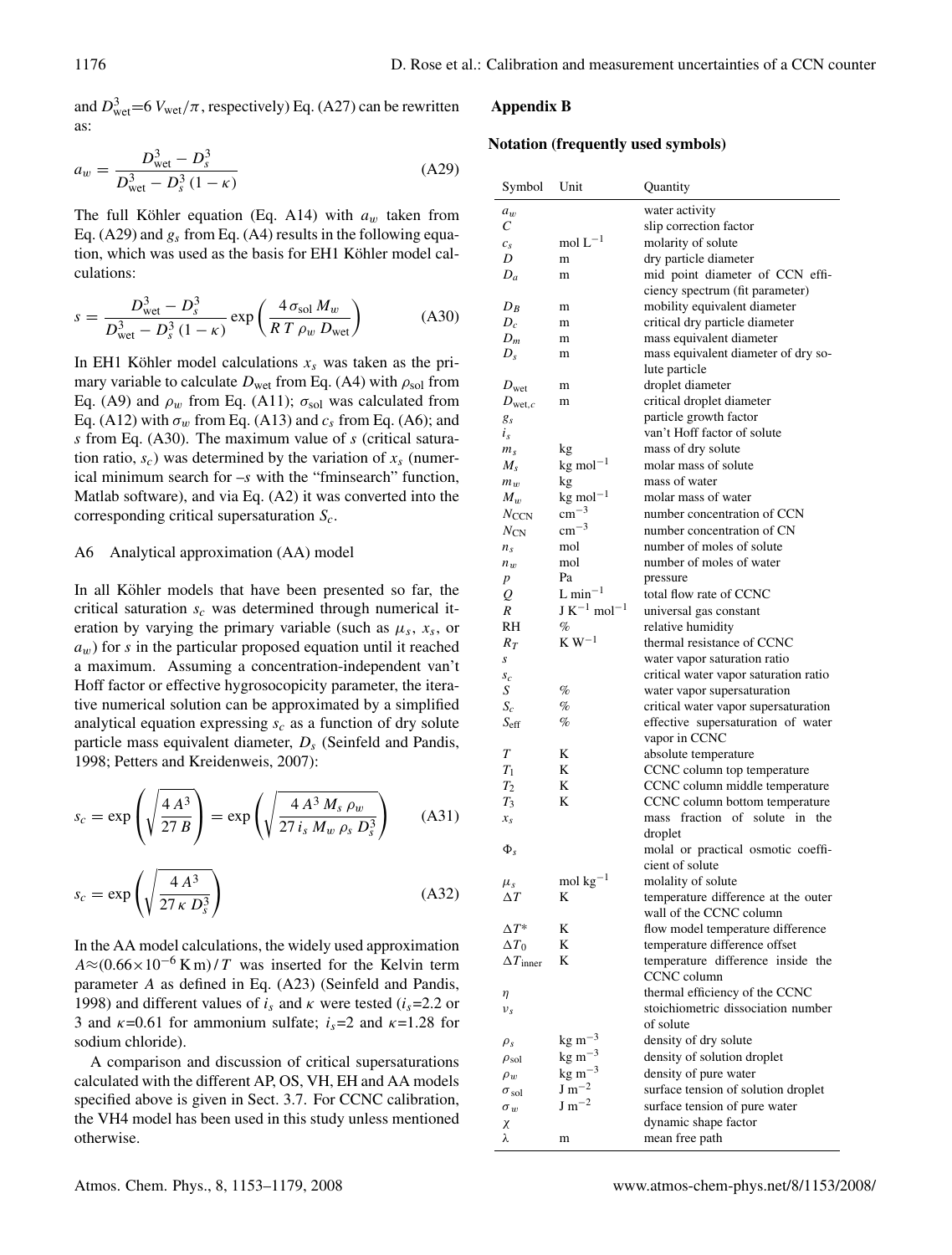*Acknowledgements.* This work was funded by the Max Planck Society (MPG). The authors gratefully acknowledge support by the organizers, teams, hosts, and funding organizations of the measurement campaigns during which the reported calibration experiments have been performed: Beijing and Guangzhou: CAREBEIJING 2006, PRIDE-PRD 2006, PKU; Hohenpeißenberg: ANTISTORM, DWD; Mt. Jungfraujoch: CLACE-5 and -6, HFSJG, SFB-TROPEIS; Leipzig: LExNo, IfT, ACCENT. Thanks to T. W. Andreae for help in manuscript preparation, and to G. Biskos, C. Chan, S. Clegg, S. Kreidenweis, M. Kuwata, S. Martin, T. Mentel, D. Topping, A. Wexler, the three anonymous referees, and the editor A. Nenes for helpful comments and discussion. E. Mikhailov acknowledges support by the Russian Foundation for Basic Research (project no. 05-05-64756-a).

Edited by: A. Nenes

## **References**

- Andreae, M. O., Hegg, D., Feichter, J., Kloster, S., Levin, Z., Liousse, C., Radke, L., and Stier, P.: Sources and nature of atmospheric aerosols, in: Scientific assessment of the effects of aerosols on precipitation, edited by: Levin, Z. and Cotton, W., World Meteorological Organization, 2007.
- Andreae, M. O., Jones, C. D., and Cox, P. M.: Strong present-day aerosol cooling implies a hot future, Nature, 435, 1187–1190, 2005.
- Andreae, M. O., Rosenfeld, D., Artaxo, P., Costa, A. A., Frank, G. P., Longo, K. M., and Silva-Dias, M. A. F.: Smoking rain clouds over the Amazon, Science, 303, 1337–1342, 2004.
- Bilde, M. and Svenningsson, B.: CCN activation of slightly soluble organics: the importance of small amounts of inorganic salt and particle phase, Tellus B, 56, 128–134, 2004.
- Biskos, G., Paulsen,D., Russell, L. M., Buseck, P. R., and Martin, S. T.: Prompt deliquescence and efflorescence of aerosol nanoparticles, Atmos. Chem. Phys., 6, 4633–4642, 2006a.
- Biskos, G., Russell, L. M., Buseck, P. R., and Martin, S. T.: Nanosize effect on the hygroscopic growth factor of aerosol particles, Geophys. Res. Lett., 33, L07801, doi:10.1029/2005GL025199, 2006b.
- Brechtel, F. J. and Kreidenweis, S. M.: Predicting Particle Critical Supersaturation from Hygroscopic Growth Measurements in the Humidified TDMA. Part I: Theory and Sensitivity Studies, J. Atmos. Sci., 57, 1854–1871, 2000.
- Broekhuizen, K., Pradeep Kumar, P., and Abbatt, J. P. D.: Partially soluble organics as cloud condensation nuclei: Role of trace soluble and surface active species, Geophys. Res. Lett., 31, L01107, doi:10.1029/2003GL018203, 2004.
- Broekhuizen, K., Chang, R. Y.-W., Leaitch, W. R., Li, S.-M., and Abbatt, J. P. D.: Closure between measured and modeled cloud condensation nuclei (CCN) using size-resolved aerosol compositions in downtown Toronto, Atmos. Chem. Phys., 6, 2513–2524, 2006,

http://www.atmos-chem-phys.net/6/2513/2006/.

Chan, M. N. and Chan, C. K.: Mass transfer effects in hygroscopic measurements of aerosol particles, Atmos. Chem. Phys., 5, 2703–2712, 2005,

http://www.atmos-chem-phys.net/5/2703/2005/.

- Charlson, R. J., Seinfeld, J. H., Nenes, A., Kulmala, M., Laaksonen, A., and Facchini, M. C.: Reshaping the theory of cloud formation, Science, 292, 2025–2026, 2001.
- Chen, J.-P.: Theory of Deliquescence and Modified Köhler Curves, J. Atmos. Sci., 51, 3505–3516, 1994.
- Chuang, P. Y., Collins, D. R., Pawlowska, H., Snider, J. R., Jonsson, H. H., Brenguier, J. L., Flagan, R. C., and Seinfeld, J. H.: CCN measurements during ACE-2 and their relationship to cloud microphysical properties, Tellus B, 52, 843–867, 2000.
- Clegg, S. L., Brimblecombe, P., and Wexler, A. S.: A thermodynamic model of the system  $H^+$  –  $NH_4^+$  –  $SO_4^{2-}$  –  $NO^{3-}$  –  $H_2O$ at tropospheric temperatures, J. Phys. Chem. A, 102, 2137–2154, 1998a.
- Clegg, S. L., Brimblecombe, P., and Wexler, A. S.: A thermodynamic model of the system  $H^+ - NH_4^+ - Na^+ - SO_4^{2-} - NO^{3-}$ – Cl− – H2O at 298.15 K, J. Phys. Chem. A, 102, 2155–2171, 1998b.
- Clegg, S. L. and Wexler, A. S.: Interactive comment on "Calibration and measurement uncertainties of a continuous-flow cloud condensation nuclei counter (DMT–CCNC): CCN activation of ammonium sulfate and sodium chloride aerosol particles in theory and experiment" by D. Rose et al., Atmos. Chem. Phys. Discuss., 7, S4180–S4183, 2007.
- DeCarlo, P. F., Slowik, J. G., Worsnop, D. R., Davidovits, P., and Jimenez, J. L.: Particle Morphology and Density Characterization by Combined Mobility and Aerodynamic Diameter Measurements. Part 1: Theory, Aerosol Sci. Technol., 38, 1185– 1205, 2004.
- Delene, D. J. and Deshler, T.: Calibration of a photometric cloud condensation nucleus counter designed for deployment on a balloon package, J. Atmos. Oceanic Technol., 17, 459–467, 2000.
- Delene, D. J. and Deshler, T.: Vertical profiles of cloud condensation nuclei above Wyoming, J. Geophys. Res., 106, 12 579– 12 588, 2001.
- Dinar, E., Taraniuk, I., Graber, E. R., Katsman, S., Moise, T., Anttila, T., Mentel, T. F., and Rudich, Y.: Cloud Condensation Nuclei properties of model and atmospheric HULIS, Atmos. Chem. Phys., 6, 2465–2482, 2006,

http://www.atmos-chem-phys.net/6/2465/2006/.

- Dusek, U., Frank, G. P., Hildebrandt, L., Curtius, J., Schneider, J., Walter, S., Chand, D., Drewnick, F., Hings, S., Jung, D., Borrmann, S., and Andreae, M. O.: Size Matters More Than Chemistry for Cloud-Nucleating Ability of Aerosol Particles, Science, 312, 1375–1378, 2006.
- Engelhart, G. J., Asa-Awuku, A., Nenes, A., and Pandis, S. N.: CCN activity and droplet growth kinetics of fresh and aged monoterpene secondary organic aerosol, Atmos. Chem. Phys. Discuss., 8, 95–135, 2008,

http://www.atmos-chem-phys-discuss.net/8/95/2008/.

- Ervens, B., Cubison, M., Andrews, E., Feingold, G., Ogren, J. A., Jimenez, J. L., DeCarlo, P., and Nenes, A.: Prediction of cloud condensation nucleus number concentration using measurements of aerosol size distributions and composition and light scattering enhancement due to humidity, J. Geophys. Res., 112, D10S32, doi:10.1029/2006JD007426, 2007.
- Frank, G. P., Dusek, U., and Andreae, M. O.: Technical note: A method for measuring size-resolved CCN in the atmosphere, Atmos. Chem. Phys. Discuss., 6, 4879–4895, 2006, http://www.atmos-chem-phys-discuss.net/6/4879/2006/.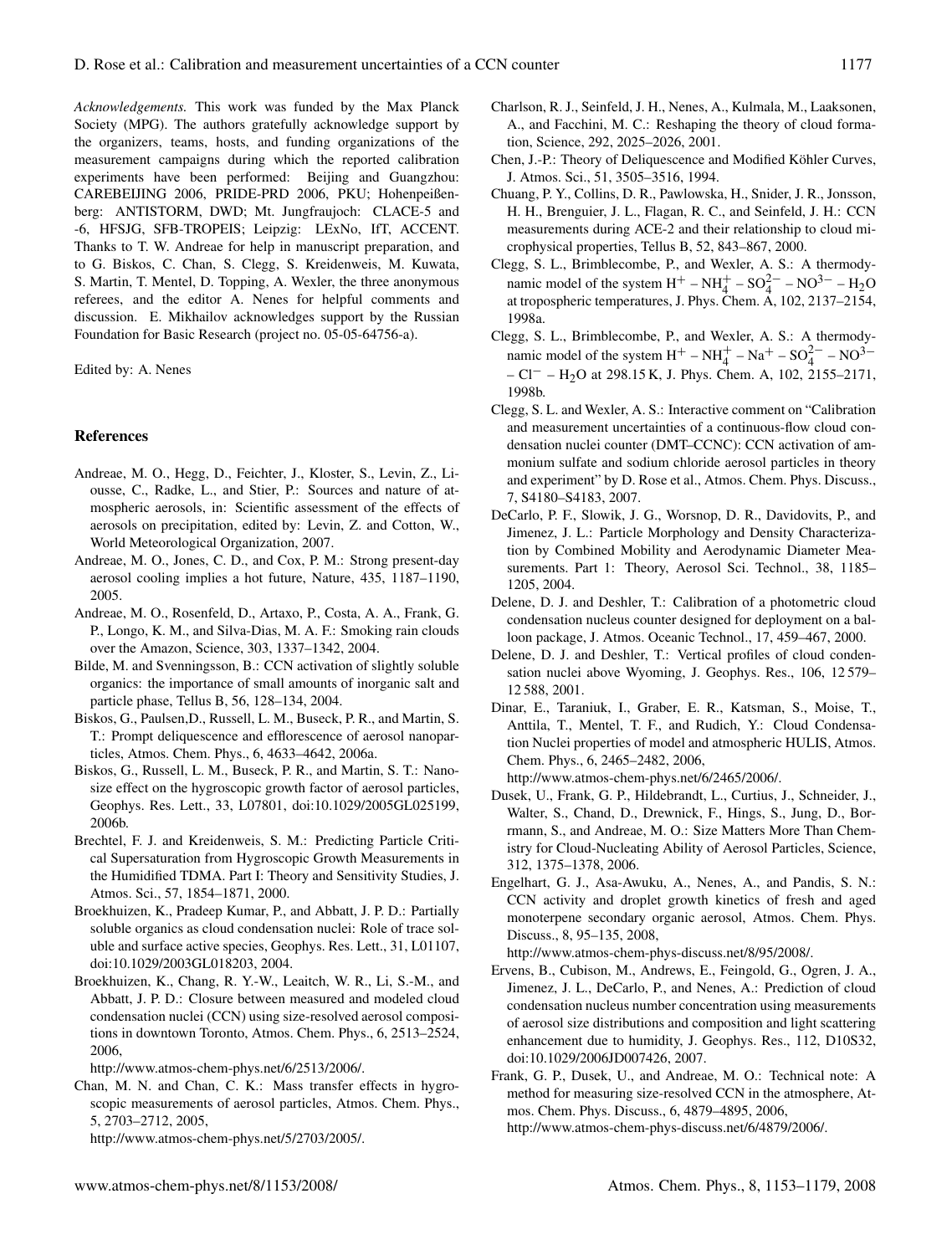Frank, G. P., Dusek, U., and Andreae, M. O.: Technical Note: Characterization of a static thermal-gradient CCN counter, Atmos. Chem. Phys., 7, 3071–3080, 2007,

http://www.atmos-chem-phys.net/7/3071/2007/.

- Gerber, H. E., Hoppel, W. A., and Wojciechowski, T. A.: Experimental verification of the theoretical relationship between size and critical supersaturation of salt nuclei, J. Atmos. Sci., 34, 1836–1841, 1977.
- Giebl, H., Berner, A., Reischl, G., Puxbaum, H., Kasper-Giebl, A., and Hitzenberger, R.: CCN activation of oxalic and malonic acid test aerosols with the University of Vienna cloud condensation nuclei counter, J. Aerosol Sci., 33, 1623–1634, 2002.
- Gras, J. L.: CN, CCN and particle size in Southern Ocean air at Cape Grim, Atmos. Res., 35, 233–251, 1995.
- Gysel, M., Weingartner, E., and Baltensperger, U.: Hygroscopicity of Aerosol Particles at Low Temperatures. 2. Theoretical and Experimental Hygroscopic Properties of Laboratory Generated Aerosols, Environ. Sci. Technol., 36, 63–68, 2002.
- Hänel, G.: The properties of atmospheric aerosol particles as functions of the relative humidity at thermodynamic equilibrium with the surrounding moist air, Adv. Geophys., 19, 73–188, 1976.
- Henning, S., Rosenorn, T., D'Anna, B., Gola, A. A., Svenningsson, B., and Bilde, M.: Cloud droplet activation and surface tension of mixtures of slightly soluble organics and inorganic salt, Atmos. Chem. Phys., 5, 575–582, 2005,

http://www.atmos-chem-phys.net/5/575/2005/.

- Hudson, J. G.: An Instantaneous CCN Spectrometer, J. Atmos. Oceanic Technol., 6, 1055–1065, 1989.
- Hudson, J. G.: Cloud Condensation Nuclei, J. Appl. Meteorol., 32, 596–607, 1993.
- Hudson, J. G. and Xie, Y.: Vertical distributions of cloud condensation nuclei spectra over the summertime northeast Pacific and Atlantic Oceans, J. Geophys. Res., 104, 30 219–30 229, 1999.
- Hudson, J. G. and Yum, S. S.: Cloud condensation nuclei spectra and polluted and clean clouds over the Indian Ocean, J. Geophys. Res., 107, 8022, doi:10.1029/2001JD000829, 2002.
- IAPSAG: International aerosol precipitation science assessment group (IAPSAG): Aerosol pollution impact on precipitation: a scientific review, 2007.
- IPCC: Climate Change 2007: The Physical Science Basis: Summary for Policymakers. Contribution of Working Group I to the Fourth Assessment Report of the Intergovernmental Panel on Climate Change, 2007.
- Khain, A., Rosenfeld, D., and Pokrovsky, A.: Aerosol impact on the dynamics and microphysics of deep convective clouds, Q. J. Roy. Meteorol. Soc., 131, 2639–2663, 2005.
- Knutson, E. O. and Whitby, K. T.: Aerosol classification by electric mobility: apparatus, theory, and applications, J. Aerosol Sci., 6, 443–451, 1975.
- Koehler, K. A., Kreidenweis, S. M., DeMott, P. J., Prenni, A. J., Carrico, C. M., Ervens, B., and Feingold, G.: Water activity and activation diameters from hygroscopicity data–Part II: Application to organic species, Atmos. Chem. Phys., 6, 795–809, 2006, http://www.atmos-chem-phys.net/6/795/2006/.
- Köhler, H.: The nucleus in and the growth of hygroscopic droplets: Trans. Faraday Soc., 32, 1152–1161, 1936.
- Krämer, L., Pöschl, U., and Niessner, R.: Microstructural rearrangement of sodium chloride condensation aerosol particles on interaction with water vapor, J. Aerosol Sci., 31, 673–685, 2000.
- Kreidenweis, S. M., Koehler, K., DeMott, P. J., Prenni, A. J., Carrico, C., and Ervens, B.: Water activity and activation diameters from hygroscopicity data–Part I: Theory and application to inorganic salts, Atmos. Chem. Phys., 5, 1357–1370, 2005, http://www.atmos-chem-phys.net/5/1357/2005/.
- Kuwata, M., Kondo, Y., Miyazaki, Y., Komazaki, Y., Kim, J. H., Yum, S. S., Tanimoto, H., and Matsueda, H.: Cloud condensation nuclei activity at Jeju Island, Korea in spring 2005, Atmos. Chem. Phys. Discuss., 7, 15 805–15 851, 2007a.
- Kuwata, M., Kondo, Y., Mochida, M., Takegawa, N., and Kawamura, K.: Dependence of CCN activity of less volatile particles on the amount of coating observed in Tokyo, J. Geophys. Res., 112, D11207, doi:10.1029/2006JD007758, 2007b.
- Lance, S., Medina, J., Smith, J. N., and Nenes, A.: Mapping the Operation of the DMT Continuous Flow CCN Counter, Aerosol Sci. Technol., 40, 242–254, 2006.
- Lohmann, U. and Feichter, J.: Global indirect aerosol effects: a review: Atmos. Chem. Phys., 5, 715–737, 2005, http://www.atmos-chem-phys.net/5/715/2005/.
- Low, R. D. H.: A theoretical study of nineteen condensation nuclei, Journal de Recherches Atmospheriques, 4, 65–78, 1969.
- McDonald, J. E.: Erroneous cloud-physics applications of Raoult Law., J. Meteorol., 10, 68–78, 1953.
- McFiggans, G., Artaxo, P., Baltensperger, U., Coe, H., Facchini, M. C., Feingold, G., Fuzzi, S., Gysel, M., Laaksonen, A., Lohmann, U., Mentel, T. F., Murphy, D. M., O'Dowd, C. D., Snider, J. R., and Weingartner, E.: The effect of physical and chemical aerosol properties on warm cloud droplet activation, Atmos. Chem. Phys., 6, 2593–2649, 2006,

http://www.atmos-chem-phys.net/6/2593/2006/.

Mikhailov, E., Vlasenko, S., Niessner, R., and Pöschl, U.: Interaction of aerosol particles composed of protein and salts with water vapor: hygroscopic growth and microstructural rearrangement, Atmos. Chem. Phys., 4, 323–350, 2004,

http://www.atmos-chem-phys.net/4/323/2004/.

- Mokbel, I., Ye, S., Jose, J., and Xans, P.: Study of non ideality of various aqueous sodium chloride solutions by vapor pressures measurements and correlation of experimental results by Pitzer's method, J. Chim. Phys., 94, 122–137, 1997.
- Padró, L. T., Asa-Awuku, A., Morrison, R., and Nenes, A.: Inferring thermodynamic properties from CCN activation experiments: single-component and binary aerosols, Atmos. Chem. Phys., 7, 5263–5274, 2007,

http://www.atmos-chem-phys.net/7/5263/2007/.

- Petters, M. D. and Kreidenweis, S. M.: A single parameter representation of hygroscopic growth and cloud condensation nucleus activity, Atmos. Chem. Phys., 7, 1961–1971, 2007, http://www.atmos-chem-phys.net/7/1961/2007/.
- Petters, M. D., Prenni, A. J., Kreidenweis, S. M., and DeMott, P. J.: On Measuring the Critical Diameter of Cloud Condensation Nuclei Using Mobility Selected Aerosol, Aerosol Sci. Technol., 41, 907–913, doi:10.1080/02786820701557214, 2007.
- Pitzer, K. S. and Mayorga, G.: Thermodynamics of electrolytes. II. Activity and osmotic coefficients for strong electrolytes with one or both ions univalent, J. Phys. Chem., 77, 2300–2308, 1973.
- Pradeep Kumar, P., Broekhuizen, K., and Abbatt, J. P. D.: Organic acids as cloud condensation nuclei: Laboratory studies of highly soluble and insoluble species, Atmos. Chem. Phys., 3, 509–520, 2003,